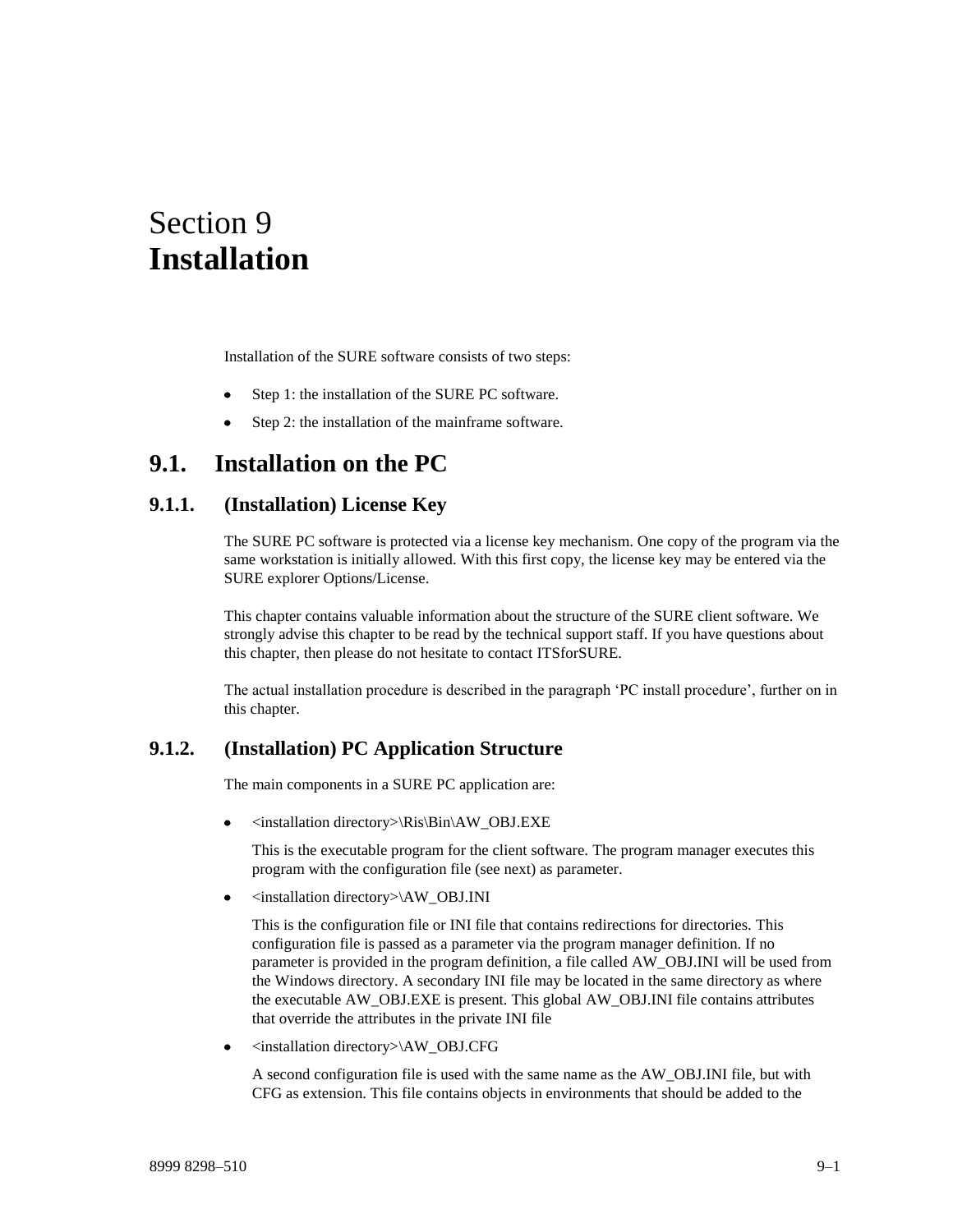toolbar. In the SURE installation this results in showing the logon screen after starting up. If this file is missing, no logon screen is shown.

<installation directory>\Ris\Tool\\*.\*  $\bullet$ 

> The configuration module of SURE on the PC is a RespectFrameWork system using a tool repository. This tool repository contains definitions for configuration entities such as DLL, Repository, Environment, Security and User. This configuration tool repository is located via the TOOL chapter in the configuration file.

<installation directory>\Ris\Data\\*.\*

The configuration data that describes the installed modules such as DLL's, Repositories, Environments, Securities and Users are located in the configuration data repository. The configuration data repository contains static data, which is applicable to all installations. The configuration file contains tailored data per installation such as directory redirections.

 $\langle$ installation directory $\langle$ Ris $\langle Bin \rangle^*$ .\*

The AW\_OBJ.EXE executable uses a restricted number of direct linked libraries such as cd res.dll, cd ris.dll, cw formi.dll and cd prof.dll. These direct linked DLL's are located by the Windows system via the defined default path in the program definition. For this reason, the default path should be the path where the SURE executables are installed; by default the path where file AW\_OBJ.EXE is located. The installation will setup a program definition with the correct path supplied. If this path name is altered afterwards, the default Windows search mechanism is invoked using the PATH environment variable and the Windows or Windows\System directory.

System DLL's

The SURE software requires some system-defined libraries and a WINSOCK interface. By default, these libraries are installed by the Windows software at installation or if the system is upgraded.

included applications

A SURE application consists of a tool repository with additionally application extension DLL's, a data repository and bitmap files. The included applications are located via the DIRECTORY chapter in the configuration file.

| [DIRECTORY]   |                                     |
|---------------|-------------------------------------|
| DLL.          | $=<$ directory>                     |
| <b>TOOL</b>   | $=$ <directory< td=""></directory<> |
| <b>DATA</b>   | $=$ <directory< td=""></directory<> |
| <b>BITMAP</b> | $=$ <directory< td=""></directory<> |
| <b>CRW</b>    | $=$ <directory< td=""></directory<> |

For DLL files and bitmap files a second search level is invoked for the default directory, in other words if the file is not present in the directory defined by the repository redirection, the file is located in the directory defined by the directory redirection.

[<repository>]

DLL  $=$ <directory>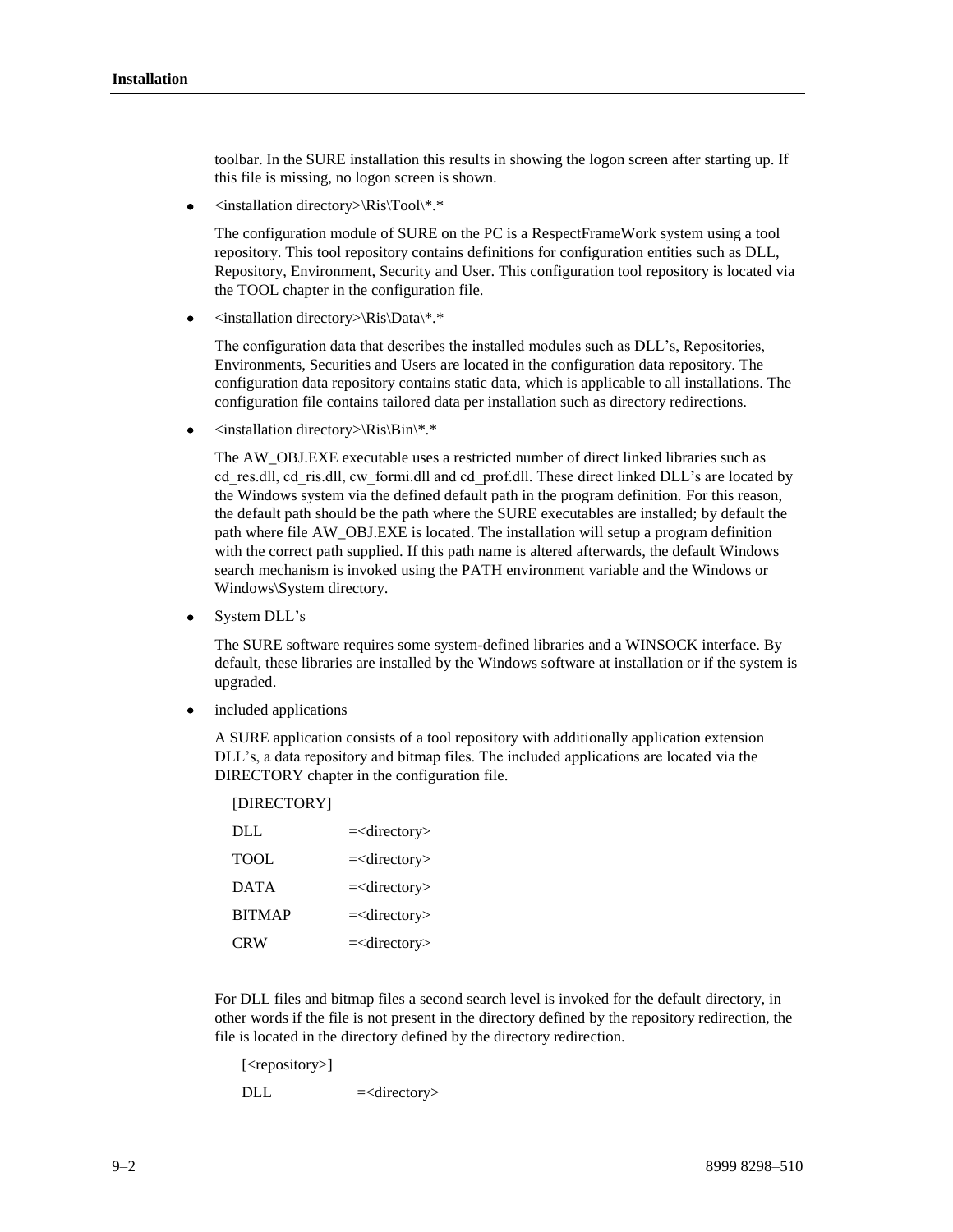| TOOL.         | $=$ <directory></directory> |
|---------------|-----------------------------|
| <b>DATA</b>   | $=$ <directory></directory> |
| <b>BITMAP</b> | $=$ <directory></directory> |
| <b>CRW</b>    | $=$ <directory></directory> |

# **9.1.3. (Installation) PC Install Procedure**

The SURE PC software can be downloaded from the ITSforSURE web-site:

SURE xxx (xxx is the release number of the software)

**Prepare a PC with the following specifications:**

- Processor : 80486 or better  $\bullet$
- $\bullet$ Memory : at least 8 Mb, preferably 16 Mb
- Hard disk : at least 6Mb free space
- Software : Windows 95, Windows 98, Windows NT, Windows 2000, Windows XP  $\bullet$
- A TCP/IP connection to your mainframe  $\bullet$

**Unzip the downloaded file and double click on program Install.exe to start the installation procedure.** 

# **9.1.4. (Installation) PC Install Program**

# **9.1.4.1. The 1st Installation Dialogue**

Define the installation action: new, upgrade, uninstall or re-install:



- A click on this button opens the README file. This file contains bootstrap information for  $\bullet$ the installation. Please read this file before you proceed.
- Install New Application  $\bullet$

If SURE must be installed in a new path, then this option is used. This will install all components of SURE including tool repositories, data repositories, executables, a configuration file, and program manager items. A *new* installation in the same directory as an *existing* installation behaves like an 'Upgrade existing installation'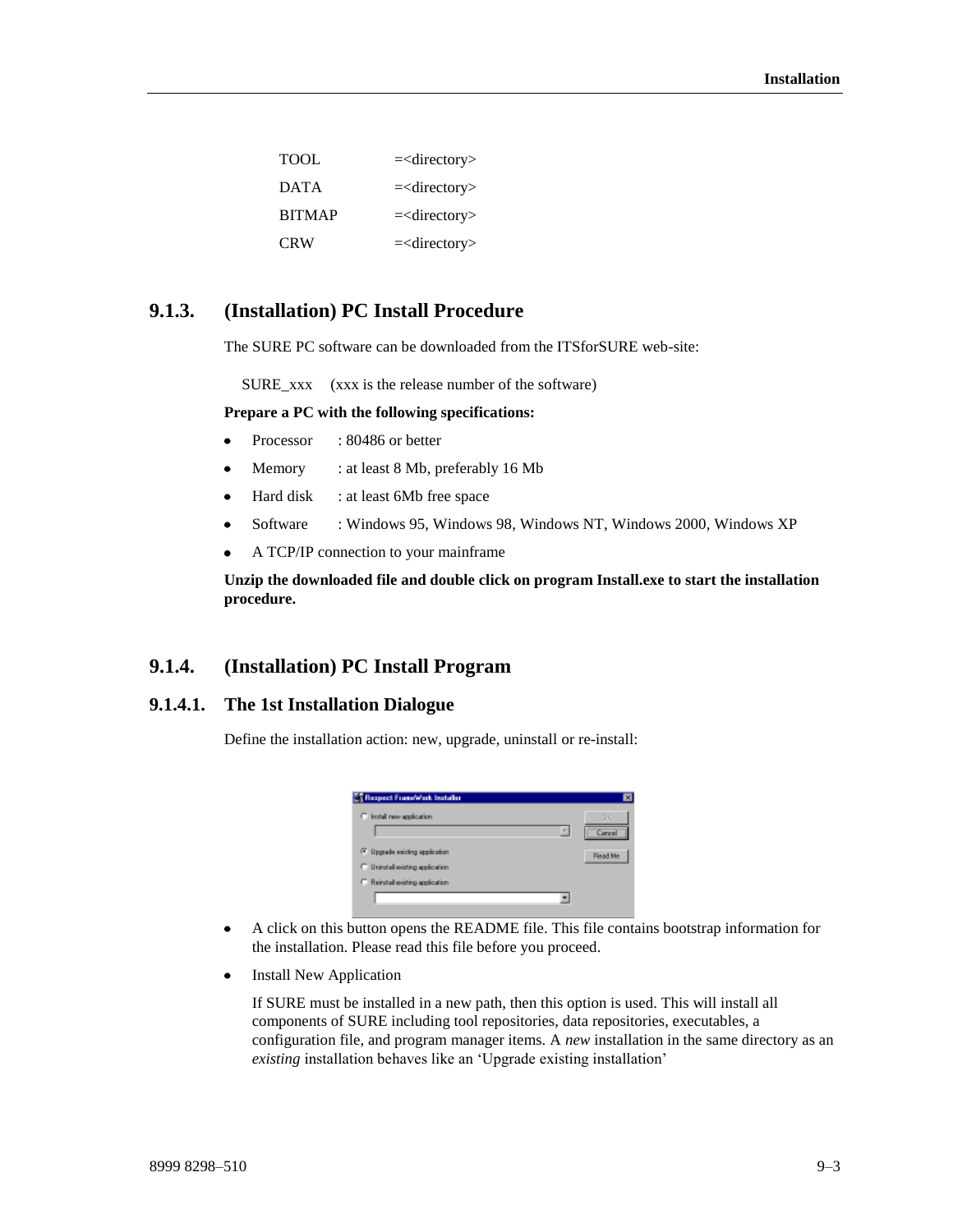On the client, the installed paths are maintained in an INI file in the Windows directory. It is possible to install SURE multiple times on your PC, each time in a different path. The second drop down box shows the paths on your PC where SURE is already installed. You can upgrade, uninstall or re-install the SURE application:

|             | <b>C</b> Install new application                                                                                      | <b>FILL</b>     |
|-------------|-----------------------------------------------------------------------------------------------------------------------|-----------------|
| Module      |                                                                                                                       | Cancel          |
|             | <sup>1</sup> Upgrade existing application                                                                             | <b>Finad Me</b> |
|             | Unmital exiting application.                                                                                          |                 |
|             |                                                                                                                       |                 |
|             | Rematal exating application                                                                                           |                 |
|             | «Choose en application»                                                                                               |                 |
|             | SURE\DEMO <c:\sure\demo></c:\sure\demo>                                                                               |                 |
|             | SURE\DEVELOP<2^Rin\Sure><br>SURE\Facto <c:\sure\facto></c:\sure\facto>                                                |                 |
|             | SURENDFORTO <c surendf0rto=""><br/>SURE Undia <c \sure\india=""></c></c>                                              |                 |
| Application | SURE UndiaS1 <c sure\indias1=""><br/>SURE \inf2 <c:\sure\inf2><br/>SUREMNFRA <c sure\infra=""></c></c:\sure\inf2></c> |                 |

Upgrade existing application  $\bullet$ 

You can upgrade a previously installed installation, which is named in the drop down box.

Un-install existing application  $\bullet$ 

> You can uninstall a previously installed installation that is named in the drop down box. The uninstall action will remove all files that were previously installed in this path and not updated since then, and it removes the items in the registry.

Re-install existing application  $\bullet$ 

> You can reinstall a previously installed installation that is named in the drop down box. Option reinstall will first do an uninstall, and thereafter an install. You will use this function if too many files are present in a given installation.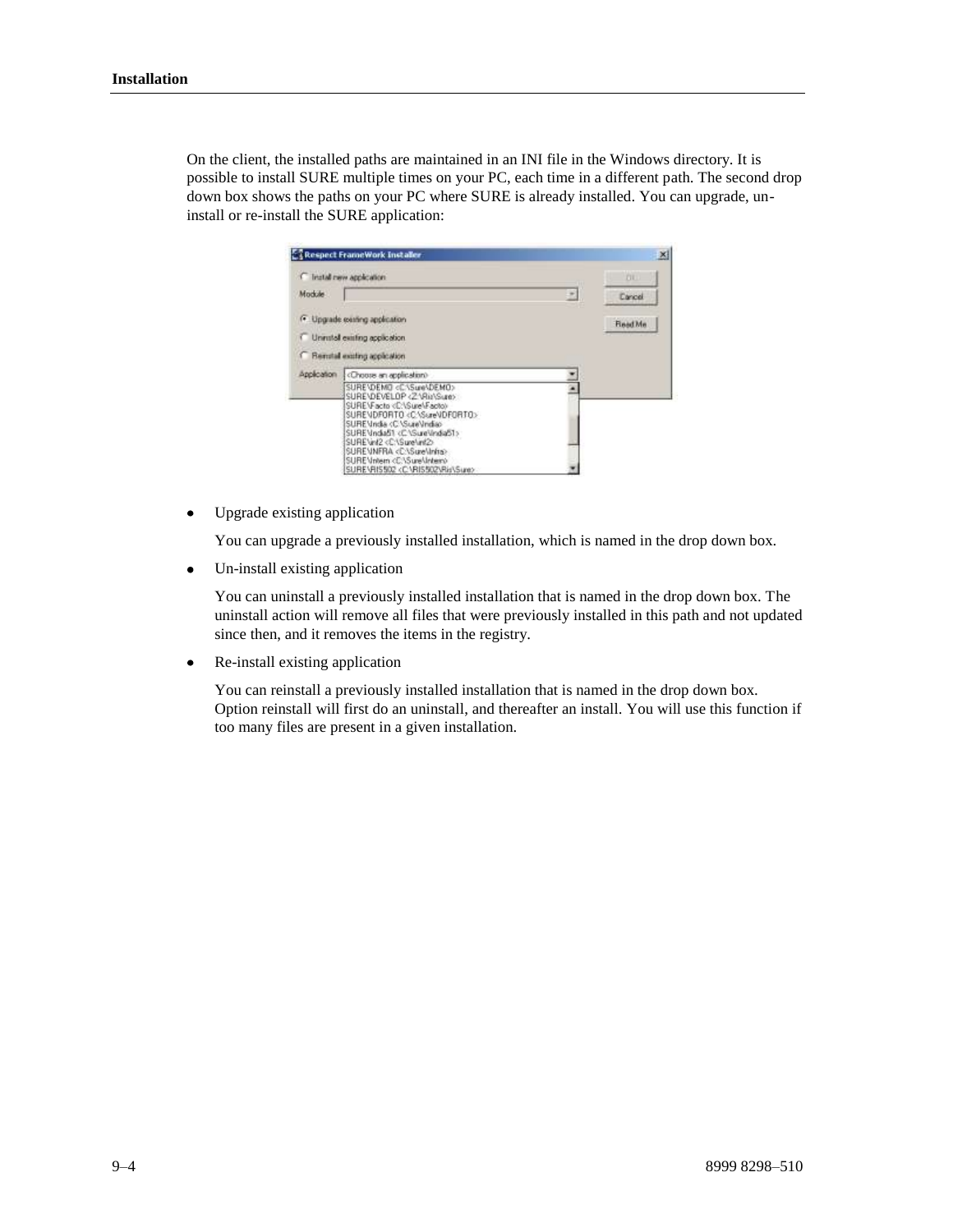# **9.1.4.2. The 2nd Installation Dialogue**

### **Path:**



The default path is C:\SURE but you can choose any other path you like.

We recommend to use sub-directories so that it is easy to install the SURE client software a second time, but in another sub-directory.

#### **Example**

Consider the case that you have (amongst others) two SURE repositories on the mainframe: one for the AAI department and one for the DEMO department.

In this case, we recommend to install the SURE client software in two sub-directories: C:\Sure\AAI, which routes to the SURE-AAI repository, and C:\Sure\DEMO, which routes to the SURE-DEMO repository.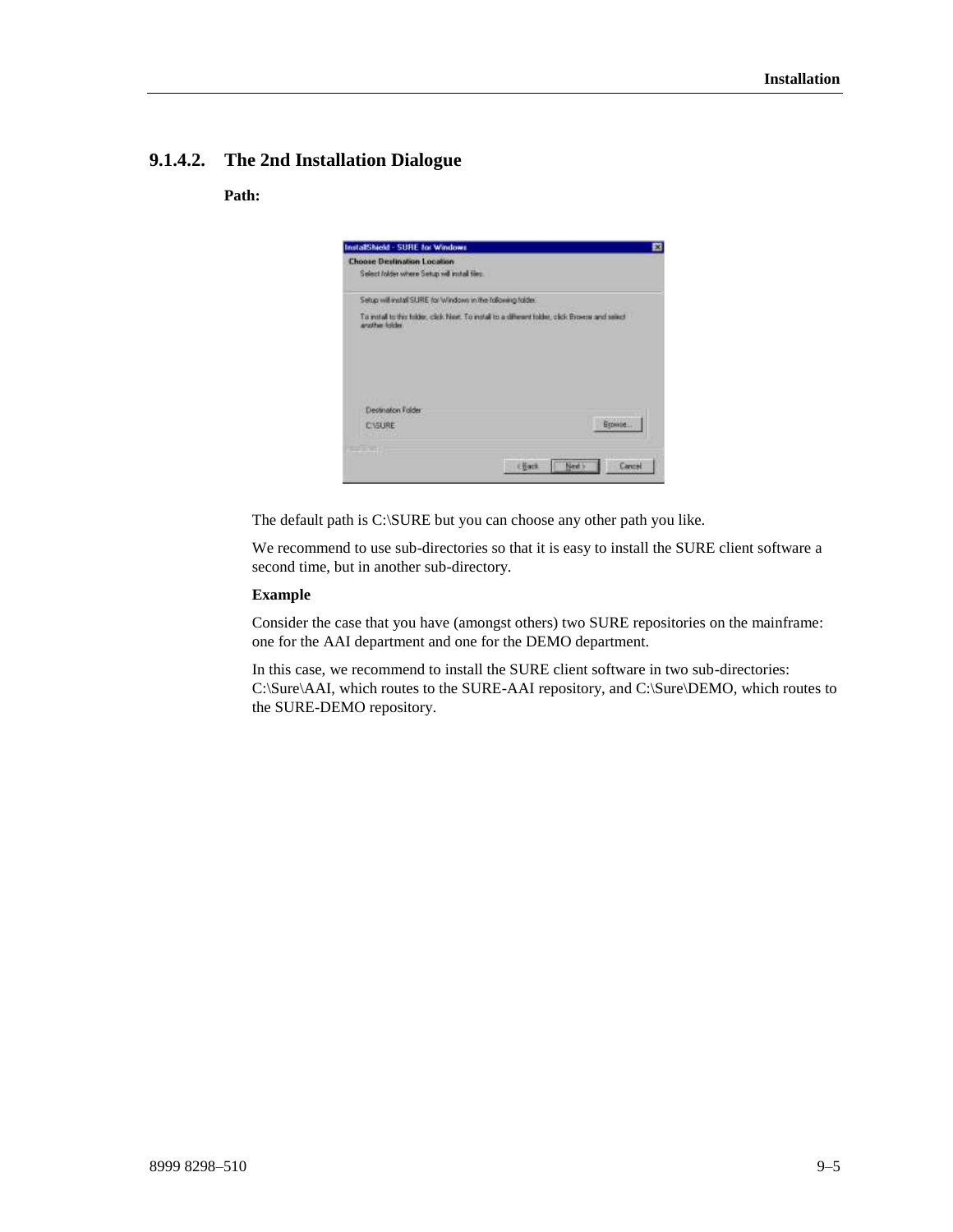

This example shows that SURE is installed multiple times using sub-directories.

C:\Sure\AAI; C:\Sure\DEMO; C:\Sure\Facto; et cetera

# **9.1.4.3. The 3rd Installation Dialogue**

**Installation components:**

| Select the components you want to initial, and clear the components you do not want to<br><b>Hotel</b> |                    |                    |
|--------------------------------------------------------------------------------------------------------|--------------------|--------------------|
| JAWA Scripting tool (eMail cerver)<br>$-$ Tutorial<br>Piesenhabon<br>PowerPoint Viewer                 |                    | <b>Description</b> |
| Space Flequired on: Dr.<br>Space Available on D.                                                       | 72544K<br>209360 K |                    |

Java scripting tool (for email server)  $\bullet$ 

This option is obsolete and can be ignored.

Tutorial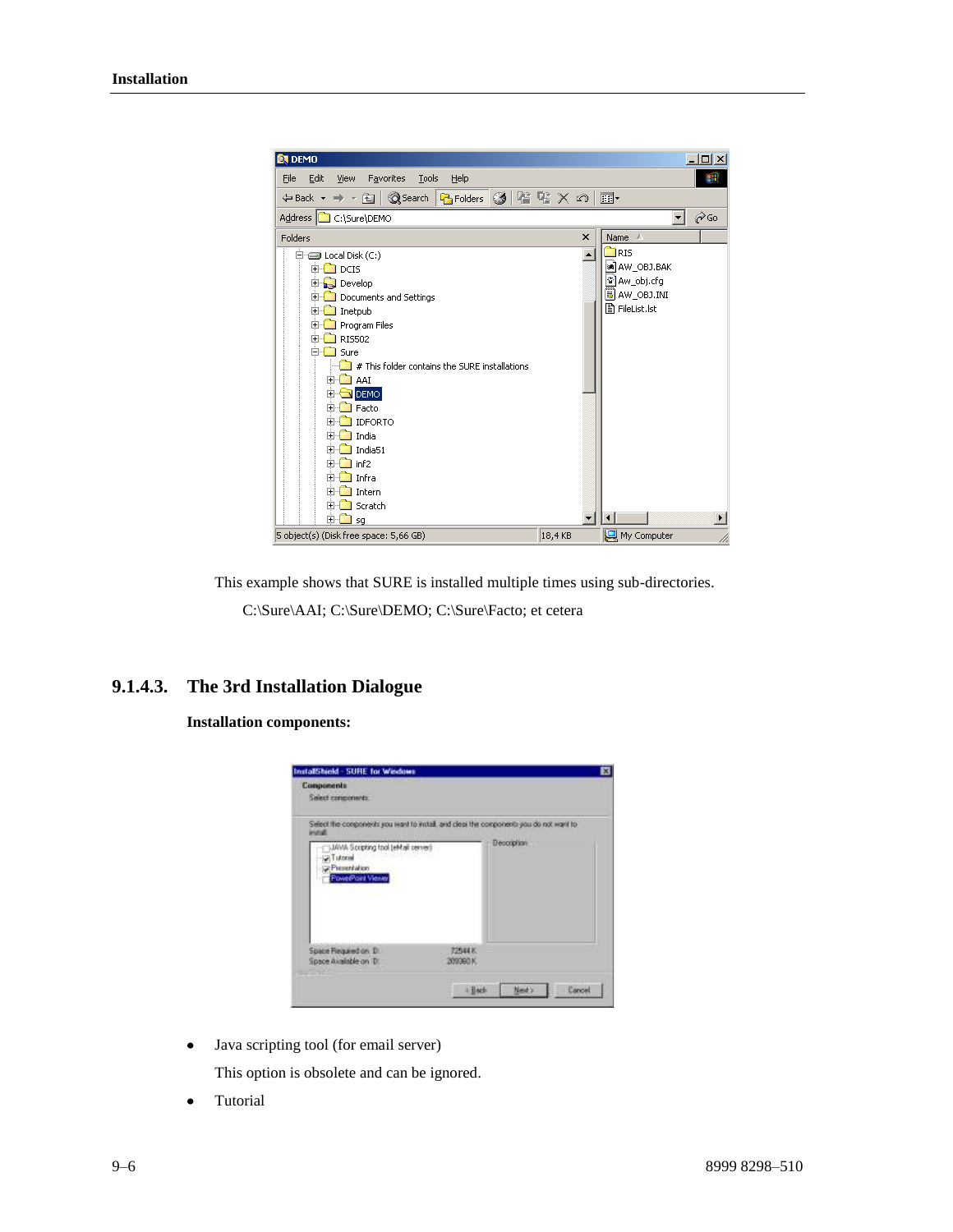The SURE tutorials are also installed.

The tutorials contain a systematic quick introduction to SURE. The tutorial leads you through the basic functions of SURE, and when you finished the tutorial, you will have a better understanding of the features of SURE.

We recommend setting this option to install the SURE tutorials.

Presentation  $\bullet$ 

The SURE presentations are also installed.

Various PowerPoint presentations about SURE and SURE functions are available. These PowerPoint presentations can be accessed from the SURE explorer and can be used as a help file.

We recommend setting this option to install the SURE presentations.

PowerPoint viewer

The SURE presentations (as mentioned above) are created with PowerPoint. Set this option to install a PowerPoint viewer if PowerPoint itself is not available on your PC.

### **9.1.4.4. The 4th Installation Dialogue**

#### **Options:**

| Select/deselect the following installation options:<br>Install eMail server<br>124 M. C. T. G. T. | Description    |  |
|---------------------------------------------------------------------------------------------------|----------------|--|
| Space Required on C<br>Space Available on C:                                                      | 日に<br>1291361. |  |

email server  $\bullet$ 

> Set this option if you want to define this PC as SURE email server. Only one PC has to be configured as SURE email server.

This option is obsolete and can be ignored.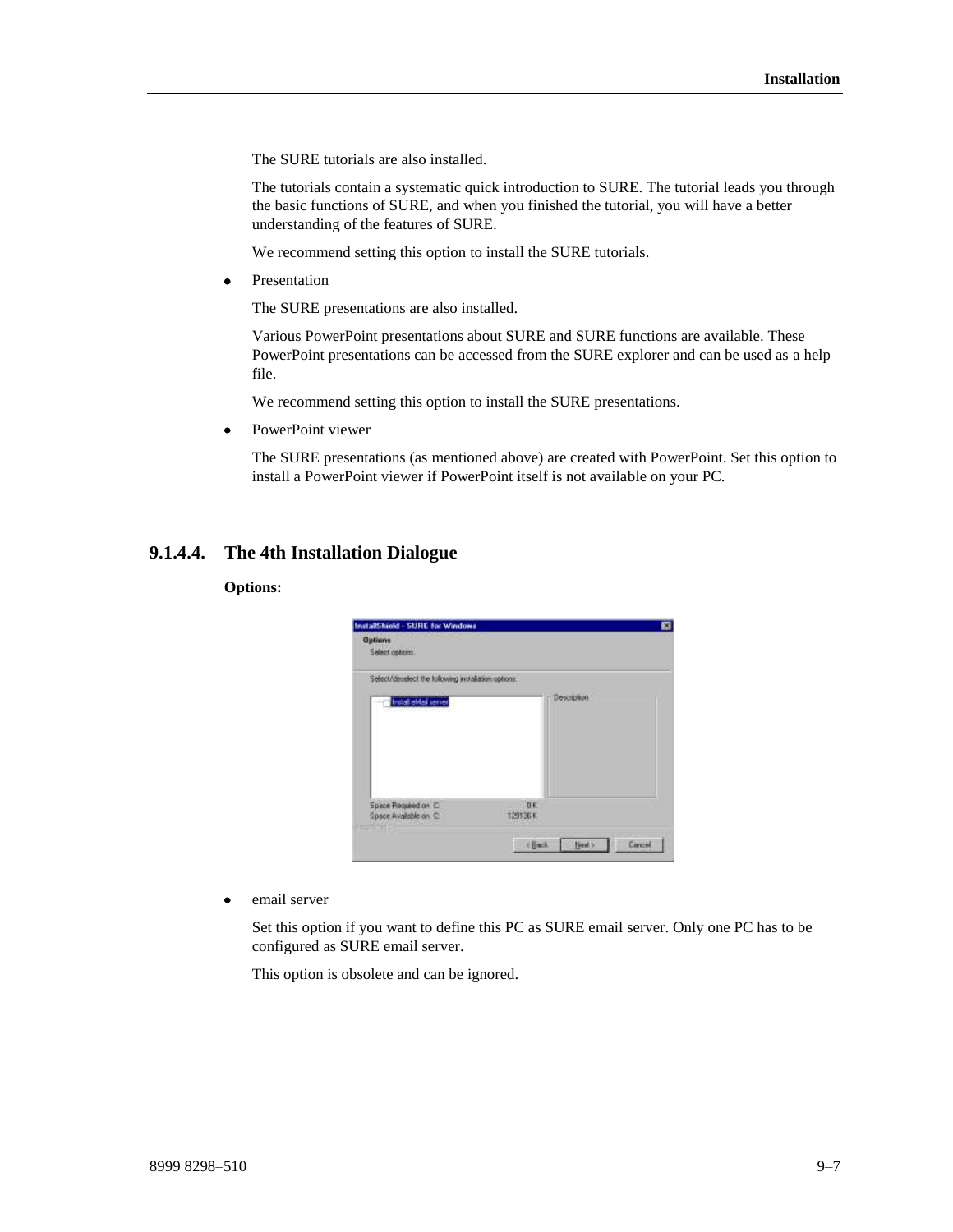# **9.1.4.5. The 5th Installation Dialogue**

### **Connections:**



The IP address of the host and the TCP/IP port number for the communications have to be defined in this dialogue in the format "nnn.nnn.nnn.nnn/pppp".

If you are using a LMHOSTS file then you can enter the name of the host followed by the TCP/IP port number in the format "<hostname>/pppp".

The default port number is 1025. Port numbers less then 1025 are not recommended because since MCP release 47.1 these numbers can be used for internal Unisys processes.

This port number is also used during the mainframe installation procedure. Please make sure that the same port number is used for the mainframe-installation and the PC-installation.

# **9.1.4.6. The 6th and Last Installation Dialogue**

Entry in the programs list:

| <b>Select Program Folder</b><br>Please select a program tolder.                          |  |
|------------------------------------------------------------------------------------------|--|
| Setup will add program icom to the Program Folder lated below. You may tipe a new folder |  |
| name, or select one haro the existing tolders list. Click Next to continue.              |  |
| Program Folders                                                                          |  |
| <b>SURE for Windows</b>                                                                  |  |
| Easteng Folders:                                                                         |  |
| Acceisones                                                                               |  |
| ClearPath HMP NX Applications<br>INFOConnect                                             |  |
| Logitech (Touch                                                                          |  |
| Logfech MouseWare<br>Microsoft SQL Server 6.5 Littlines                                  |  |
| Microsoft TechNet                                                                        |  |
| Microsoft Visual Cv+ 4.0<br>Microsoft Visual SourceSahn                                  |  |
|                                                                                          |  |
|                                                                                          |  |
|                                                                                          |  |

This creates an entry in the programs list in the start menu. The default is 'SURE for Windows'.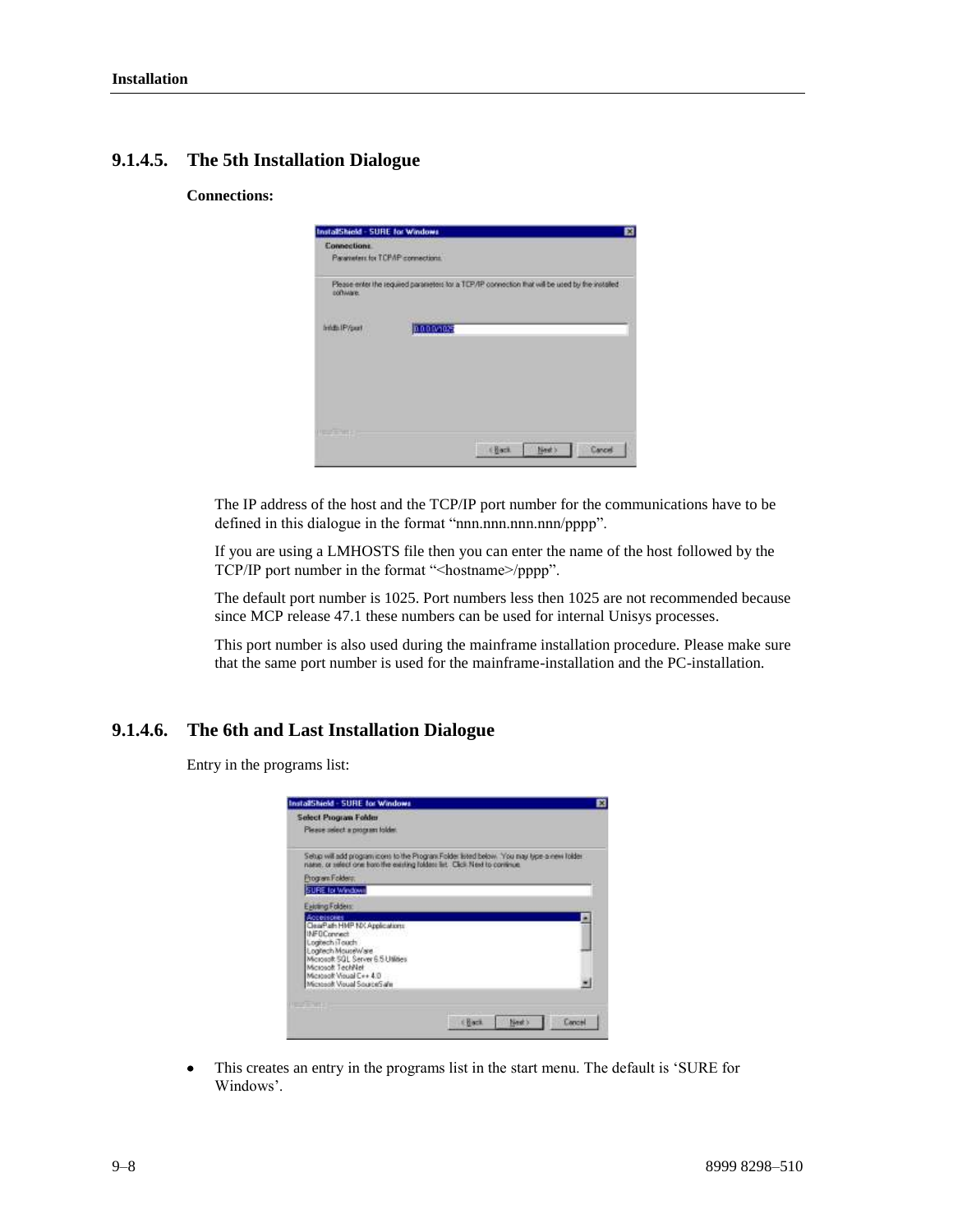We recommend using sub-directories in the program folder so that it is easy to install the SURE client software a second time.

#### Example

Consider the case that you have (amongst others) two SURE repositories on the mainframe: one for the AAI department and one for the DEMO department.

In this case, we recommend installing the SURE client software with two sub-folders: Sure\AAI, which routes to the SURE-AAI repository, and Sure\DEMO, which routes to the SURE-DEMO repository.



This example shows that SURE is installed multiple times using sub-folders.

Sure\AAI; Sure\DEMO; Sure\Facto; et cetera

After these dialogues, a confirmation screen is presented, with a summary of the installation that will take place. Not all choices presented here were user-enterable in this demonstration. If the data is correct, press <Start>. Pressing <Back> will let you go through the dialogues again.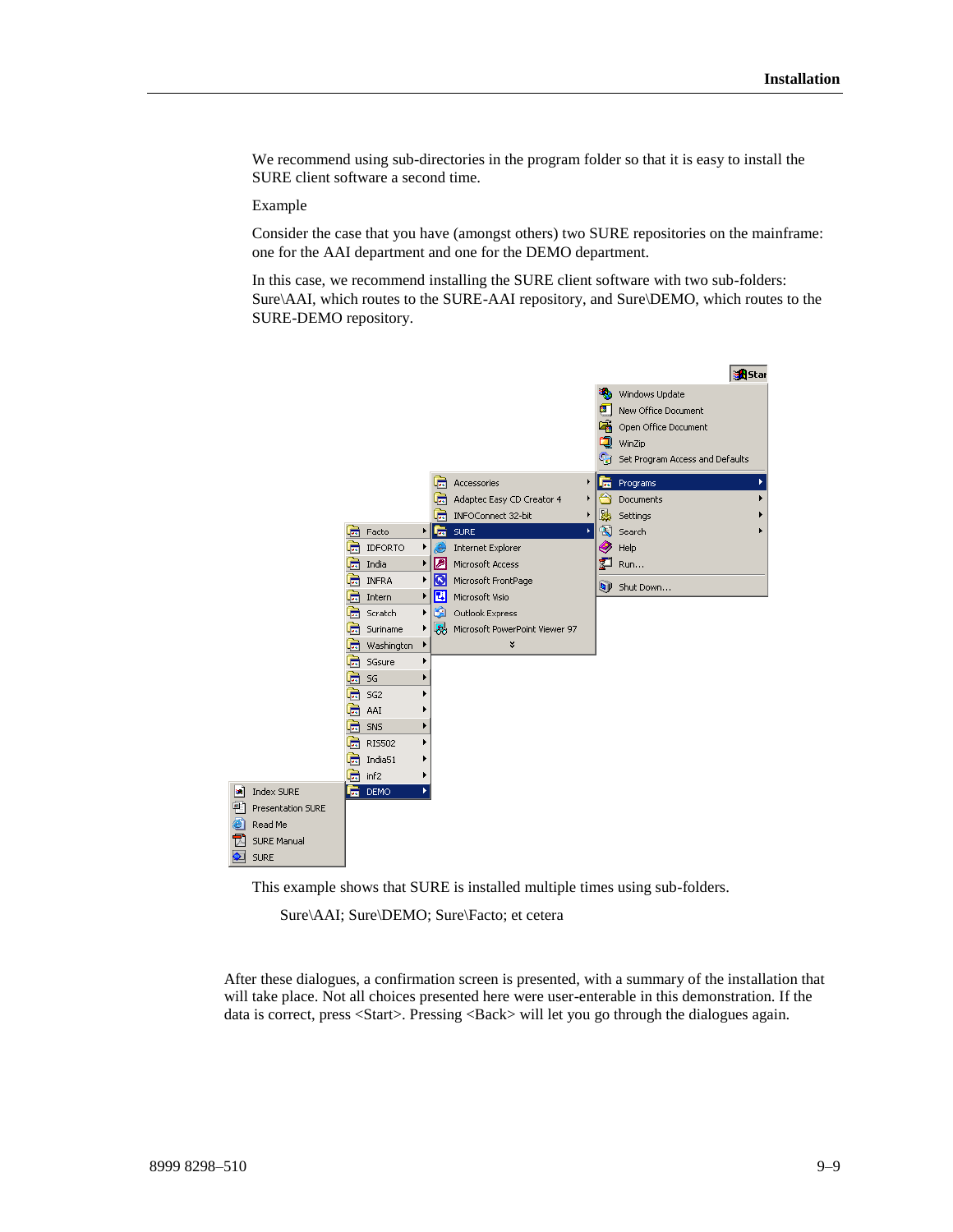

The set-up program will now install the SURE software. During this installation, it will spawn several programs that will finish automatically.

The set-up program will create a program group 'SURE for Demo', which is added to the programs start menu of your PC. This program group contains the following shortcut to SURE:

<directory>\RIS\BIN\AW\_OBJ.EXE <directory>\AW\_OBJ.INI

The installation of the client software is now complete.

# **9.1.5. (Installation) PC Configuration Management**

The client software of SURE can be configured in various ways depending on the location of executables and repositories.

The following configurations are possible:

- All the files are located and executed from a single workstation.
- All the executables, tool and data repositories are located on the shared server disk. The client does not contain a single file.

### **9.1.5.1. (Installation) PC Standalone Configuration**

The standalone configuration installs all files on a single computer. In case of a standalone configuration, all files are installed in a single directory (defined during the installation procedure). The installation procedure creates a program manager entry that uses a configuration file called AW\_OBJ.INI located in the installed directory.

Upgrading a standalone installation does not require any special actions: Just choose 'Upgrade existing application' on the install-dialog.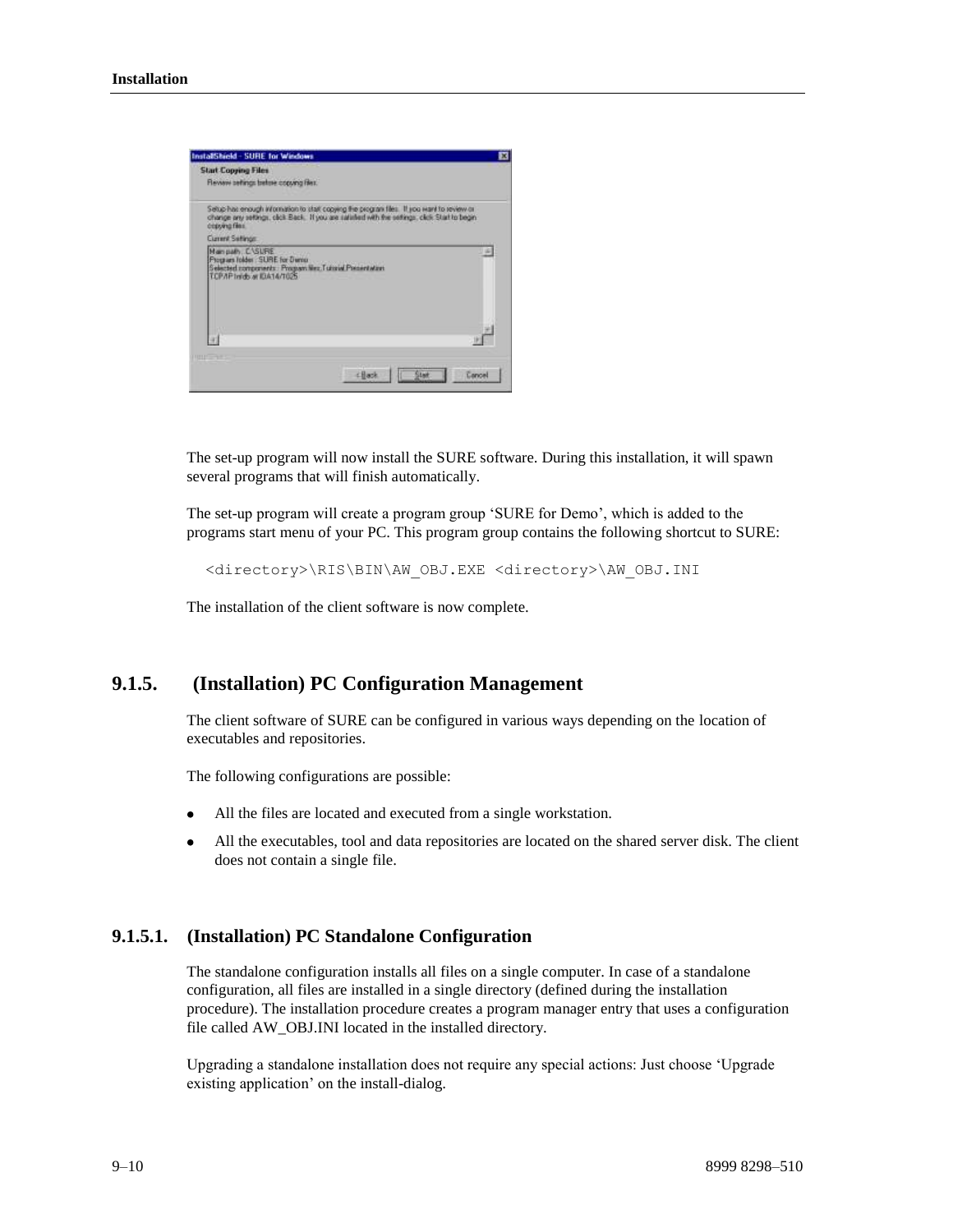A single PC may contain multiple SURE installations, each installed in a different directory.

#### **Example Directory Standalone**

```
Directory PATH listing for Volume Infra
Volume Serial Number is 0B59-16EE
C:.
+---SURE % installation root-directory
| +--<sub-directory> % installation sub-directory
| AW_OBJ.INI % configuration data
| AW_OBJ.CFG % configuration data
| +--RIS % RIS environment
| +---DATA % data repositories
| | +---CONFIG % configuration repository
| | +---INFDB % CP/NX Series connection repository
| | +---DATA % repository used for logon purposes
| +---BIN % executables
| +---HELP % help files
| +---SDK % software development kit
| +---TOOL % tool repositories
     | +---BITMAP % bitmap files
```
### **9.1.5.2. (Installation) PC Server-Only Configuration**

By default, the client configuration creates directories on the client computer that contain the data repositories and the configuration file. The files in this directory are updated by SURE. Creation of a server only configuration requires that the data repositories be set as read-only files on the server location. The only files at the client are partial configuration files with individual preferences and a shortcut.

#### **Example Directory Server Only**

```
Directory PATH listing for Volume Infra
Volume Serial Number is 0B59-16EE
C:+---SURE % installed directory
| +--<sub-directory> % installation sub-directory
| +--RIS % RIS environment
| +---DATA % data repositories
| | +---CONFIG % configuration repository
| | +---INFDB % CP/NX Series connection repository
| | +---DATA % repository used for logon purposes
| +---BIN % executables
       ----BIN<br>| AM_OBJ.INI % common configuration data<br>|----HELP % help files
| +---HELP<br>| +---SDK
      | +---SDK % software development kit
      | +---TOOL % tool repositories
| +---BITMAP % bitmap files
```
#### **Example Directory (client in Server-Only configuration)**

```
Directory PATH listing for Volume Infra
Volume Serial Number is 0B59-16EE
C:.
+---SURE % installed directory
| +--<sub-directory> % installation sub-directory
| AW_OBJ.INI % configuration data
| <shortcut to <server>:
            C:\SURE\<sub-dir>\RIS\BIN\AW_OBJ.EXE C:\SURE\<sub-dir>\AW_OBJ.INI
```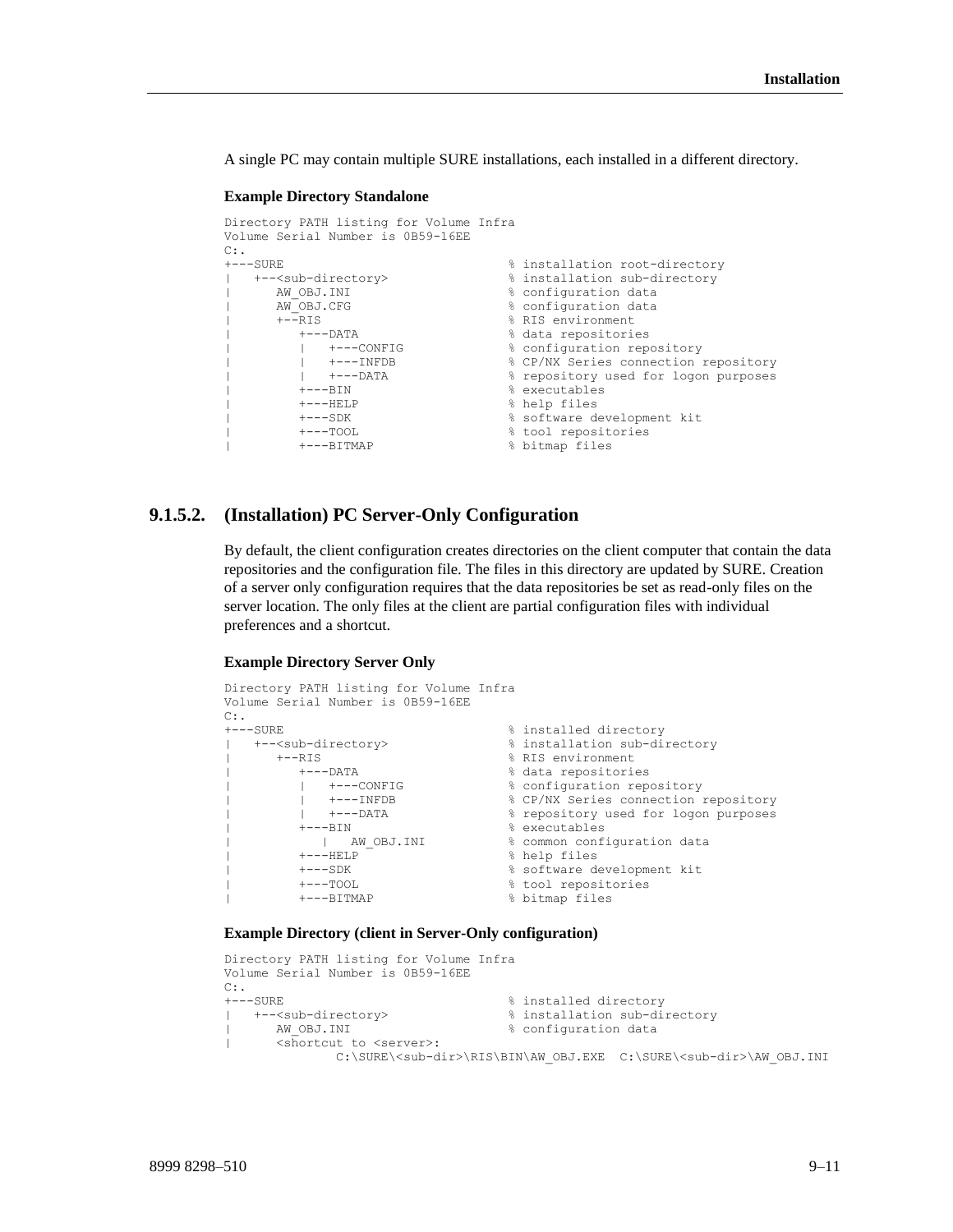The benefit of a SUREforWindows Server-only installation is that it can be used for multiple simultaneous client sessions, where each client has a separate AW\_OBJ.INI file.

Installing and upgrading a server-only installation requires some special actions. Please read the following text to understand the server-installation process. At the end the special upgrade actions are described.

Setting up a Server Only configuration requires the following steps:

#### **THE SERVER**

- 1. Installation of the software on the server:
	- Choose a path on the server (called <ServerPath>) where SURE is going to be installed,  $\bullet$ and create a network connection to that path. The clients will use this connection to the server path. A good way to do this is with UNC-names, because that makes the installation independent of drive-names on the clients.
	- Install SURE in the server path:

Run INSTALL.EXE and choose the <ServerPath>

- Start SURE on the server  $\bullet$
- Logon (this will create <ServerPath>\RIS\DATA\INFDB\\*.\*  $\bullet$
- Close SURE.
- 2. Allow the installed software to handle multiple simultaneous client sessions:
	- Make all files in directory <ServerPath>\RIS\DATA\INFDB\\*.\* read-only  $\bullet$
	- $\bullet$ Make all files in directory <ServerPath>\RIS\DATA\DATA\\*.\* read-only
- 3. Freeze some installation parameters, so that these are the same for all client sessions:
	- Create a file called <ServerPath>\RIS\BIN\AW\_OBJ.INI with at minimum the following  $\bullet$ static entries:

```
[GLOBAL]
VERIFY=FALSE
[DATA]
READONLY=TRUE
[DIRECTORY]
TOOL=<ServerPath>
DATA=<ServerPath>
BITMAP=<ServerPath>
DLL=<ServerPath>\RIS\BIN\
SDK=<ServerPath>
[INFDB]
IDENTIFICATION=<IP Address/Port>
LFT=99TERMINAL=0
SOURCE=04
WINDOW=4
WINDOWACK=2
MAXBLOCK=3600
```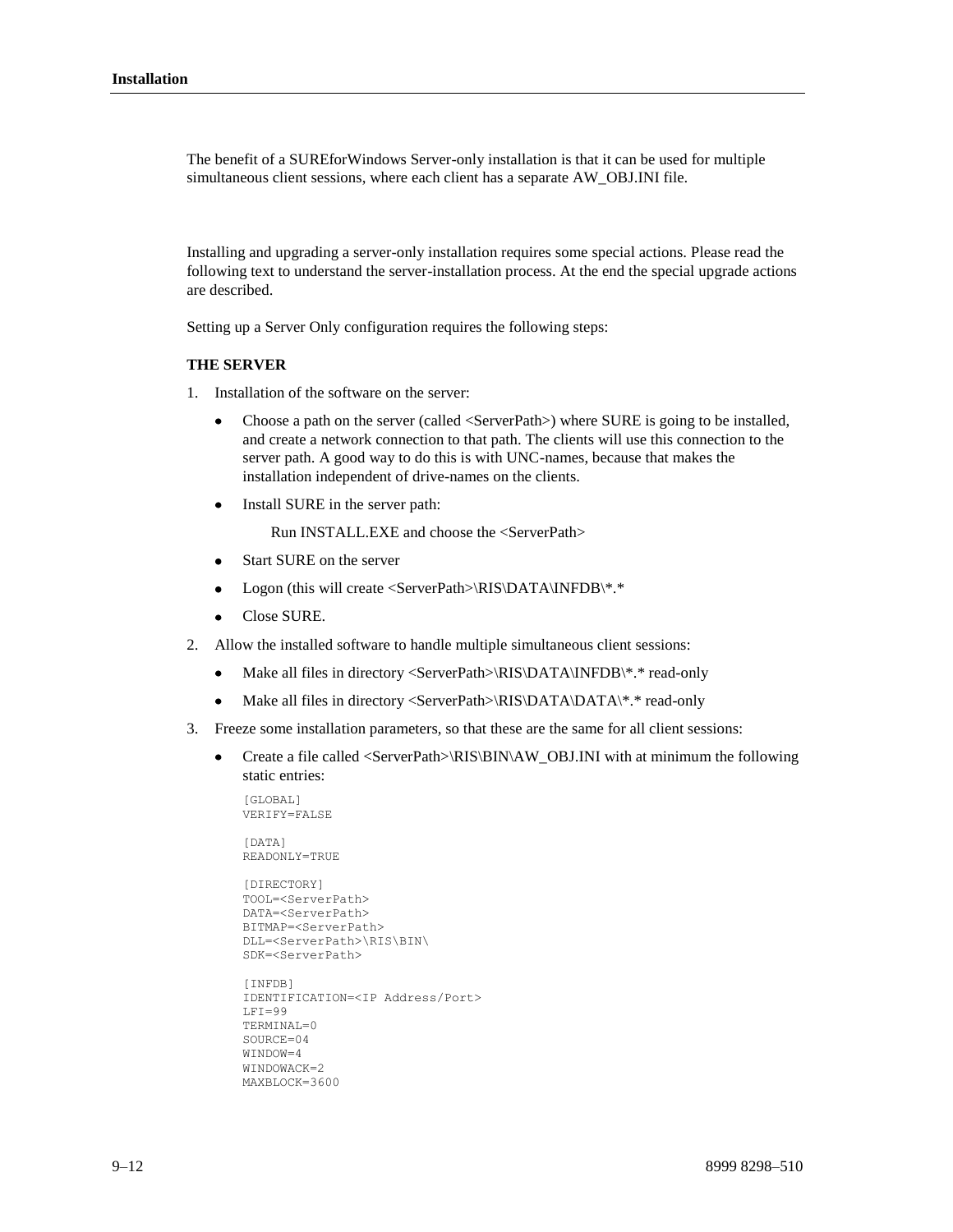```
[<IP Address/Port>]
BUFFER=14500
SYNCTIME=FALSE
[AR_SURE]
BITMAP=<ServerPath>\RIS\BITMAP
DLL=<ServerPath>\RIS\BIN\
TOOL=<ServerPath>\RIS\TOOL\AR_SURE
```
The original Aw\_obj.ini file may be used as a template to create the shared configuration file <ServerPath>\RIS\BIN\Aw\_obj.ini.

Note that file <ServerPath>\RIS\BIN\Aw\_obj.ini contains entries that are fixed for an installation. The clients can't overrule these settings. A site is free to keep more settings in the file <ServerPath>\RIS\BIN\Aw\_obj.ini than the above mentioned, but these settings should not hold screen positions, font settings or other options that should be free to be altered by the user.

#### **Upgrading a Server-Only installation**

Upgrading a server-only installation requires some special actions. The easiest way to upgrade a server-only installation is as follows:

- Disable the read-only attribute of all files in directory <ServerPath>\RIS\DATA\INFDB\\*.\*
- Disable the read-only attribute of all files in directory <ServerPath>\RIS\DATA\DATA\\*.\*  $\bullet$
- Install the new Client software again on the server in the same <ServerPath>\  $\bullet$
- Enable the read-only attribute of all files in directory <ServerPath>\RIS\DATA\INFDB\\*.\*  $\bullet$
- Enable the read-only attribute of all files in directory <ServerPath>\RIS\DATA\DATA\\*.\*

#### **THE CLIENT**

The client that communicates with a Server Only configuration can run using the following files

AW\_OBJ.INI or an extract for his personal settings

Shortcut attributes:

Target = <ServerPath>\Ris\Bin\Aw\_obj.exe <ClientPath>\Aw\_obj.ini

Start In  $=$  <ServerPath>\Ris\Bin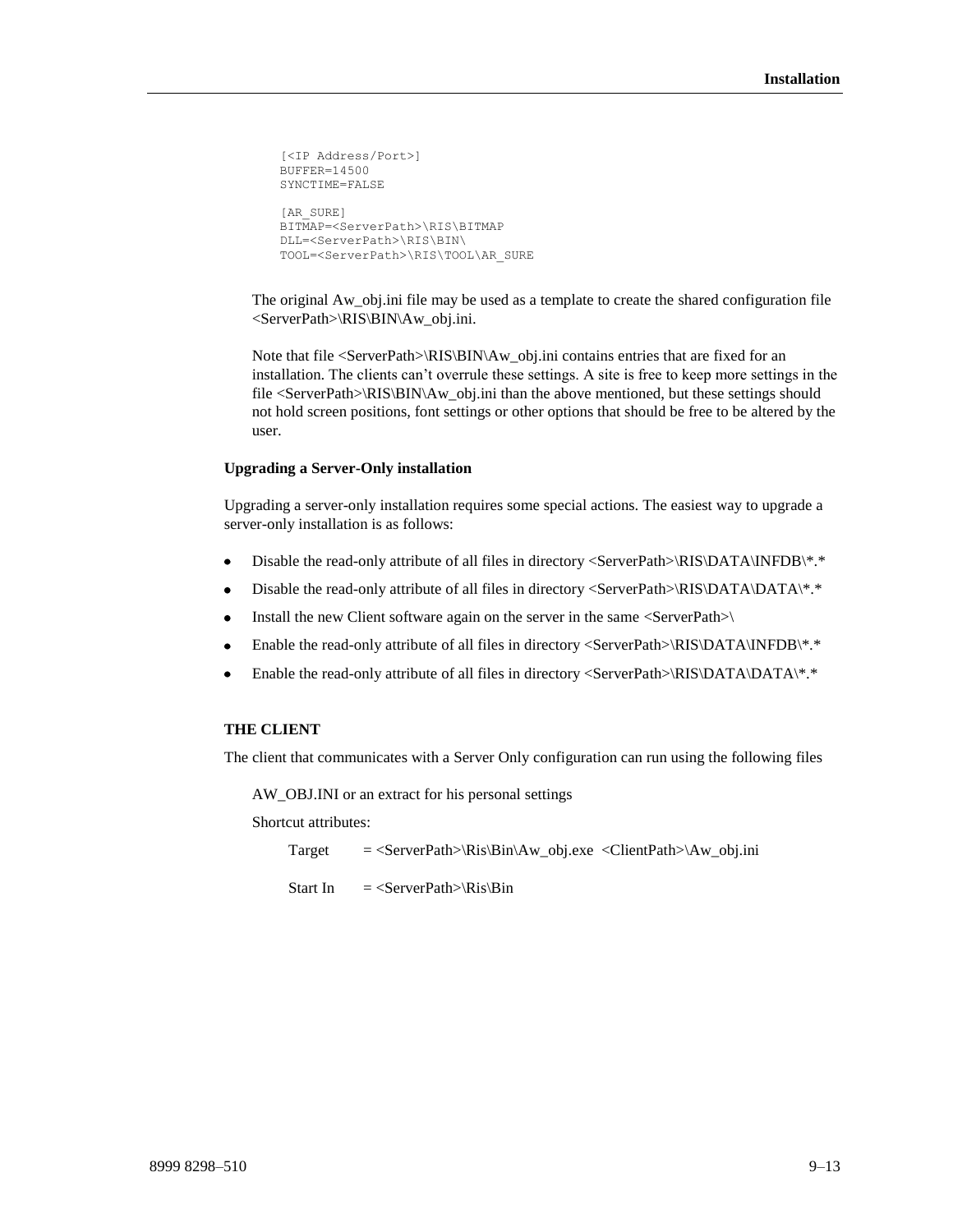#### **Example shortcut:**

| <b>SURE Properties</b>   | ? x                                                            |
|--------------------------|----------------------------------------------------------------|
| General                  | Shortcut   Security                                            |
|                          | <b>SURE</b>                                                    |
| Target type: Application |                                                                |
| Target location: BIN     |                                                                |
| Target:                  | o\Ris\Bin\Aw_obj.exe C:\Sure\Demo\Aw_obj.ini                   |
|                          | Run as different user<br>$\nabla$ Run in separate memory space |
| Start in:                | WSureserverVDemoVRisVBin                                       |
| Shortcut key:            | None                                                           |
| Run:                     | Normal window                                                  |
| Comment:                 |                                                                |
|                          | Eind Target<br>Change Icon                                     |
|                          | OK<br>Cancel<br>Apply                                          |

Target  $= \|\text{Sureserver}\Demo\Ris\Bin\Aw_obj.exe C:\Sure\Dem_\Aw_obj.ini$ 

Start in  $= \|\Sureserver\Demo\Ris\Bin$ 

# **9.1.6. (Installation) Multiple Installations on One PC**

The program definition links

- The SURE executable AW\_OBJ.EXE  $\bullet$
- A configuration file
- The working directory

The above-mentioned entities configure a complete SURE application on a PC. No other files in other directories (including Windows or shares registry entries) are used. For this reason multiple different releases or configurations of SURE can be run from a single computer.

The only requirement is:

- Each new installation requires a unique path (working directory).
- $\bullet$ The TITLE attribute in the GLOBAL section of the configuration file is different for every different configuration. This title must be entered at installation time on one of the install dialogues.

When multiple SURE applications run simultaneously on the same PC and a compilation of a mainframe program is started from an editor, then this compilation can not determine to which SURE application it belongs (because it is started as an independent process).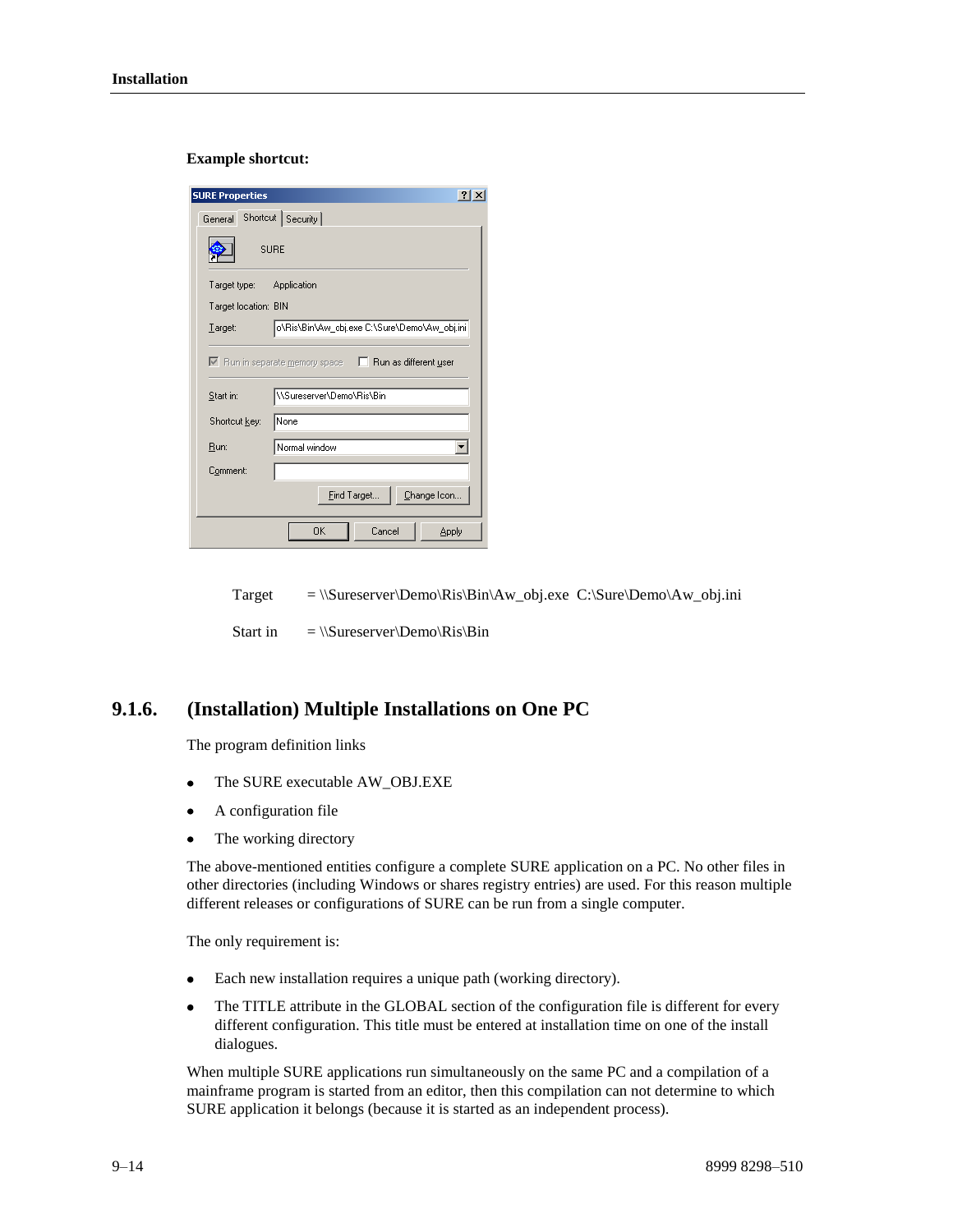Some extra requirements solve this problem:

A compilation is controlled by utility AS\_COMP. This utility compiles against a specific configuration by using the SERVICENAME option in the GLOBAL section of configuration file AW\_OBJ.INI. Setting this option requires the AS\_COMP utility to start with the parameter /S<ServiceName>.

#### **Example**

Consider the case that SURE is installed 2 times on your PC: the first for a repository that contains application system SYS1, and the second for a repository with application system SYS2.

SYS1 requirements:

- SURE for SYS1 is installed on your PC in path C:\Sure\Sys1\\*.\*
- Configuration file C:\Sure\Sys1\AW\_OBJ.INI (for system SYS1) contains in section [GLOBAL] the following option: SERVICENAME=SYS1.

[GLOBAL]

SERVICENAME=SYS1

 $\bullet$ Compilation utility AS\_COMP started from a local editor requires now the extra parameter SSYS1.

SYS2 requirements:

- SURE for SYS2 is installed on your PC in path C:\Sure\Sys2\\*.\*
- Configuration file C:\Sure\Sys2\AW\_OBJ.INI (for system SYS2) contains in section [GLOBAL] the following option: SERVICENAME=SYS2.

[GLOBAL]

SERVICENAME=SYS2

 $\bullet$ Compilation utility AS\_COMP started from a local editor requires now the extra parameter SSYS2.

The reporting facility requires OLE automation services. Every specific installation should use a unique OLE service identifier. This OLE identifier can be defined in the GLOBAL section of the configuration INI file using OLESERVER=<1::9> where 1 is the default.

# **9.1.7. (Installation) The AW\_OBJ.INI file**

The SURE Explorer uses a configuration or INI file to store configuration variables. This configuration file is provided as the parameter in the program or shortcut definition. The configuration file is usually defined including a full path name. If this file is not defined, a default name is used called AW\_OBJ.INI which must located in the windows directory.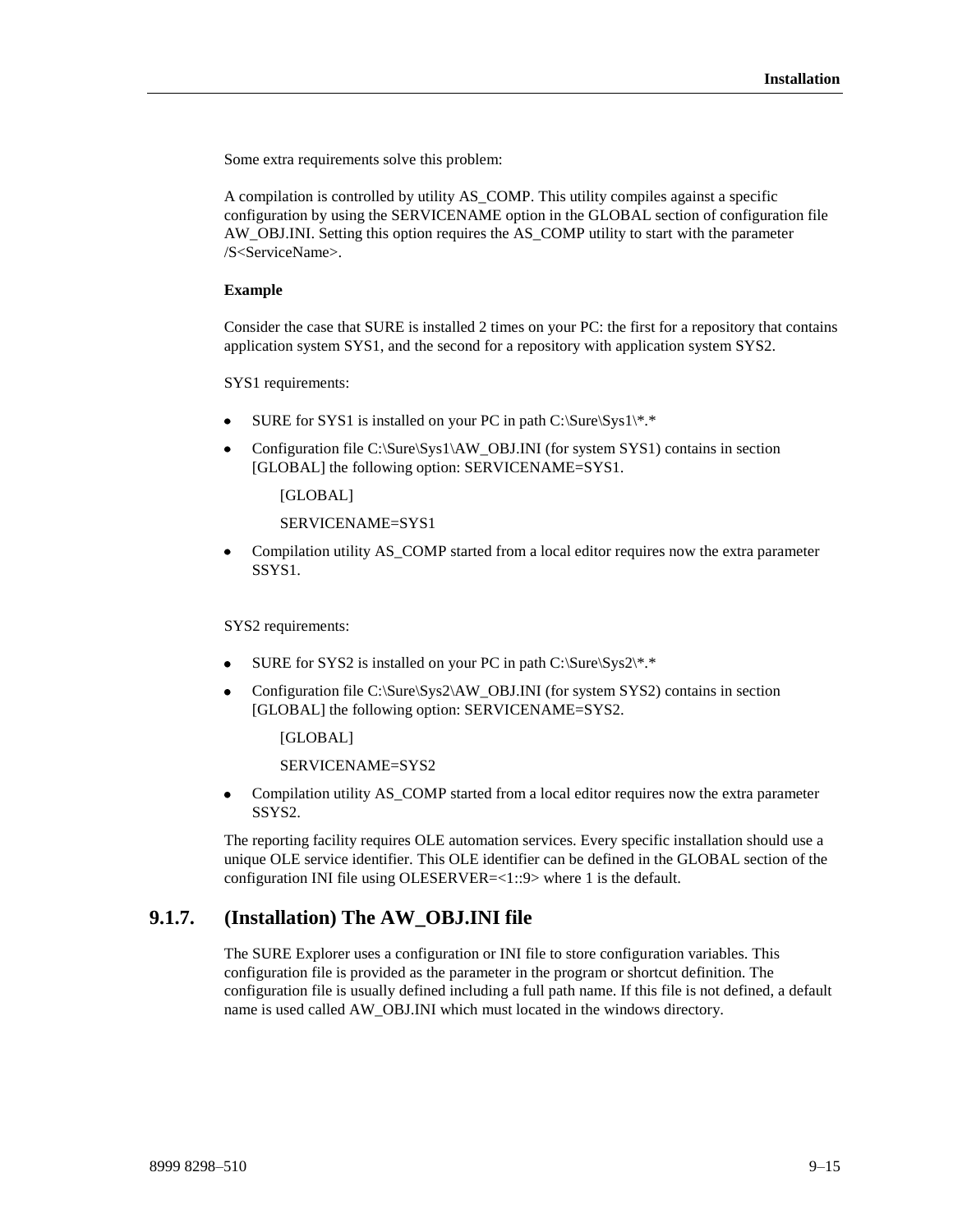

The configuration file contains many chapters, each providing different variables. Some of these variables must be defined manually; others are set automatically by the software (these are system variables).

This documentation describes the variables used by the SURE Explorer. Variables that are not mentioned in this document are system variables, and should not be changed manually (unless explicitly described in the documentation).

The default values of boolean variables are in bold

| [GLOBAL]                      |                                                                                                                                                                                                                                                                                                                              |
|-------------------------------|------------------------------------------------------------------------------------------------------------------------------------------------------------------------------------------------------------------------------------------------------------------------------------------------------------------------------|
| Servicename $=$ $<$ id $>$    | This is only relevant if SURE is installed multiple times on<br>the same PC. The servicename is used as a key for the<br>compilation utility. See also paragraph 'Multiple installations<br>on one PC'                                                                                                                       |
| $Scorporider = false, true>$  | If Sceprovider is true, then SURE will add an Sceprovider-<br>key in the registry. This enables the SCC interface of SURE.<br>If Sceprovider is false, then the registry-key is removed.                                                                                                                                     |
| $Trace = <\!\!tracefile\!\!>$ | The trace file can be used for debugging purposes. The<br>tracefile is refreshed each morning.                                                                                                                                                                                                                               |
| [DATA]                        |                                                                                                                                                                                                                                                                                                                              |
| $Readonly = no,yes$           | The READONLY attribute defines the local data repository<br>as read-only. This is required if the local data repository is<br>located on a shared network drive and multiple users accesses<br>this repository as their configuration data. In this case, each<br>user has the same configuration (defined visible objects). |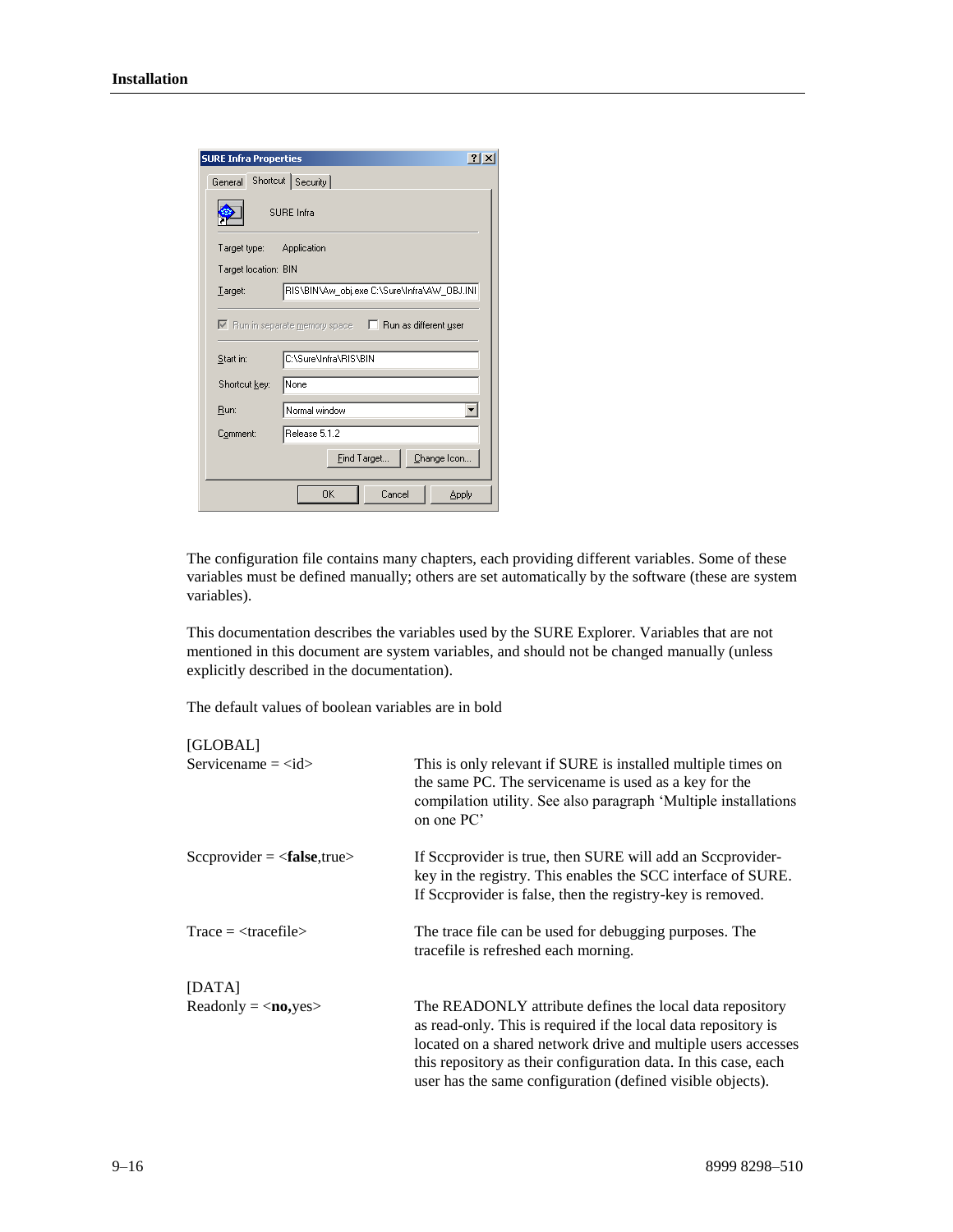| [EXE]<br>$WINZIP = \langle name \rangle$                                                                                                                              | The location of Winzip                                                                                                                                                                                                                                                                                                                                                                                                 |
|-----------------------------------------------------------------------------------------------------------------------------------------------------------------------|------------------------------------------------------------------------------------------------------------------------------------------------------------------------------------------------------------------------------------------------------------------------------------------------------------------------------------------------------------------------------------------------------------------------|
| [INFDB]<br>$Identification = <$ host/port>                                                                                                                            | The hostname (or the IP address of the host) followed by the<br>port number. This identification points to another chapter in<br>this ini file with details about the id.                                                                                                                                                                                                                                              |
|                                                                                                                                                                       | For example. If the identification $=$ HOSTA/1234 then there<br>must be chapter in the ini-file called [HOSTA/1234] with<br>details about that connection.                                                                                                                                                                                                                                                             |
| [host/port]<br>Buffer=14500<br>Synctime=false<br>Mode=unattended                                                                                                      | This chapter creates a connection-id for <host port="">. If the<br/>identification in chapter [INFDB] routes to this connection-id,<br/>then this port is opened.</host>                                                                                                                                                                                                                                               |
| [SUREHELP]<br>$\langle$ helpfile $\rangle$ = $\langle$ id $\rangle$                                                                                                   | This chapter can be used to customize the Help menu in the<br>SURE Explorer. This example puts <id> as an extra entry in<br/>the Help menu. A click on <math>\langle</math>id<math>\rangle</math> opens the corresponding<br/><helpfile></helpfile></id>                                                                                                                                                               |
| [STATUS]<br>Maxaa= <nr>, default 30<br/>Maxw=<nr>, default 30<br/>Maxs=<nr>, default 30<br/>Maxc=<nr>, default 5<br/>Maxmsg=<nr>, default 10</nr></nr></nr></nr></nr> | This chapter can be used to customize the output of the status<br>of the mix for a specific usercode. (Tools $\rightarrow$ CP/NX<br>environment $\rightarrow$ Status).<br>$MAXAA =$ the max. number of active entries $(AA \text{ USER} )$<br>$MAXW =$ the max. number of waiting entries (W USER )<br>Etcetera.                                                                                                       |
| [SURE]<br>Copy-prefix $=$ <prefix></prefix>                                                                                                                           | Files that are copied from SURE to disk via the COPY<br>function in the explorer, will get the <prefix></prefix>                                                                                                                                                                                                                                                                                                       |
| $Attachment = unzipped$                                                                                                                                               | Attachments for files and tasks are not zipped before they are<br>stored in the repository. This option is required if you install a<br>site-specific email library.                                                                                                                                                                                                                                                   |
| Verifylogoff = $<$ true, false>                                                                                                                                       | If verifylogoff is true, then an extra verification message is<br>given when you close the SURE explorer.                                                                                                                                                                                                                                                                                                              |
| [POWERBUILDER]<br>$Silent =$ *.PBG: < default<br>project>: <default filetype=""></default>                                                                            | This enforces that all PowerBuilder-PBG-files are loaded and<br>maintained automatically, and that they all get the given<br>project and filetype. If no <default project=""> is defined, then<br/>the project of the current task is used. If no <default filetype=""><br/>is defined, then the file-extension is used. It is possible to<br/>extend the SILENT option for other file extensions.</default></default> |
| [CUSTOMLOGON]<br>$Hidepassword = $<br>$Hideaccesscode = $                                                                                                             | These variables make it possible to hide the fields Password,<br>Accesscode, Accesscode-pwd and/or Chargecode on the                                                                                                                                                                                                                                                                                                   |

Hideaccesscodepwd=<**false**,true>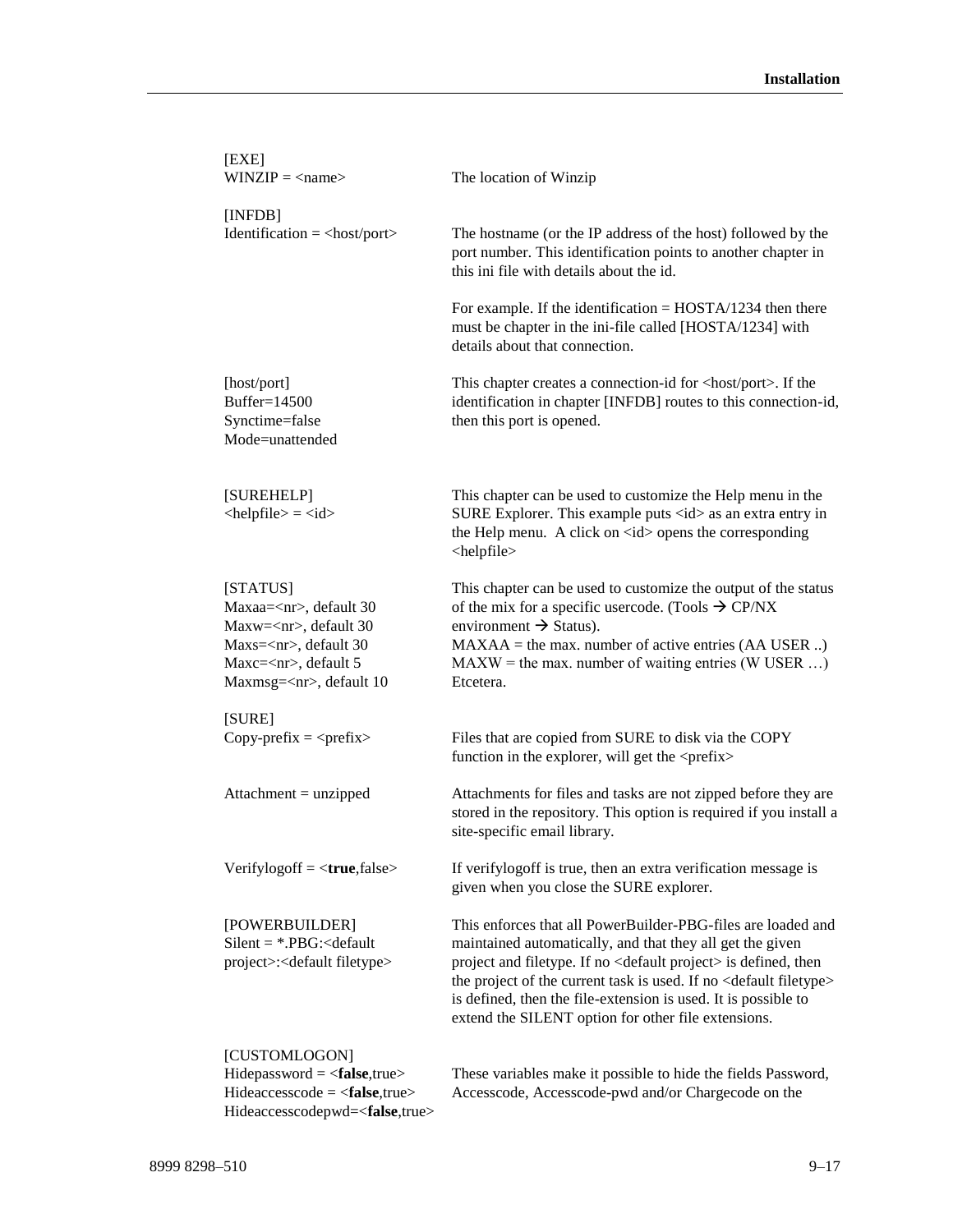| Hidechargecode= <false,true></false,true>                                                                 | logon screen.                                                                                                                                                                                                                                                       |
|-----------------------------------------------------------------------------------------------------------|---------------------------------------------------------------------------------------------------------------------------------------------------------------------------------------------------------------------------------------------------------------------|
| $Var1 = \langle name \rangle$                                                                             | Override the default name of the first logon field.                                                                                                                                                                                                                 |
| $Var2 = name [true]$<br>$Var3 = <$ name $>[$ ,true<br>$Var4 = name [true]$<br>$Var5 = <$ name $>[$ ,true] | Override the default names of the other four fields in custom<br>logon. If a key is not used then the corresponding field is<br>hidden. Option "TRUE" indicates that the field is a password.<br>If one of these options is used, then VAR1 must be defined<br>too. |
| $Saveallowed = $                                                                                          | Do not allow saving the logon credentials.                                                                                                                                                                                                                          |

# **9.1.8. Create an example REG file for an automatic SfW installation**

SUREforWindows require a setting in the Windows registry for the following cases:

- When the SURE task reports (in folder Toolbar  $\rightarrow$  Reports) are used
- When SfW is installed multiple times on the same workstation
- When SfW is used as SCC-provider in Visual Studio

Changes in the Windows registry can only be applied by a (local) administrator, so if SfW is installed by a user who does not have (local) administrator rights, then the Windows registry settings are not applied, which limits the functionality of SfW.

It is now possible to generate an example REG file which contains all the registry settings that SfW needs. This example REG file can be input for an installation script that is used to install SfW automatically. The procedure is as follows:

- Install SUREforWindows for the first time by an administrator. This will already add some registry settings.
	- Go to Options  $\rightarrow$  SURE options  $\rightarrow$  Local options
		- o Define option OLE Server Id
		- o Define option Use as SCC provider (only if necessary)
- If the options are defined, click on Toolbar  $\rightarrow$  Options  $\rightarrow$  Required Registry entries: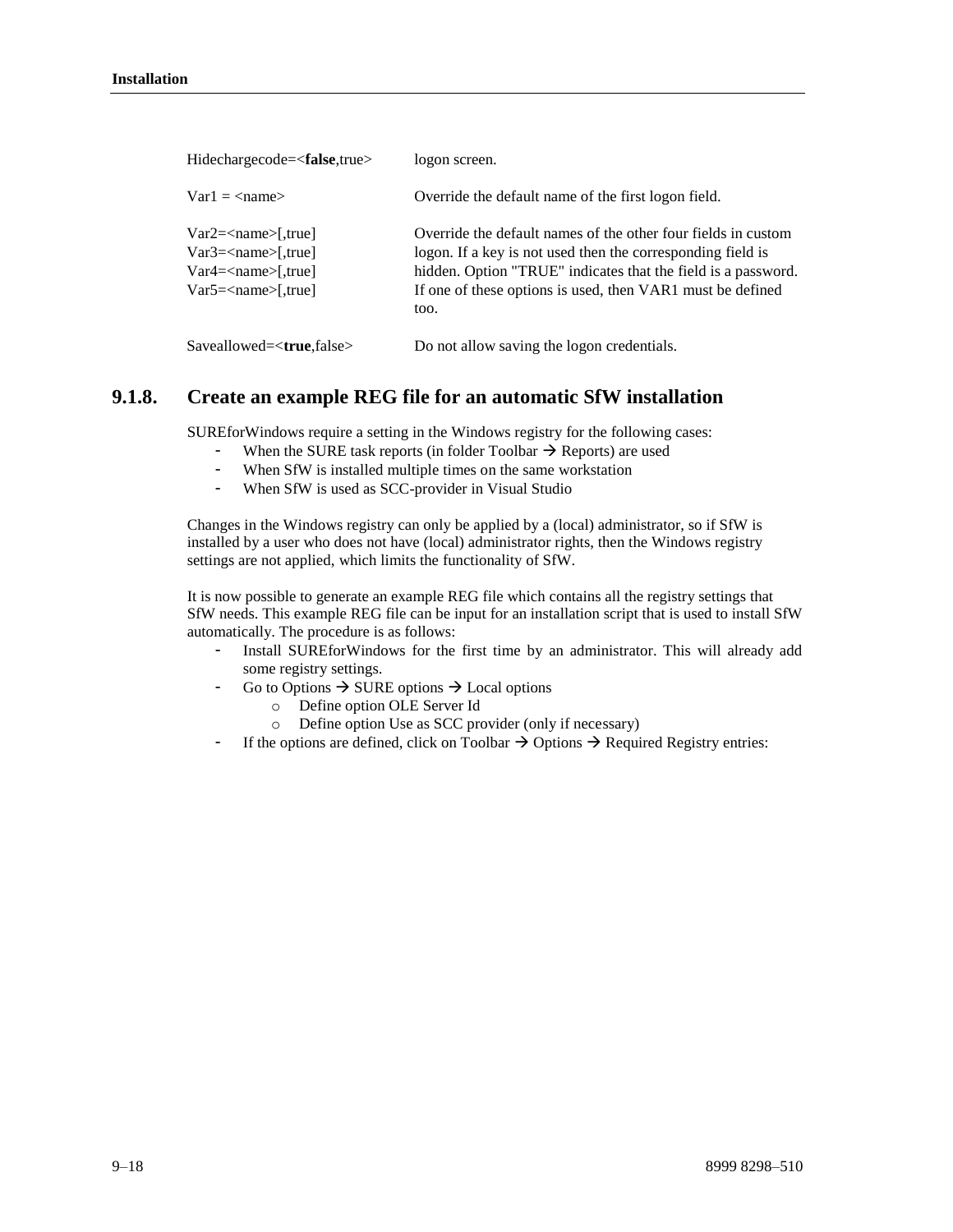| Create Registry file   |                       |                    | $\mathbf{x}$ |
|------------------------|-----------------------|--------------------|--------------|
| Main installation path | C:\SURE\REND          |                    |              |
| Application title      | SURE for Windows\REND |                    |              |
| OLE ID                 | $\mathbf{1}$          |                    |              |
| Include SCC            |                       |                    |              |
| Include RTFScanner V   |                       |                    |              |
|                        | Create REG file       | Copy to clipboard. |              |
|                        |                       |                    |              |
|                        |                       |                    |              |
|                        |                       |                    |              |

- o Option 'Main installation path' defines the directory where SfW is going be installed on the target workstation. This path must also be available on the workstation where this example REG-file is created.
- o If SfW is installed multiple times on a workstation then each installation must have a unique 'Main installation patch', 'Application title' and 'OLE id'.
- o Option 'Include SCC' is only required for the SCC provider (default no).
- o Option 'Include RTF scanner' is required for the task reports (default yes).
- o Option 'OLE id' is required for the task reports, for the SCC-provider and when SfW is installed multiple times. The value is from 1 to 99 (default 1).
- Button [Create REG file] creates the example registry settings.
- Button [Copy to clipboard] must be used to copy the example settings and to paste them into the REG-file that is input for the automatic installer.

# **9.1.9. Customized post installation actions**

It is possible to define custom post installation actions.

The SUREforWindows client installation process searches for a file called 'PostInstall.bat' in the installation sub-directory 'Ris for Windows'. If the post-installation bat file is found it will be started after the regular installation is done.

### **Example**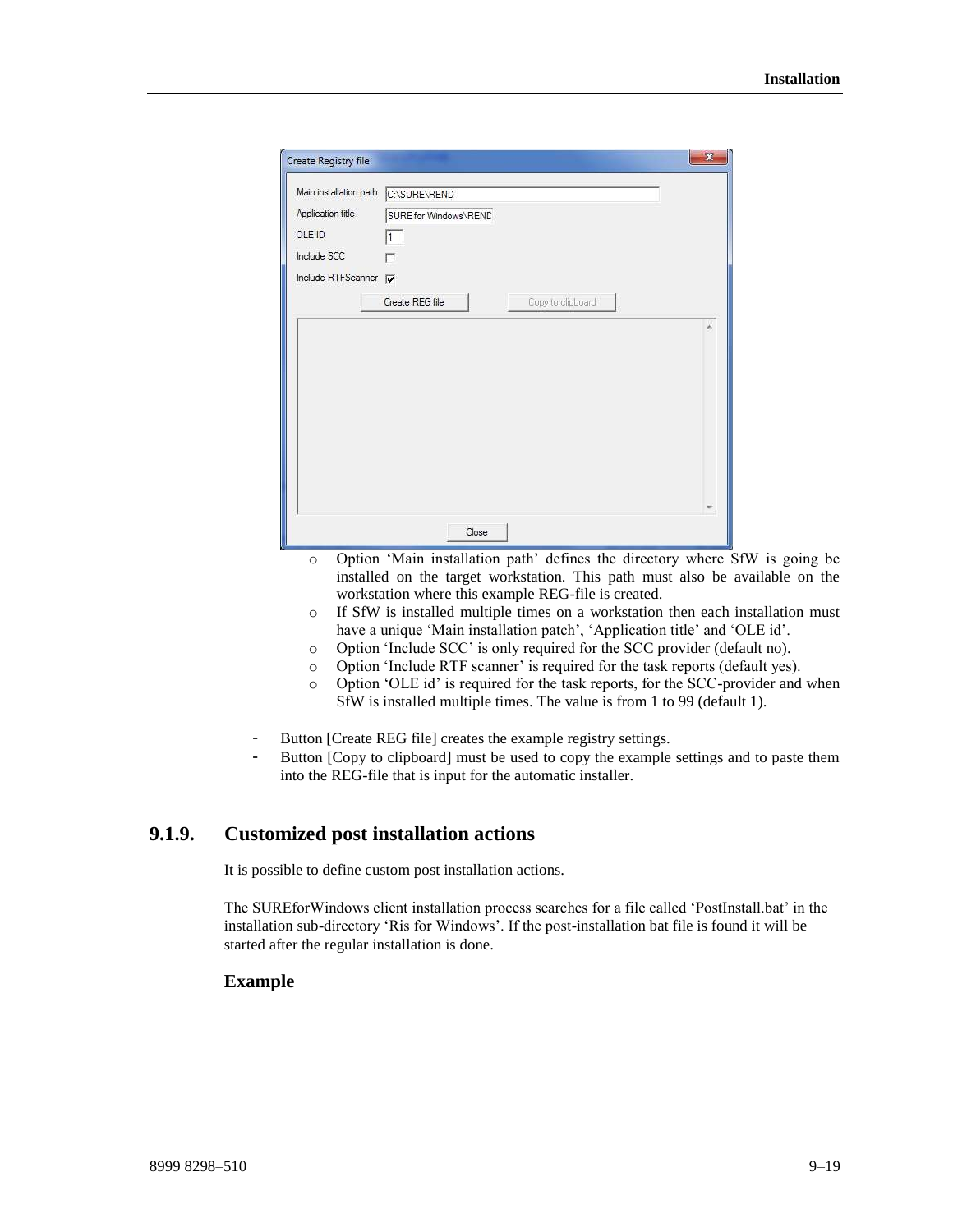| Back - Car - La France<br>Search                                   | Polders:    | <b>AXDE</b>                      |          |                        | $-260$            |
|--------------------------------------------------------------------|-------------|----------------------------------|----------|------------------------|-------------------|
| Address C:\Sure\SURE release 520\Ris for Windows<br><b>Folders</b> | $\mathbf x$ | Name                             | Size     | Type                   | Date Modified     |
|                                                                    |             | <b>III</b> Dependent             | $0$ KB   | Accessory Mar Sess     | 4/8/2005 4:09 PM  |
| SURE release 520<br>日に                                             | ×           | diayout.bin                      | $1$ KB   | BBN File               | 4/8/2005 2:09 PM  |
| Data Text Integration                                              |             | data2.cab                        | 9,177.KB | WinZip File            | 4/8/2005 2:09 PM  |
| Ris for Windows                                                    |             | midsta1.hdr                      | 37 KB    | <b>HDR File</b>        | 4/8/2005 2:09 PM  |
|                                                                    |             | Jdata1.cab                       | 390 KB   | WinZip Film            | 4/8/2005 2:09 PM  |
| <b>AND A CONTROL OF A CONTRACTOR</b>                               |             | setup.boot                       | 327 KB   | BOOT File              | 4/8/2005 2:09 PM  |
|                                                                    |             | Ed setup.inx                     | 203 KB   | INX File               | 4/8/2005 2:09 PM  |
|                                                                    |             | di columna                       | 1 KB     | Configuration Settings | 4/8/2005 2:09 PM  |
|                                                                    |             | Wersion.ini                      | KB       | Configuration Settings | 4/8/2005 2:09 PM  |
|                                                                    |             | Francie PostInstalLbat           | 储        | MS-DOS Batch File      | 4/8/2005 2:03 PM  |
|                                                                    |             | REwsetup.in                      | $2$ KB   | Configuration Settings | 4/8/2005 2:03 PM  |
|                                                                    |             | <b>Material Provincial Lexie</b> | 168 KB   | Application            | 8/7/2003 3:39 PM  |
|                                                                    |             | El RFWInstal.                    | 168 KB   | - Fie                  | 8/7/2003 3:39 PM  |
|                                                                    |             | engine32.cab                     | 367 KB   | WinZip File            | 8/5/2002 11:59 AM |
|                                                                    |             | setup.exe                        | 96 KB    | Application            | 8/5/2002 11:59 AM |
|                                                                    |             | Setup.bmp                        | 282 KB   | <b>Ekniap Image</b>    | 3/14/2001 2:20 PM |

The following example post installation bat file is already placed in the 'RIS for Windows' subdirectory:

..\SURE release 520\Ris for Windows\Example PostInstall.bat

```
rem Example custom post installation batch.
rem Rename this file to "PostInstall.bat" and keep it situated 
rem in the main installation directory.
rem
rem This batch file is called with the following argument:
rem %1 = target directory of the installation (the folder where 
rem RfW has been installed)
rem
rem Copy redistributable DLLs from RIS\BIN to Windows\System 
rem directory, to accommodate SCC interface.
if not exist %WINDIR%\System32\Mfc71.dll copy %1\Ris\Bin\Mfc71.dll %WINDIR%\System32
if not exist %WINDIR%\System32\Msvcp71.dll copy %1\Ris\Bin\Msvcp71.dll 
%WINDIR%\System32
if not exist %WINDIR%\System32\Msvcr71.dll copy %1\Ris\Bin\Msvcr71.dll 
%WINDIR%\System32
rem
rem Run client application that modifies the INI file
C:\MyTools\UpdIni.exe %1\AW_OBJ.INI
```
You can change the contents of this example file to your own needs.

Change the name of this example file to 'PostInstall.bat' to enable it.

The bat file will be started with the 'target installation directory' as argument %1.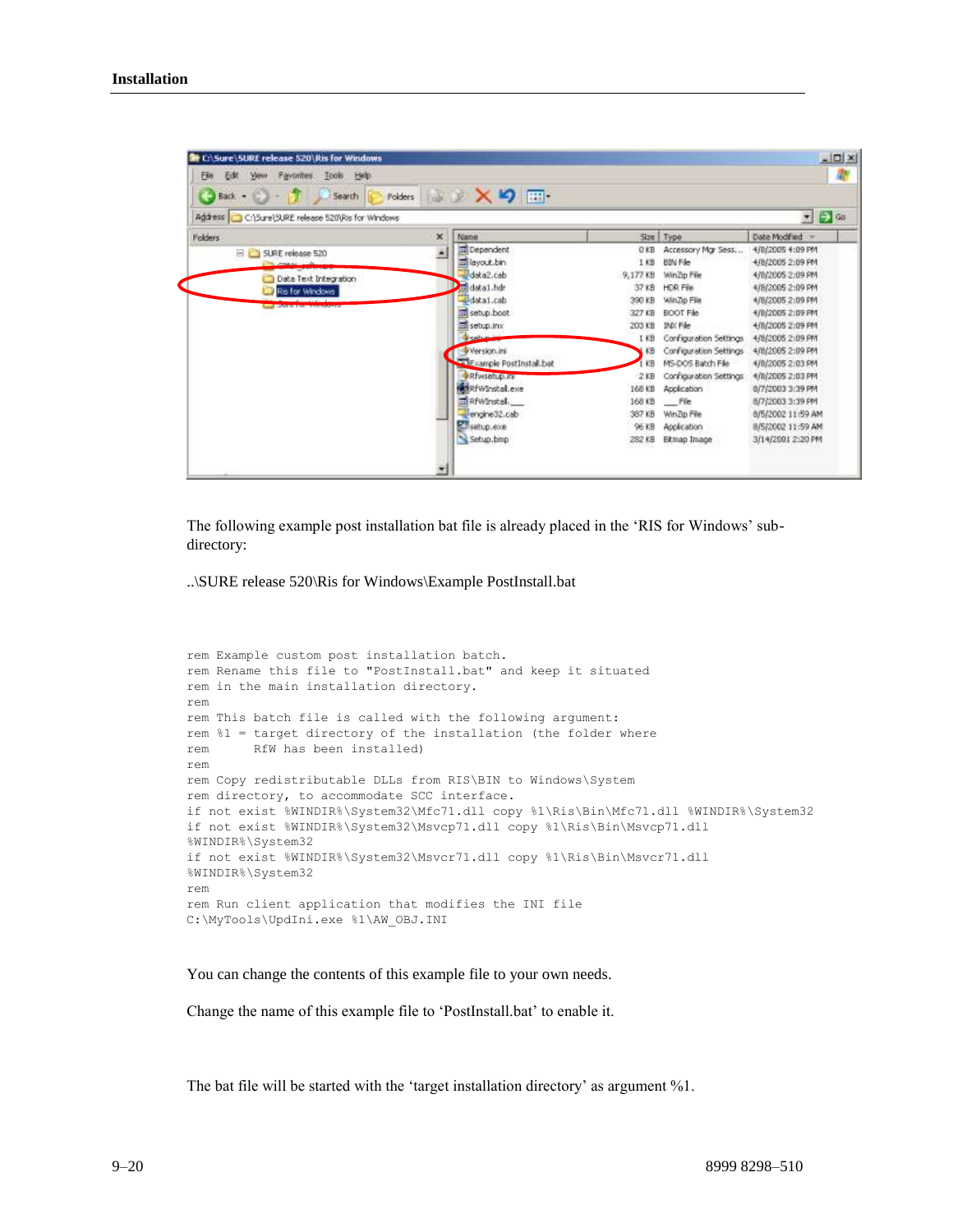The example bat file shows the following examples:

- How to use argument %1 (target installation directory) in the bat file.
- How to copy the required redistributable DLLs from RIS\BIN to Windows\System directory, to accommodate SCC interface.
- How to run a client application that modifies the INI file.

### **9.1.10. SURE triggers new installation according to versions**

Updating the SURE client software may require much effort when having a large network. For this reason, SURE supports different styles of installation:

- a) Local client installation on each applicable workstation
- b) Server based installation with personalized options
- c) Full server installation.

#### **Server installations (options b and c)**

In the case of a server installation, the SURE PC-software is placed on a central server that is accessed by the workstations of the developers. Because of this central installation, a software update is reasonable easy to install for the first time. Upgrading a server installation to a newer SURE release is cumbersome.

The trade off for a server installation is that the network throughput must be sufficient (100KBS). It does not support wide area networks with a low bandwidth.

#### **Local client installations (option a)**

In the case of a local client installation, the SURE-PC-software is placed on the workstation of a developer. Installing the SURE PC-software as a local client is very easy for initial and upgrade installations.

The trade off is that it is difficult to synchronize the upgrade to a newer SURE release when the SURE-PC-software is installed locally at many workstations.

#### **Solution**

SURE can (optionally) check the version of the PC-software at logon time and may initiate a local client installation if that is required. This combines the benefits of an easy local client installation with the benefits of a synchronized server installation.

### **Example**

The following dialog is shown after logon when the versions of the installed client release and the available release for the client do not match.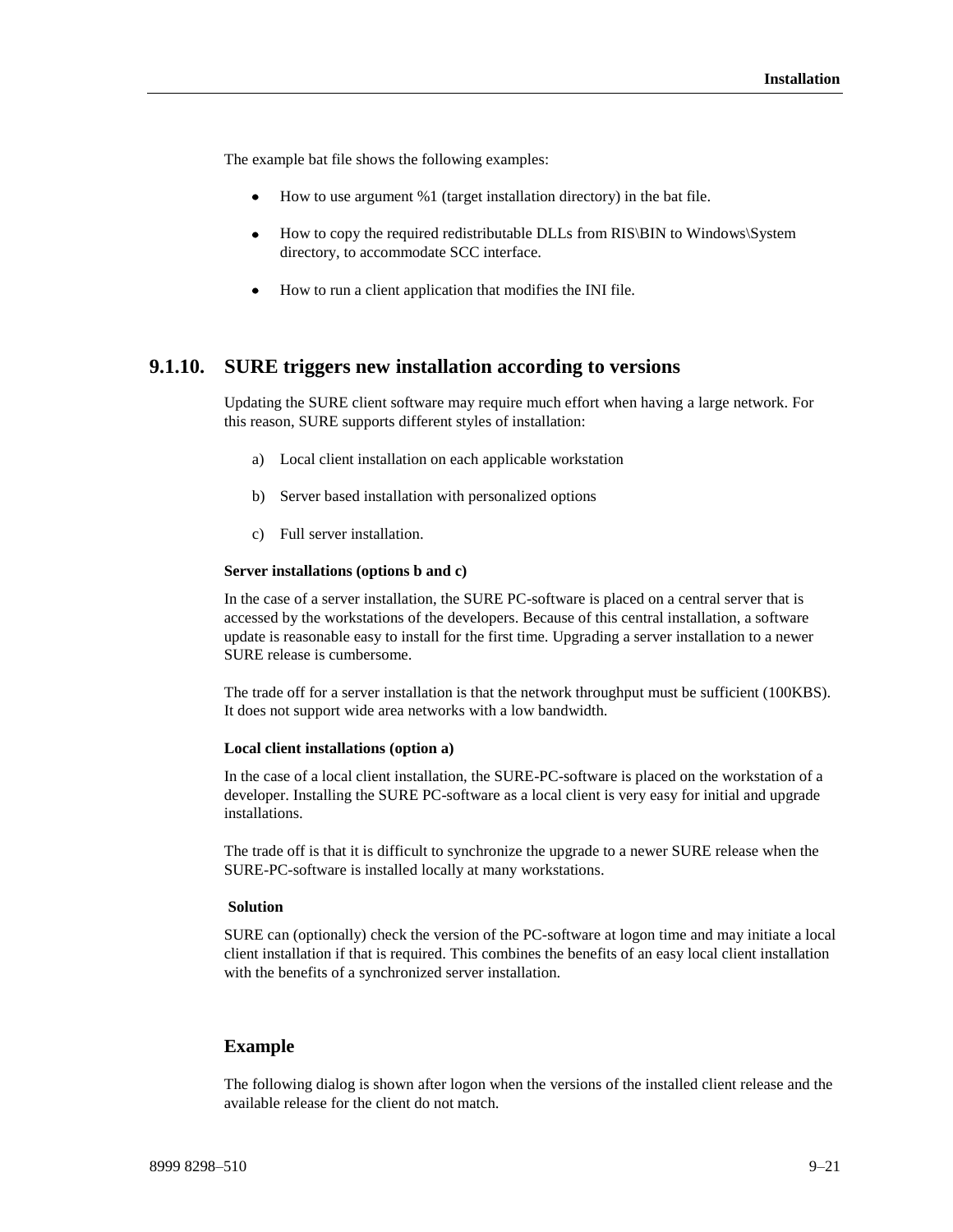| Install new client software required |                                                                                                                                                                           |  |
|--------------------------------------|---------------------------------------------------------------------------------------------------------------------------------------------------------------------------|--|
| Install SLIBE release                |                                                                                                                                                                           |  |
| Installed MCP Release                | 5224                                                                                                                                                                      |  |
| Installed Client Release             | 52.1.3                                                                                                                                                                    |  |
| Available Release Client             | 52.2.4                                                                                                                                                                    |  |
|                                      | A newer version of the client software is available<br>therefore it is advised to initiate the installation procedure<br>which will update your installed client software |  |
|                                      | Cancel                                                                                                                                                                    |  |

- In this case, the version number of the SURE software on the MCP is 52.2.4.  $\bullet$
- The version number of the 'available' SURE PC-software is also 52.2.4.  $\bullet$
- $\bullet$ The version number of the client software that is now installed on this workstation is 52.1.3.

Obviously, a new version of the mainframe software was installed and the corresponding new version of the client software was 'made available'. Notice that the version of the mainframe software is not relevant to display the above screen.

Click OK to start the installation, which will install the available client software.

Click 'Cancel' to skip the installation, however the same message will then be issued after the next logon. A possible reason to skip the automatic installation is for example when the developer works at home via a slow connection, and he does not want to install the SURE PC-software via that slow connection. A solution is to install the PC-software later from a release CD-rom. It is possible to work with a SURE-client that has another software version number then the CP/NX software, but some actions may issue an error message.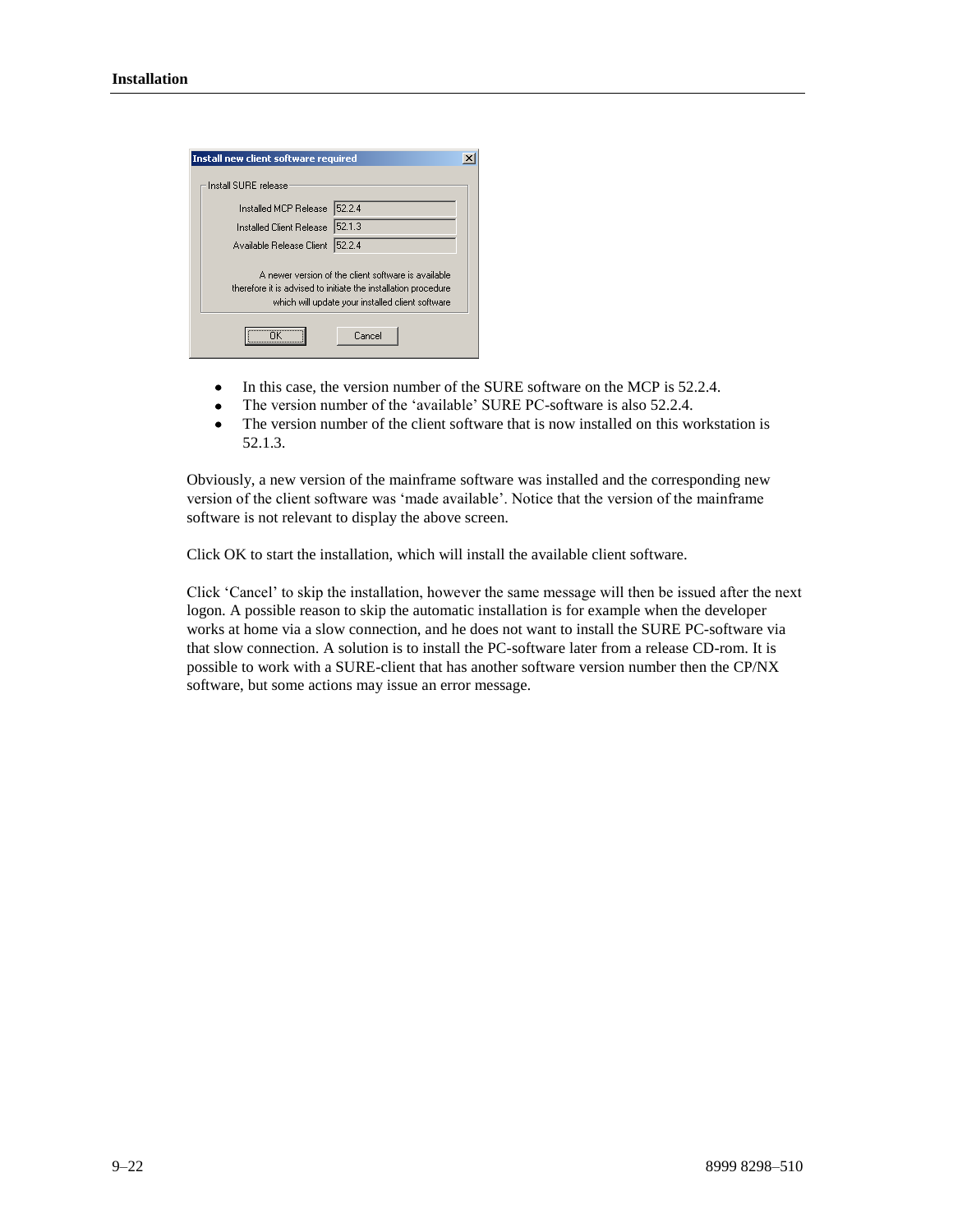The about dialog now contains the various versions according to the next example:

| <b>About SURE for Windows</b>                                                                                                                                                                                                                                                             | $\mathbf x$                                                                             |
|-------------------------------------------------------------------------------------------------------------------------------------------------------------------------------------------------------------------------------------------------------------------------------------------|-----------------------------------------------------------------------------------------|
| $\mathbf{SURE}$ source management, task tracking, object deployment                                                                                                                                                                                                                       |                                                                                         |
| Product information<br><b>SURE</b><br>Installed MCP release : 90.3.2016-01-12.180133<br>Installed Client release: 90.3.2016-01-12 21:08:57.25<br>Available Client release :<br>MCP release: MCP 15 / SSR 56.1 (56.189.8122)<br>Windows stations used during the last month:<br>XP:2; W7:3 | Visit our web site for a list of frequent asked questions<br>www.itsforsure.nl          |
| <b>ITSforSURE UNISYS</b><br>Vendor information<br><b>ITSforSURE</b><br>Steve Bikostraat 193<br>2033 DZ Haarlem<br>The Netherlands<br>Tel: +31 6 83160699<br>Email: sure@itsforsure.nl                                                                                                     | Marketing and Sales<br><b>UNISYS</b><br>Contact your local subsidiary<br>www.unisys.com |
| OK T<br>                                                                                                                                                                                                                                                                                  | Help                                                                                    |

The above example screen shows two release numbers:

- The release number of the MCP software (90.3 compiled at 12-jan-2016 at 18h01)
- The release number of the client software (90.3 built at 12-jan-2016 at 21h08)

Both release numbers (MCP and client) consist of three parts:

- The major release number (in this case 90).
	- o We do not do any database reorganizations or data conversions inside the repository as long as the major release number is the same.
	- o There can be a database reorganization or data conversion between two major releases.
- The minor release number (in this case .3)
	- $\circ$  The minor release number guards the compatibility between the client and server within a major release.
		- Sometimes we must make a modification on the client side and on the server side to solve an issue, and then we upgrade the minor release number.
		- In other cases, we only have to modify something on the client side or on the mainframe side, and then the minor release number is not raised.
- The build timestamp.
	- $\circ$  The timestamps are the moments of the build of the mainframe software and the client software.
- The client software is compatible with the MCP software if the major and minor release numbers are equal.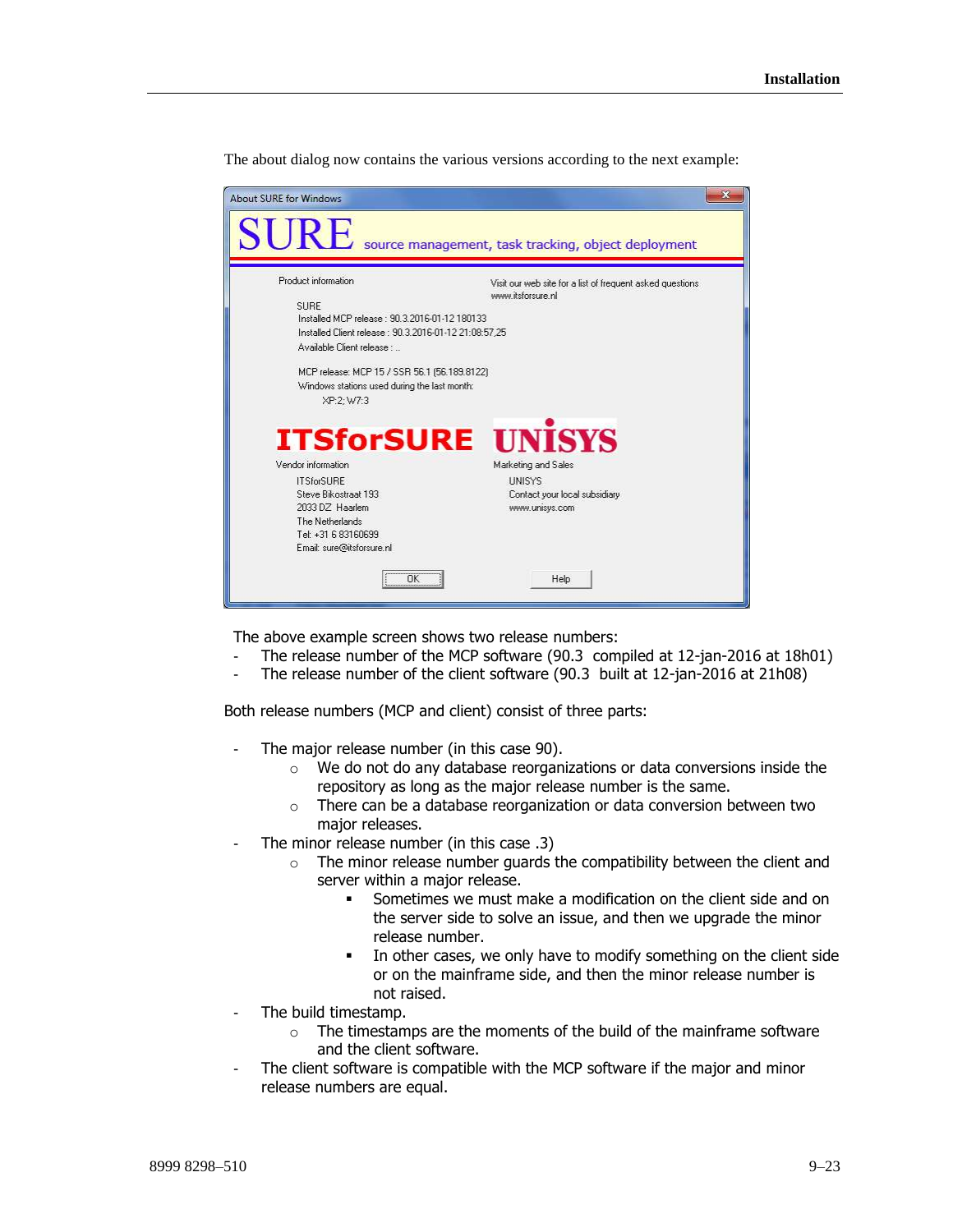The About screen shows also:

- The current MCP release. In this example: MCP 15 / SSR 56.1
- The Windows-releases of the workstations where the SUREforWindows GUI was used during the last month. In this example: 2 XP or Server-2003 workstations and 3 Windows-7 or Server-2008 workstations.

### **Technical details and considerations**

The following procedure is required to trigger the automatic client installation.

The delivered SURE software package contains the SURE CP/NX modules and the SURE client modules. The two modules are compatible and have the same version number.

The entire installation consists of three steps:

a. Copy the new version of the SURE CP/NX software to the correct location on the mainframe.

b. Define the location of the available client software in SURE:

Global Options  $\rightarrow$  field 'installation location'

| Task / Global                                                                                            | $ \Box$ $\times$ |
|----------------------------------------------------------------------------------------------------------|------------------|
| Option                                                                                                   |                  |
| Task / Global<br>sure compilers Development (<br>history<br>Language<br>sure cleaner<br>security<br>sure |                  |
|                                                                                                          |                  |
|                                                                                                          |                  |
| Define tasks per task-group   □                                                                          |                  |
| Name standard for newly entered tasks per task-group <until( )="">!-{<until( )="">,4}</until(></until(>  |                  |
|                                                                                                          |                  |
| Validate newly entered tasks V                                                                           |                  |
| Task verification at each update<br>a Tan                                                                |                  |
| Allow to assign a task to multiple individual users $\overline{\blacktriangledown}$                      |                  |
|                                                                                                          |                  |
| Timestamp layout is YYYYMMDD HH:MM:SS instead of YY-MM-DD HH:MM:SS   V                                   |                  |
|                                                                                                          |                  |
| eMail server definition                                                                                  |                  |
| Port 1098<br>eMail server IP address 100.0.3.53                                                          |                  |
|                                                                                                          |                  |
| SURE installation                                                                                        |                  |
| Functions valid in test seriod<br>Installation location \\\idrel01\Rd\Next\Ris\A\Sure\Release            |                  |
|                                                                                                          |                  |
|                                                                                                          |                  |
| Delete time<br>Inser Line<br>Print<br>Close<br>Apply                                                     |                  |

The location of the available client software is here: '\\idrel01\Rd\Next\Ris\A\Sure\Release'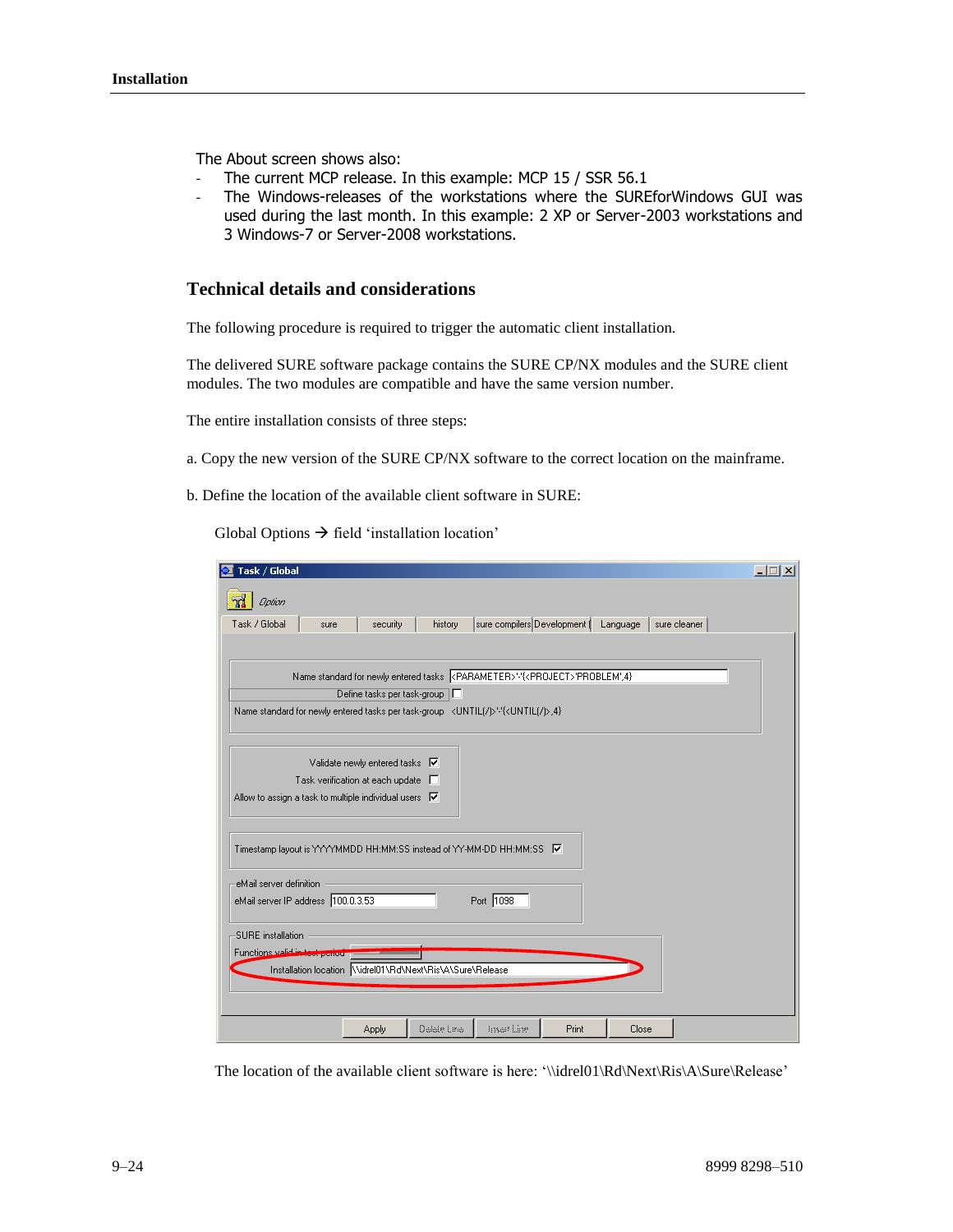

c. Copy the new version of the SURE-PC-software (a copy of the CD-rom image) to that location:

The SURE client software is available in directory '\\idrel01\Rd\Next\Ris\A\Sure\Release'

This directory contains three files that control the version number of the release:

- Release.ini
- Format.ini
- Build.ini  $\bullet$

The number in file Release.ini defines the first part of the software version number (80 in the first example).

The number in file Format.ini defines the middle part of the software version number (2 in the first example). This number is raised by one if the layout of the interface between PC and mainframe is changed.

The number in file Build.ini defines the last part of the software version number. It is the timestamp when the PC-software was built. This timestamp does not play a role in the versioncheck of the automatic installation.

If any of the three files (step c) is missing, or if the installed location (step b) is not defined, then the automatic installation dialog is skipped.

#### **RFW.INI**

It is possible to install multiple instances of SUREforWindows on one PC. Information about each SUREforWindows installation is kept in file RFW.INI in the Windows directory. The following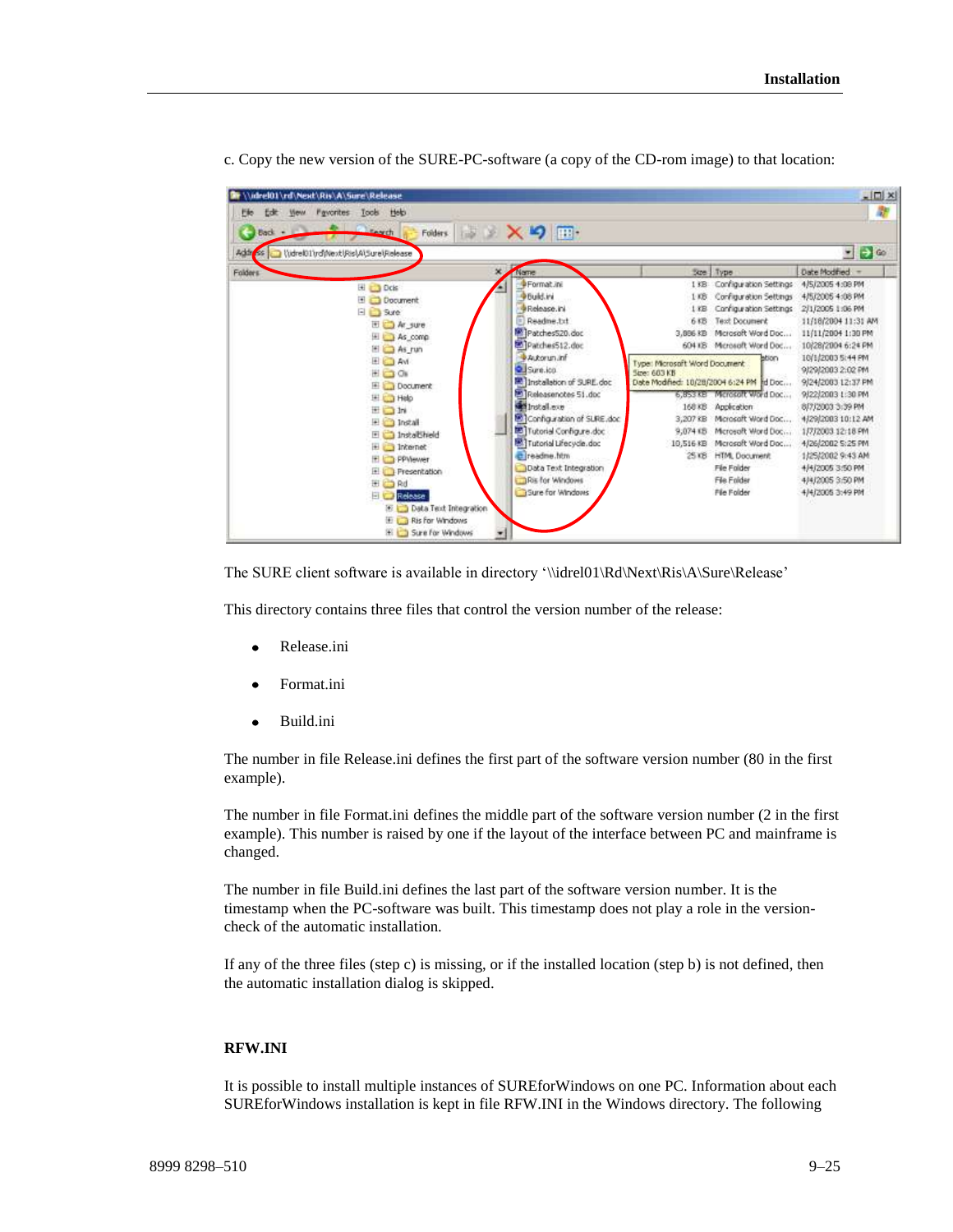example RFW.INI file contains information about two installations: an installation for the 'Infra' repository and an installation for a 'Demo' repository.

```
[GLOBAL]
APPLICATION1=SURE for Windows\Infra
APPLICATION2=SURE for Windows\Demo
[SURE for Windows\Infra]
INSTALLED1=RIS for Windows,6.3.0
INSTALLED2=Data Text Integration,1.1.1
SETUP=SURE for Windows
DIRECTORY=C:\Sure\Infra
INSTALLED3=SURE for Windows,5.2.0
[SURE for Windows\Demo]
INSTALLED1=RIS for Windows,6.3.0
INSTALLED2=Data Text Integration,1.1.1
SETUP=SURE for Windows
DIRECTORY=C:\Sure\Demo
INSTALLED3=SURE for Windows,5.2.0
```
When a SUREforWindows client is installed for the first time on a PC, the installation process asks for a program folder name. This program folder name is used for three purposes:

- $\bullet$ Create a program folder in the Windows startup menu
- This name becomes the title of the SUREforWindows client (in the title bar)
- This name is placed in the AW\_OBJ.INI file ([global]title)
- $\bullet$ This name is used as a key for the RFW.INI file

The automatic installation searches for an application with the program folder name in the RFW.INI file. If the program folder name is not found in the RFW.INI file, then the automatic installation will be aborted with an error message. If the program folder name is found, then the software will be installed in the directory that is defined for the program folder name.

#### **Example**

A user starts 'SURE for Windows\Demo' and logs on. An automatic installation is required and the user clicks on the OK button to start it. The automatic installation is started with parameter 'SURE for Windows\Demo'. The automatic installation process opens the RFW.INI file and searches for application 'SURE for Windows\Demo'. If that application is found then the software is installed in the directory that is defined in paragraph [SURE for Windows\Demo]. This is directory C:\Sure\Demo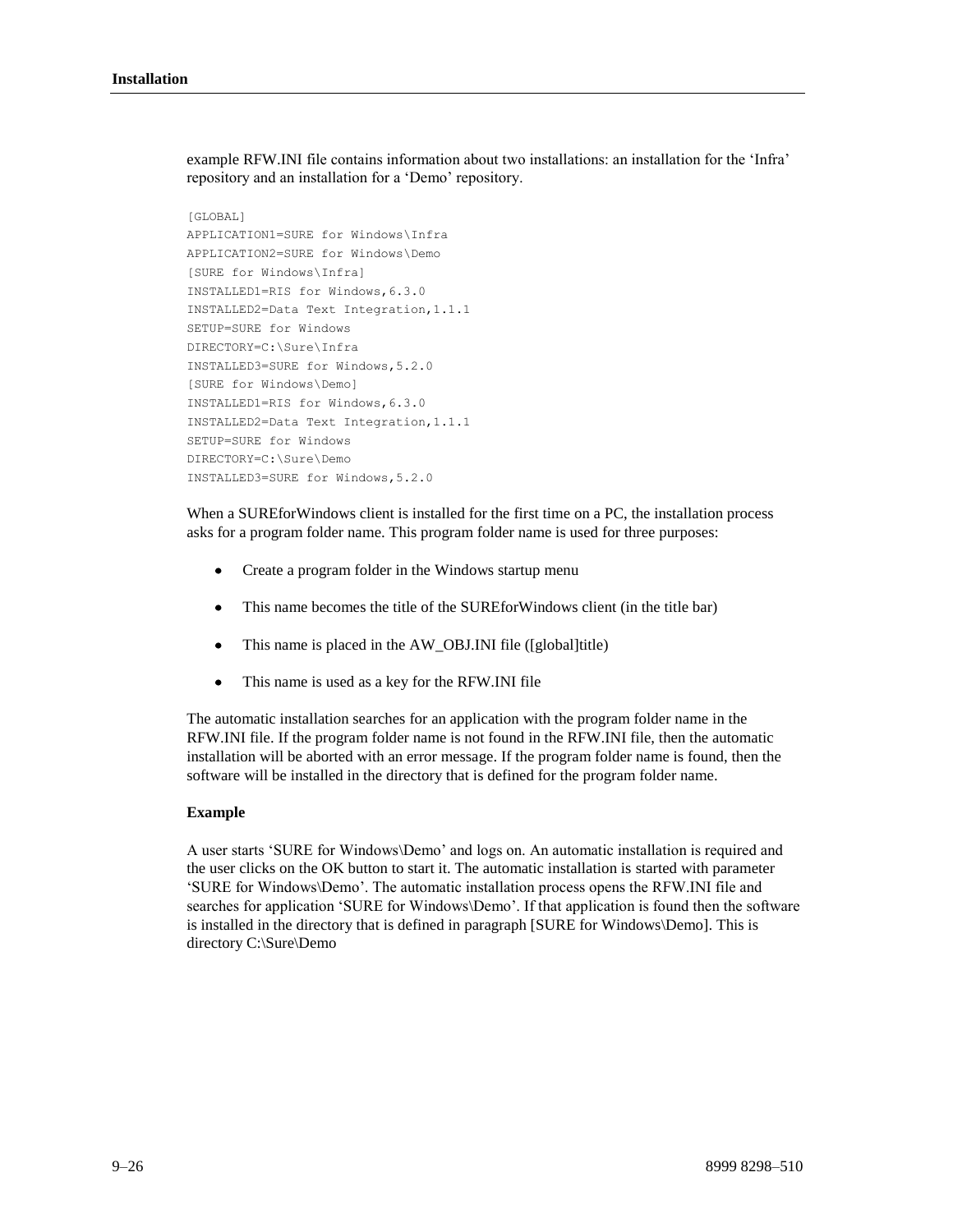# **9.2. Installation on the Mainframe**

Installation of the SURE software is supported by an online program that allows defining the installation parameters. This program generates an installation job that will do the actual work.

In theory, the installation procedure automates the complete process. In standard UNISYS CP/NX Series installations this is true, however there may be circumstances where deviated compiler names or special security settings jeopardize an automatic installation.

This chapter contains valuable information about the structure of the SURE mainframe software. We strongly advise this chapter to be read by the technical support staff, especially the database administrator. If you have questions about this chapter, then please do not hesitate to contact ITSforSURE.

The actual installation procedure is described in the paragraph 'Mainframe install procedure', further on in this chapter.

# **9.2.1. (Installation) Mainframe Application Structure**

The SURE software consists of the following components:

|    | A DMSII database:                                                                  | <b>INFDB</b>                              |
|----|------------------------------------------------------------------------------------|-------------------------------------------|
|    | An initialization file:                                                            | <b>RESPECT/TITLES</b>                     |
| 3. | End user interface programs for SURE on the PC's (the<br>SURE Explorer interface): | $OBIECT/RI S/API =$                       |
| 4. | An end user interface program for ET type of terminals: OBJECT/RIS/MENU.           |                                           |
|    | A library:                                                                         | OBJECT/RESPECT/LIBRARY.                   |
| 6. | Approximately 100 other supporting objects:                                        | $OBJECT/RESPECT/ = and$<br>$OBIECT/RIS =$ |

7. A CD-ROM containing the SURE PC software.

# **9.2.2. (Installation) Repository INFDB**

INFDB is a DMSII database and contains 11 datasets. Database INFDB is also called the 'repository' or the 'SURE repository'. Sources and program attributes are loaded in this repository.

The database is initialized when the software is installed for the first time.

It is possible to create multiple INFDB repositories on your system. In that case, the installation procedure 'create a new repository' must be executed multiple times.

If multiple repositories are present, then each of them must be installed under a separate usercode. The user is free to choose the directory where database INFDB is installed. We advise to install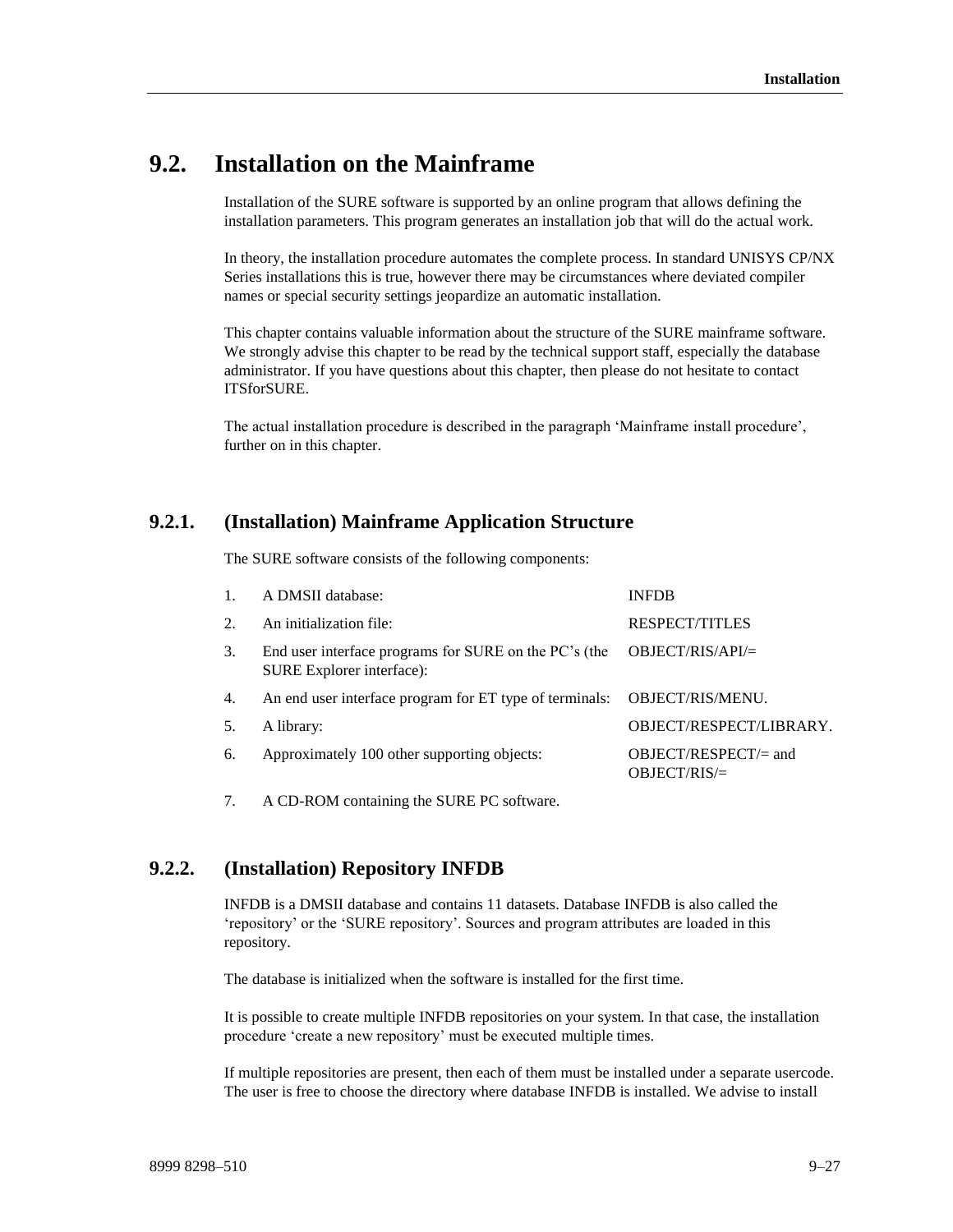the database under a usercode and not in the global directory '\*'. This makes it easier to install an extra INFDB database later on.

All SURE programs are designed in such a way that they can work for multiple repositories at the same time. This is only possible if the SURE software is compatible with all those databases. Therefore, the database-timestamp and description-update-level of each repository must be equal to those values stored in the SURE objects (otherwise the SURE object will fail with a DMOPEN error).

The installation procedure ensures that each newly created INFDB contains the correct databasetimestamp and description-update-level.

The database will go out of the mix when it is not in use by any SURE program.

The following steps are required to close the database (see the next paragraph 'object files'):

- 1. Disable the SURE Explorer interface in Coms
- 2. THAW the permanently frozen libraries RESPECT/LIBRARY and RESPECT/LIBRARY/SURE

## **9.2.3. (Installation) SURE Objects and Database Compatibility**

The Unisys DMSII software has a strong relationship with the objects that use a DMSII database. At compilation time, the update timestamps of database structures are compiled into the object. This mechanism is very secure, but rather static when such object files need to be delivered to a customer.

The SURE objects work with a DMSII database (INFDB).

If a customer installs new SURE objects, then these new objects must be capable to communicate with any existing INFDB of the customer. The objects may not get a DMopen error. The SURE sources are NOT delivered to the customer, so it is NOT possible to recompile the SURE objects at the customer's site.

A SURE object is compiled at a central place, and then delivered to many customers.

The object must be capable to communicate with all INFDB's, installed at any customer.

This is only possible if all these INFDBs are 'direct children' of the original INFDB, and if the SURE objects are compiled against the description file of the original INFDB.

We call this original INFDB 'the mother of all INFDBs', and its description file 'the mother of all description files'.

The first mother description file was created during DMSII release 39. Since then, we always saved this mother description file carefully and upgraded it for each DMSII release. We did not make any other database change since then.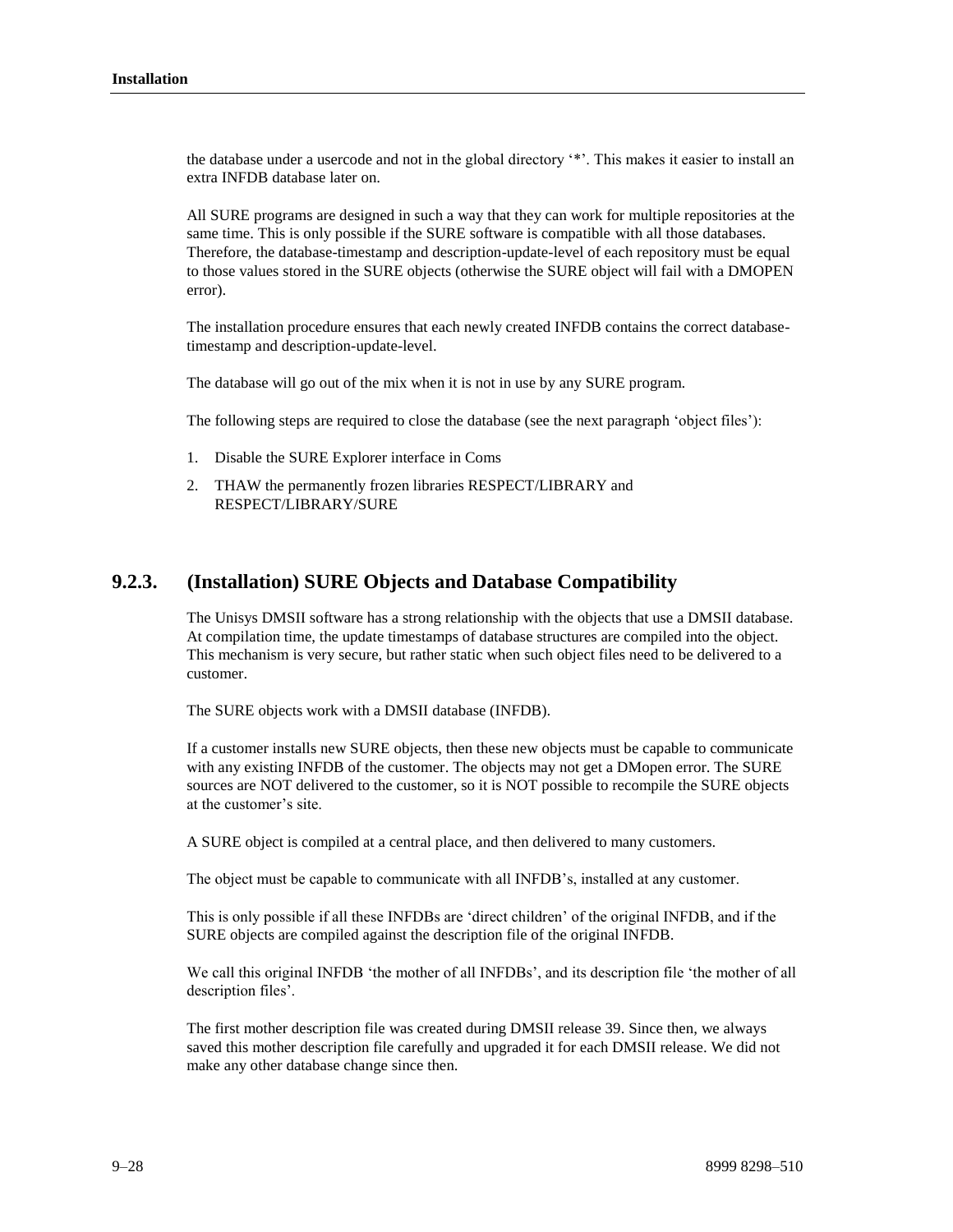The result is that we have a mother description file for each DMSII release, and we add all these mother description files to the release zip-file. These description files are called: DESCRIPTION/INFDB/INFRA/DMSxx where xx is the DMSII release.

Although the layout of the INFDB never changes, a customer may still have to upgrade his INFDB for one of the following reasons:

- He upgraded to a newer version of the DMSII software.
- $\bullet$ He got limit errors in the INFDB and had to define bigger populations or areasizes in his DASDL/INFDB source.
- He moved the INFDB to another location (usercode/pack).

All these actions are possible without recompiling the user software.

If a customer receives a new SURE release, then the new SURE objects may not be compatible with his existing INFDB.

#### **Example**

Consider the following situation:

The customer has installed an INFDB that is a child of mother description file 461.

The SURE objects that he runs are compiled with mother description file 461.

The customer INFDB is upgraded to DMSII release 471 shortly after the installation.

At this moment the SURE software will still run, because the objects are compiled against mother description file 461 and the customer database is a (grand)child of that mother description file.

(Mother-description 461 was delivered to the customer, upgraded at the first installation with pack names, and later on upgraded to 471: user software still compatible).

The customer receives a new SURE release and the SURE objects in this new SURE release are now compiled with mother description file 471.

These new SURE objects are not compatible because the customer description file 471 is not a (grand)child of mother description file 471 (used for the compilation of the new SURE objects), but of mother description file 461.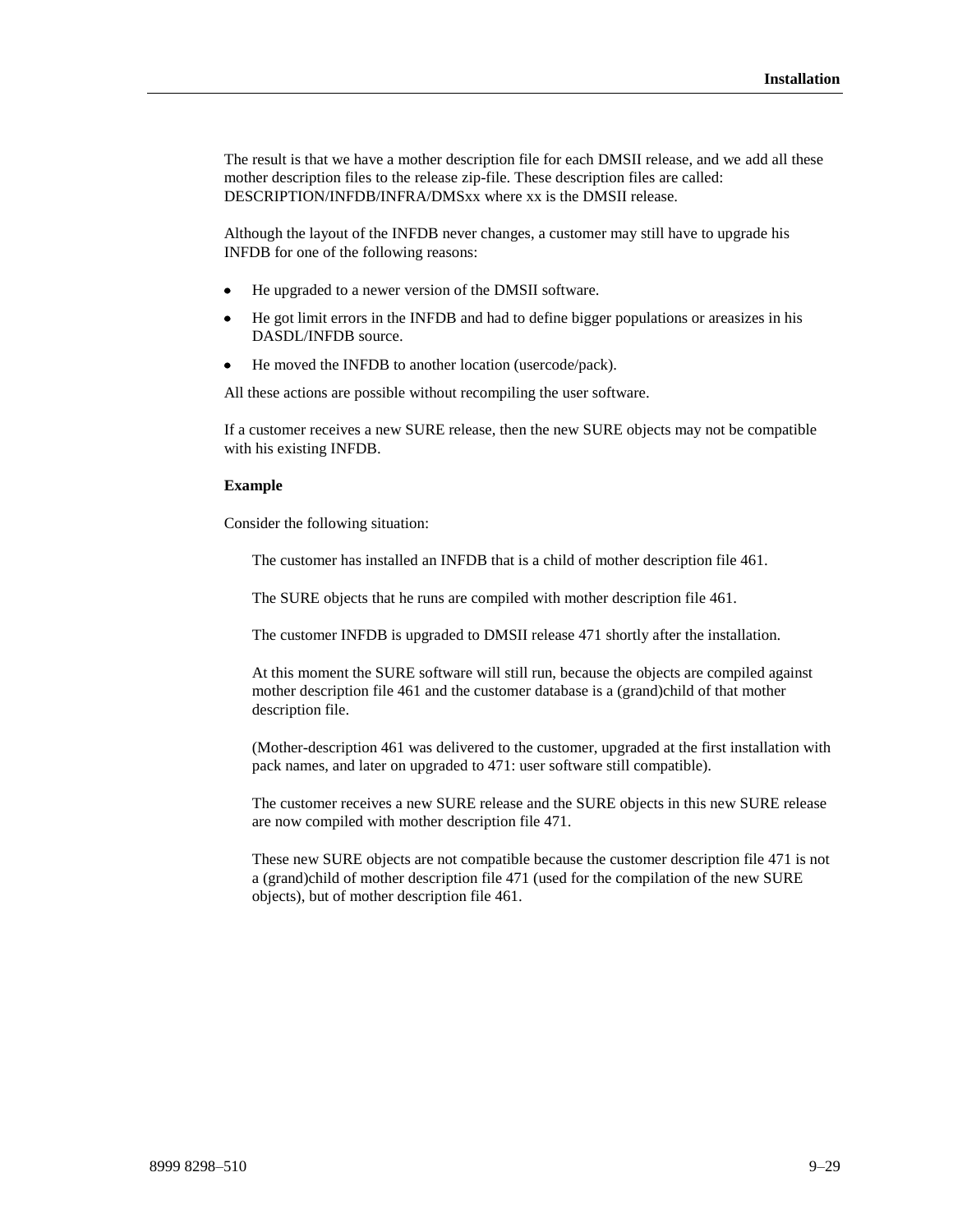

The following picture illustrates the compatibility between the SURE objects and the INFDB

### **9.2.3.1. (Installation) Compatibility at a NEW Installation**

During a NEW installation of the SURE software the following actions are done:

- 1. Check the release level of the DMSII software that the customer is currently running.
- 2. The mother description file of that release level is placed on disk.
- 3. A customer-dasdl is generated and this customer-dasdl is exactly the same as the motherdasdl, except for the packnames and usercodes. Option UPDATE is set in the customer-dasdl.
- 4. The customer-dasdl is compiled against the mother description file.

The result of this dasdl compilation is a customer description file that is a 'child' of the mother description file.

The only differences in the two dasdls are usercode/family specifications. This results in an UPDATE dasdl compilation. It does not require any reorganization. A control file specification is used in the dasdl. All this makes it not necessary to recompile the SURE objects.

(Notice that a SURE object can always find the location of the INFDB control file, because that location is mentioned in file RESPECT/TITLES. Each SURE object reads the INFDB location from respect/titles and file-equates the database with that database location).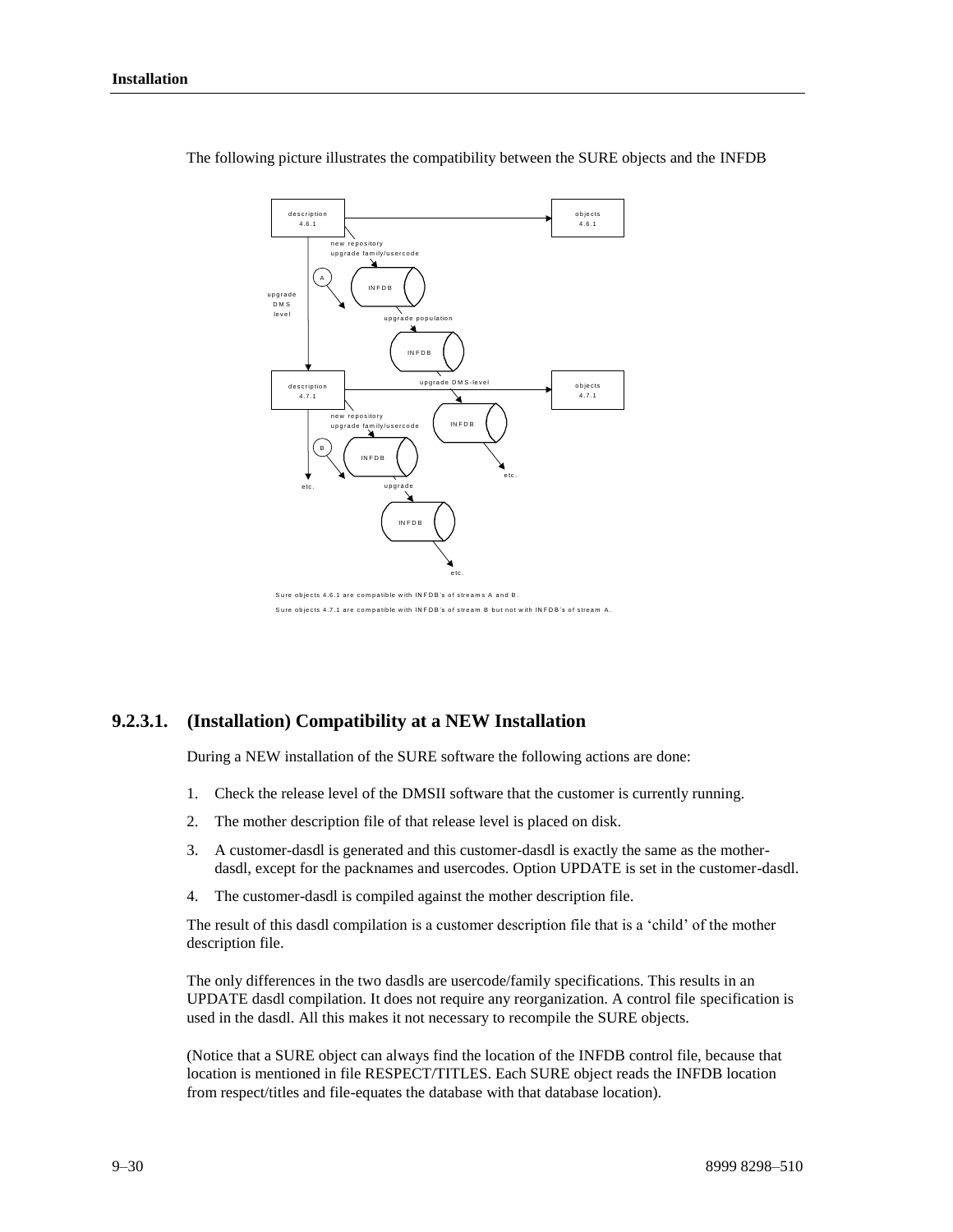(The usercode/family specifications in the dasdl are necessary for the situation that the database is not active. In that case, the first run of a program will also start the database, but this first program can be started from any usercode. If the first program is started from a usercode NOT equal to the usercode where the tailored database software is placed, and the tailored software is declared in the dasdl WITHOUT a usercode/pack then that program will get a DMopen error.)

At the end of a NEW installation, we have an INFDB that is a child of the mother INFDB, and a description file that is a child of the mother description file. The delivered SURE objects will run smoothly without DMopen errors.

### **9.2.3.2. (Installation) Compatibility at an UPGRADE Installation**

During an UPGRADE installation, we check if the new SURE objects are compatible with the INFDB of the customer.

If the new SURE objects are not compatible with the INFDB then the following actions are done:

- 1. Check the release level of the DMSII software that the customer is currently running.
- 2. The mother description file of that release level is placed on disk.
- 3. Verify that the correct DASDL/INFDB of the customer is on disk.
- 4. Compile the customer DASDL/INFDB against the mother DESCRIPTION/INFDB.

The compilation can have two results:

- No reorganization of INFDB necessary (if the customer dasdl is still equal to the mother  $\bullet$ dasdl, except for usercodes and pack names).
- Reorganization of INFDB necessary (if the customer also changed areasizes or blocksizes).

This reorganization must be skipped, because the INFDB was already reorganized.

The final result of the dasdl compilation is a description file that is again a child of the mother description file (that was used to compile the objects). The new description file also contains the usercodes, pack names and other physical attributes of the customer (mentioned in the customers DASDL/INFDB).

5. Create a new control file from the newly created customer description file:

RUN SYSTEM/DMCONTROL("DB=(uscd)INFDB ON pack RECOVER INITIALIZE")

From now on, the new SURE objects are compatible with the existing INFDB of the customer.

#### **9.2.3.3. (Installation) Compatibility Direction**

SURE objects can only work at the customer's site if the current DMSII software version of the customer is equal or higher than the DMSII-version of the mother description file that was used to compile the SURE objects.

#### **Example**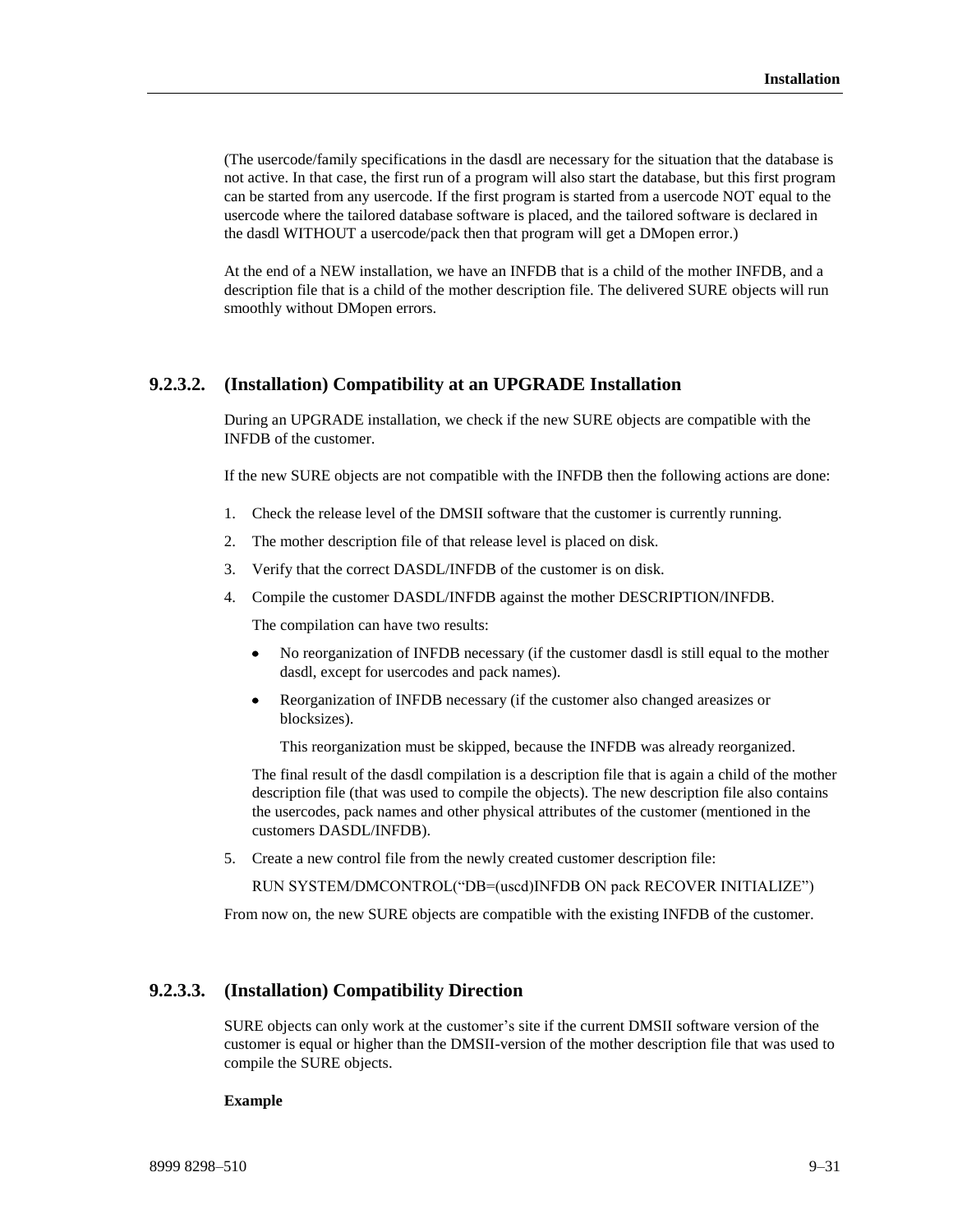The SURE objects are compiled against mother description file 471.

Customers who work with DMSII-software version 46.x or lower cannot use these objects.

Customers who work with DMSII-software version 471 or higher can use the objects.

The SURE 5.1.2 objects are compiled with a mother description file of DMSII version 47.1.

# **9.2.4. (Installation) RESPECT/TITLES**

File RESPECT/TITLES is the repository-config-file. Each SURE program has the same initialization routine: when a SURE program is started, the first action is to search for file RESPECT/TITLES and to read this file.

File RESPECT/TITLES is a sequence data file created by the installation program. This file may be modified manually and distributed over various packs according to the requirements.

Each record in the file contains a variable used by the SURE software.

#### **Example**

Example of file RESPECT/TITLES (SEQDATA)

00000100 INFDB-LOCATION = (SCRATCH)INFDB ON IDRD1 00000200 OBJECT-LOCATION = \*OBJECT/ ON IDRD

Key INFDB-LOCATION defines the location of INFDB/CONTROL , the database control file

Key OBJECT-LOCATION defines the location of the SURE software

In this example, the INFDB repository is located in directory (SCRATCH) on IDRD1.

The software OBJECT $/=$  is located in directory  $*$  on IDRD

It is possible to install multiple SURE-repositories and/or multiple sets of SURE-objects on a single mainframe. For example: when each department has a separate repository. The purpose of RESPECT/TITLES is to determine the location of a specific repository and its corresponding SURE objects.

Each SURE program has the same initialization routine.

When a SURE program is started, the first action is to search for file RESPECT/TITLES and to read this file.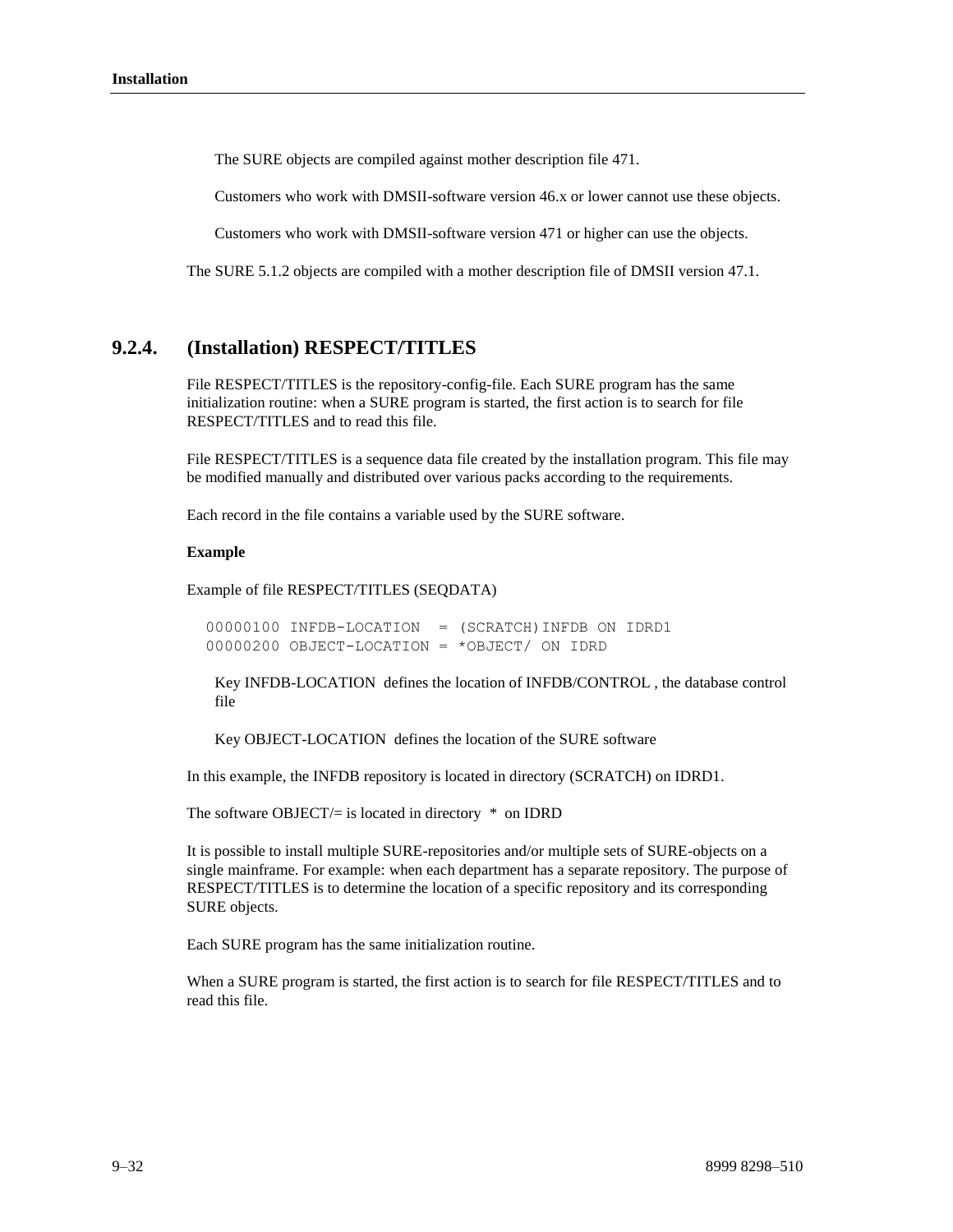| <b>Initialization key</b>                                 | <b>Mandatory/Optional</b> | <b>Explanation</b>                                                                                                                                                                                                                 |
|-----------------------------------------------------------|---------------------------|------------------------------------------------------------------------------------------------------------------------------------------------------------------------------------------------------------------------------------|
| INFDB-LOCATION=( <uscd>)INFDB ON <pack></pack></uscd>     | Ma                        | The place of the INFDB control file                                                                                                                                                                                                |
| OBJECT-LOCATION= <directory> ON <pack></pack></directory> | Op                        | Default value = "OBJECT/". The directory where the<br>RESPECT and RIS objects are placed on disk.                                                                                                                                  |
| WFL-LOCATION= <directory> ON <pack></pack></directory>    | Op                        | Default value $=$ <empty>. SURE batch jobs can be<br/>generated with a prefix. For example "REL51".</empty>                                                                                                                        |
| $SCREEN-TIMELMIT = < nr$ of seconds>                      | Op                        | Each RIS/MENU screen has its own timeout value.<br>RIS/MENU goes to end of task if no input was done on a<br>screen for that amount of seconds. This option overrules the<br>default timeout value of all the screens in RIS/MENU. |
| $SITE-FUNCITION = OBIECTNAMES$                            | Op                        | This option improves the initialization procedure of the<br>SURE-software if site function 'Objectnames' is used.                                                                                                                  |
| $SITE-FUNCITION = OBJECTNAMES-ALWAYS$                     | Op                        | This option improves the initialization procedure of the<br>SURE-software if site function 'Objectnames-always' is<br>used.                                                                                                        |
| SITE-FUNCTION = PHYSICAL ATTRIBUTES                       | Op                        | This option improves the initialization procedure of the<br>SURE-software if site function 'Physical attributes' is used.                                                                                                          |
| $SITE$ -FUNCTION = $SECURITY$                             | Op                        | This option improves the initialization procedure of the<br>SURE-software if site function 'Security' is used.                                                                                                                     |
| $SITE-FUNCITION = EVENT$                                  | Op                        | This option improves the initialization procedure of the<br>SURE-software if site function 'Event' is used.                                                                                                                        |
| $SITE$ -FUNCTION = EMAIL                                  | Op                        | This option improves the initialization procedure of the<br>SURE-software if site function 'Email' is used.                                                                                                                        |

The following initialization keys can be used in RESPECT/TITLES

The record in RESPECT/TITLES that starts with key INFDB-LOCATION contains the location of the INFDB repository. The program will open that database.

The record in RESPECT/TITLES that starts with key OBJECT-LOCATION contains the location of the SURE objects. If the program has to access a SURE library or if the program has to start another SURE program, then this object-location is used to start/access the correct SURE object.

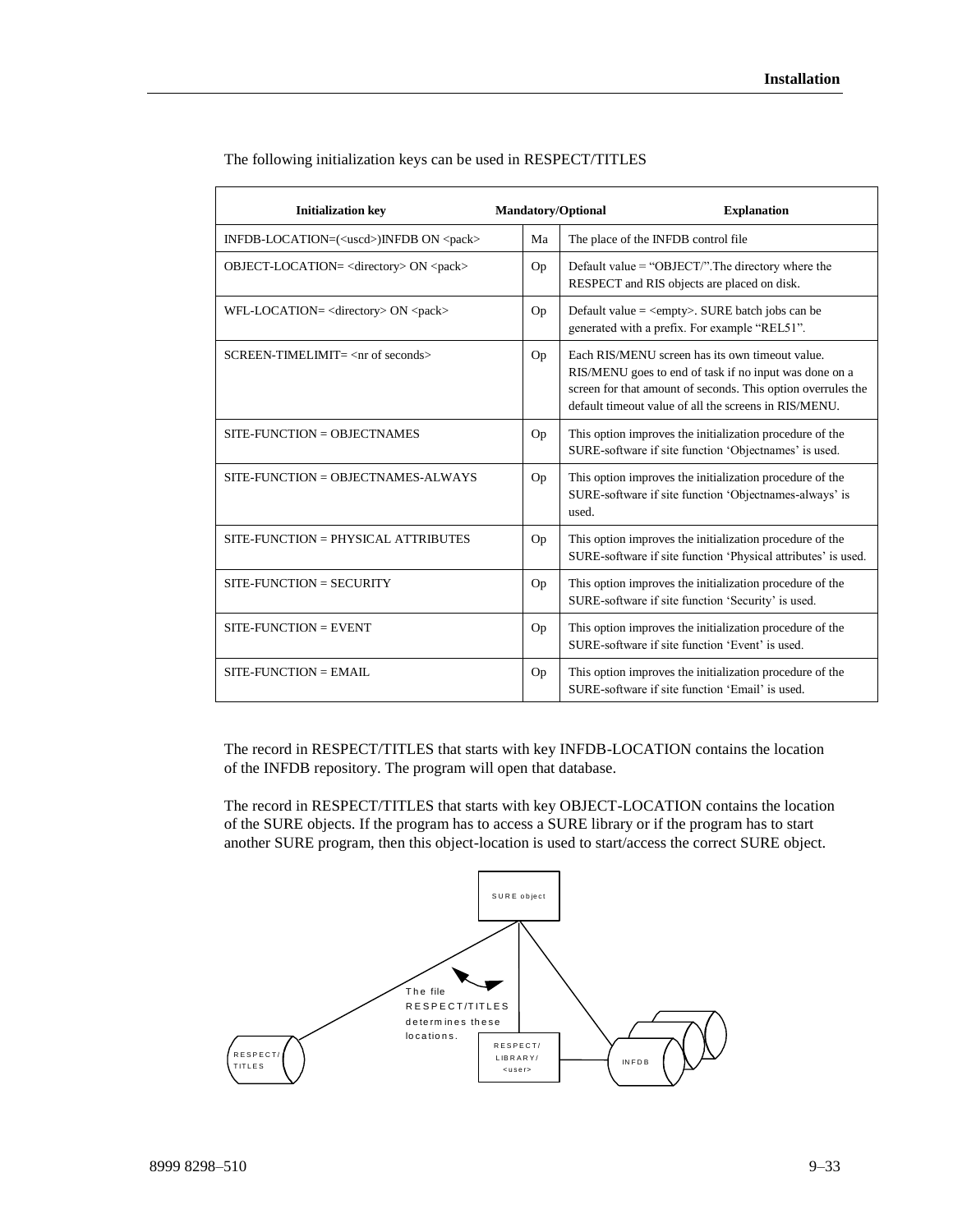The visibility of the file RESPECT/TITLES together with the CP/NX Series file location mechanism is used to connect groups of users to the same repository. Installation of RESPECT/TITLES on pack PX will set the repository for all the users that will have PX as their primary family. If a user has a RESPECT/TITLES under his user code, then the location in that repository-config-file will be used.

#### **Example**



All users on pack PX are routed to the same repository except for user  $(X)$ . He has an own file RESPECT/TITLES.

A SURE program starts another SURE program with the same RESPECT/TITLES. This ensures that the started SURE program will access the same repository as the calling SURE program.

### **SITE-FUNCTIONS**

If a SURE site library is defined (on global options dialog  $\rightarrow$  tab 'Sure'  $\rightarrow$  field 'Site library') then SURE checks and activates the defined functions in that site library at start-up time. This is done by RESPECT/LIBRARY. RESPECT/LIBRARY starts the site library for each possible entry point to check if that entry point is defined. This may give some overhead.

This default check for ALL entry points is skipped if the applicable site functions are defined in the RESPECT/TITLES file via the SITE-FUNCTION method. If one or more site-functions are declared in RESPECT/TITLES then only those site-functions are checked and activated by RESPECT/LIBRARY. Please notice that this declaration in RESPECT/TITLES is optional.

### **9.2.5. (Installation) Object Files**

Each SURE program has the same initialization routine.

When a SURE program is started, the first action is to search for file RESPECT/TITLES and to read this file.

The record in RESPECT/TITLES that starts with key INFDB-LOCATION contains the location of the INFDB repository. The program will open that database.

The record in RESPECT/TITLES that starts with key OBJECT-LOCATION contains the location of the SURE objects. If the program has to access a SURE library or if the program has to start another SURE program, then this object-location is used to start/access the correct SURE object.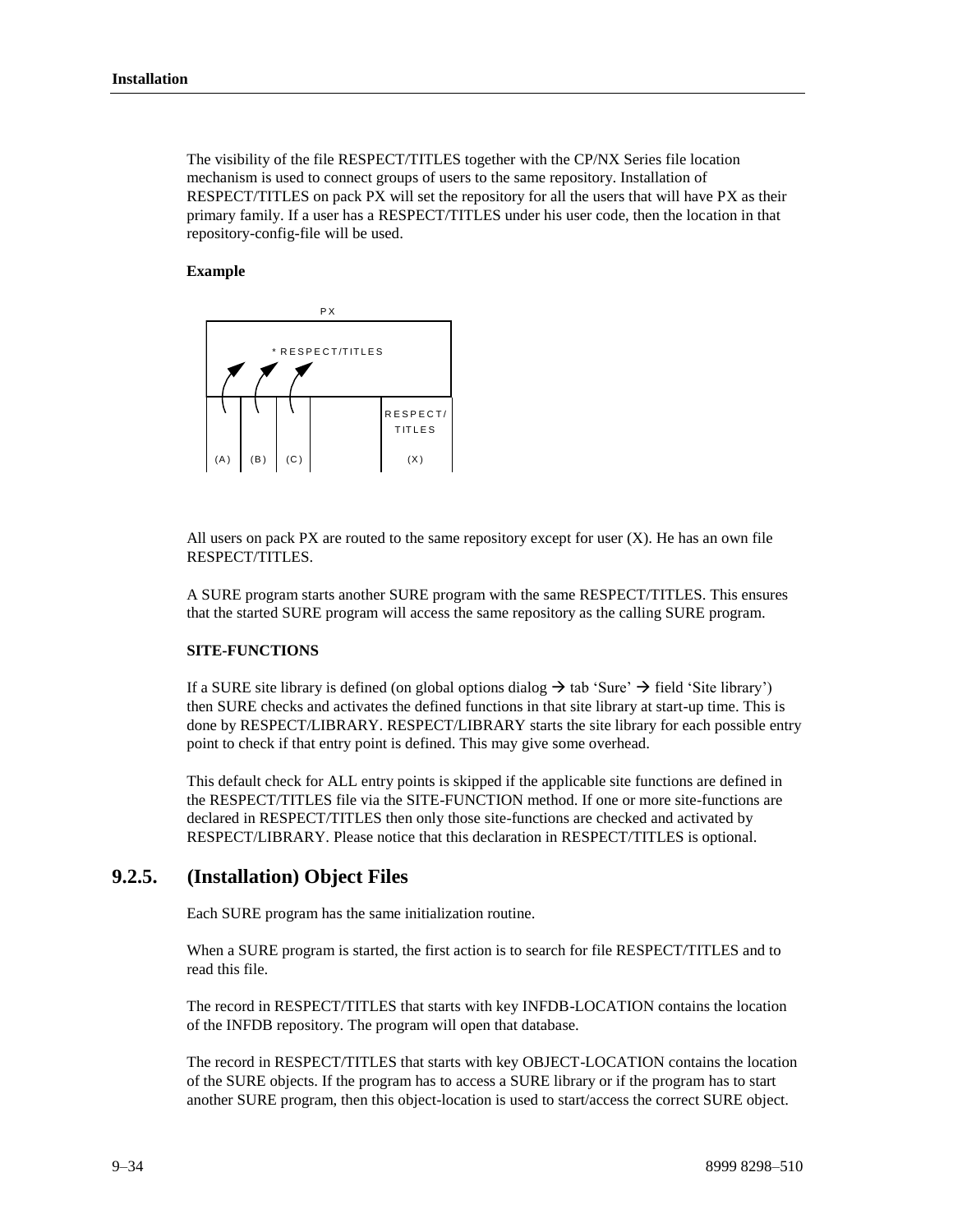A SURE program starts another SURE program with the same RESPECT/TITLES. This ensures that the started SURE program will access the same repository as the calling SURE program.

#### **9.2.5.1. (Installation) SURE Explorer Interface**

The programs in directory OBJECT/RIS/API/= form together the SURE Explorer interface on the mainframe.

It is possible to install multiple SURE repositories on a single mainframe, each with its own SURE Explorer interface. Each SURE Explorer interface for any INFDB repository requires a separate set of RIS/API/= objects in a separate usercode directory. We call this directory the SURE-Explorer-datacom-directory.

Usually there is only one SURE Explorer interface per repository.

Each SURE Explorer interface must be connected to a unique TCP/IP port number. This TCP/IP port is used for the communication with the PC-environment.

Each SURE-Explorer-datacom-environment requires the following:

- 1. A set with objects OBJECT/RIS/API/=
- 2. A file RESPECT/TITLES
- 3. A file RISAPPLICATION/TITLES/WINDOWS
- 4. A 'SURE Explorer interface' program-definition in COMS/UTILITY

File RESPECT/TITLES is used to link the SURE Explorer interface to the correct repository, and to locate the other SURE objects.

File RISAPPLICATION/TITLES/WINDOWS is used to determine the TCP/IP port number and the work-pack. This file is created automatically during the installation procedure (install a new repository).

The content of this file is as follows:

```
00000001WINDOWS@
00000002OBJECT/RIS/API/LIB@
00000003OBJECT/STATISTICS/TIMING@
00000004OBJECT/RIS/API/TPP@
00000005OBJECT/RIS/API/FTP@
00000006@
00000007@
00000008@
00000009@
00000010@
00000011@
00000012@
00000013<debugfile pack>@
00000014<work pack>@
00000015@
```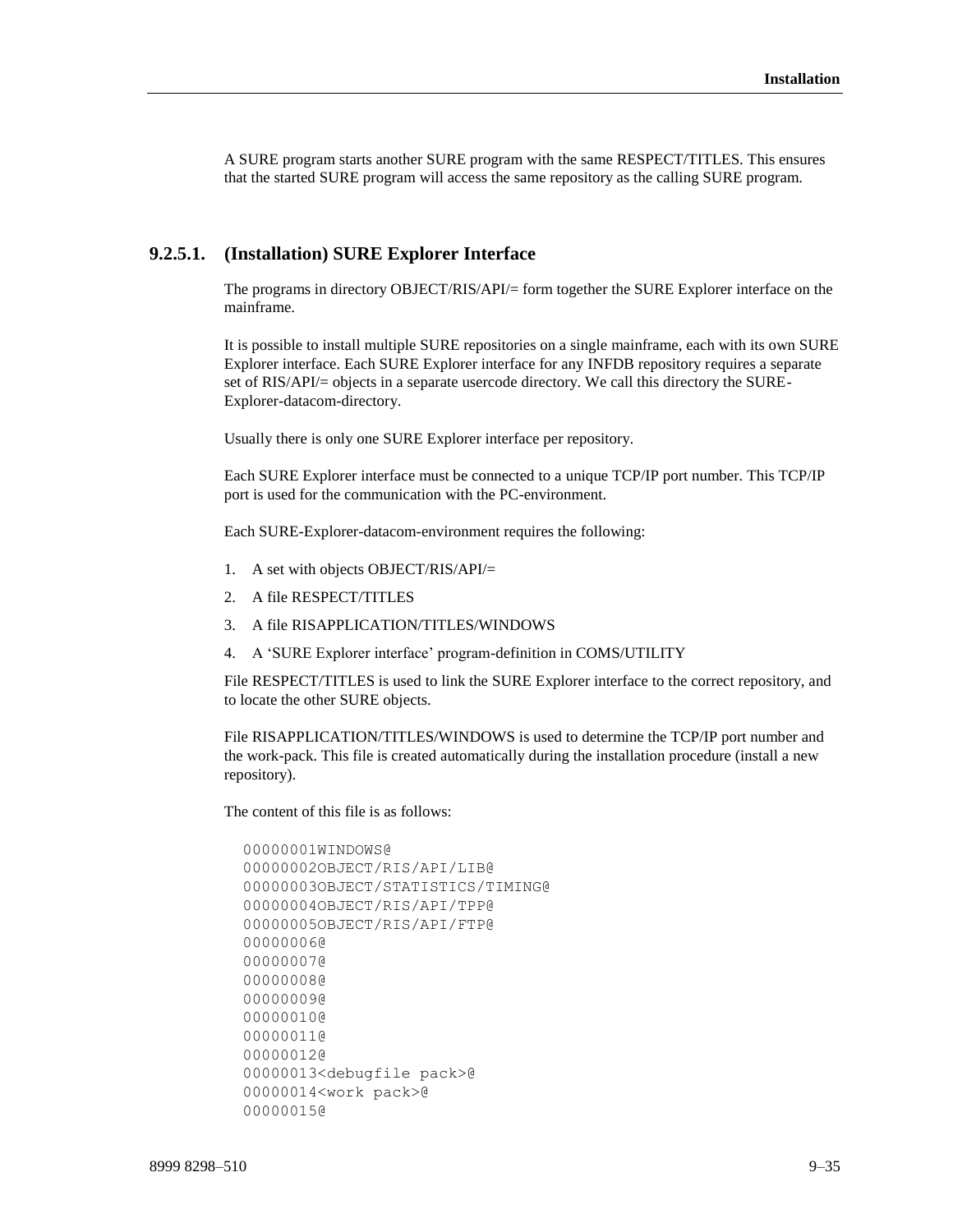00000016<filetransfer-pack>@ 00000017<tcpip port-nr>@

- The values on lines 1 through 12 and 15 are fixed.
- The pack names on lines 13, 14 and 16 are optional. When they are not entered, then the  $\bullet$ default family of the SURE-Explorer-datacom-directory is used instead.
- The <TCP/IP port-nr> on line 17 is mandatory, and the default value is 1025.

The SURE Explorer interface must be defined as a Coms-program in COMS via Coms/Utility.

The SURE Explorer interface can only be started by 'enable <Coms-program>' and the only way to terminate the SURE Explorer interface is by 'disable <Coms-program>':

<mixnr Coms>SM ENABLE PROGRAM <SURE-Explorer-interface>

<mixnr Coms>SM DISABLE PROGRAM <SURE-Explorer-interface>

### **9.2.5.2. (Installation) Terminal Emulation Interface**

Program RIS/MENU handles the terminal emulation interface for SURE. This program should be placed on disk in a directory that is visible for all programmers.

OBJECT/RIS/MENU is designed in such a way that it can work with multiple repositories at the same time. It is not necessary to install this program again for each repository.

The program can be started from Cande:

RUN RIS/MENU

or via Coms (if a Coms-program and a corresponding Coms-window (remote-file) are defined):

? ON <SURE window>

# **9.2.5.3. (Installation) RESPECT/LIBRARY**

Libraries RESPECT/LIBRARY and RESPECT/LIBRARY/SURE are shared libraries using a dynamic selection procedure. This construct will create one additional library instance per repository. Therefore the LIBS entries will show one library RESPECT/LIBRARY and one additional for every repository called (<usercode>)RESPECT/LIBRARY/<usercode>/ INFDB. These libraries are frozen permanent, for this reason they need to be thawed if the database needs to be terminated.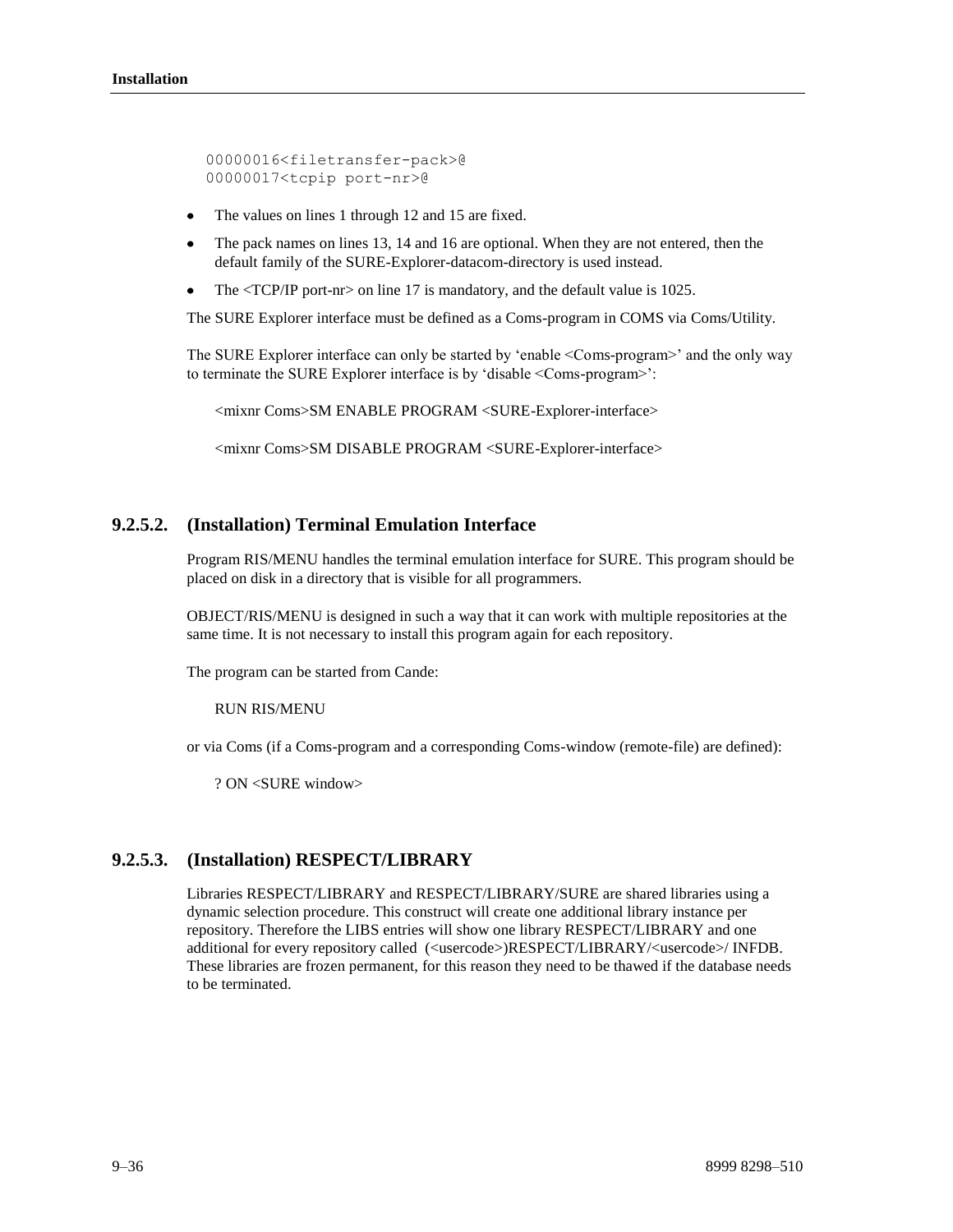

This example shows two users, each using another INFDB repository. The RESPECT/TITLES of user A links that user to repository (REPA)INFDB, and the RESPECT/TITLES of user B links that user to repository (REPB)INFDB

RESPECT/LIBRARY can be installed in the same directory as the SURE batch programs.

Each program does a call on RESPECT/LIBRARY. Since this is a permanent frozen library, it has to be thawed manually to terminate it.

### **9.2.5.4. (Installation) Batch Programs**

The SURE software can address multiple repositories on the same machine simultaneously. Except for the SURE Explorer interface, it is not necessary to install the SURE software multiple times: one set with SURE objects can be used to address multiple repositories.

The programmers do not require any direct access to the RESPECT batch programs. Some batch programs can be started via online functions, and these online functions know where the corresponding batch program is installed. Other batch programs are only necessary in the daily evening batch. The change control staff has to add the correct run-usercodes and run-families in the jobs that belong to the daily evening batch of the RESPECT package.

The installation procedure will place all objects in one directory, and the user can choose that directory at installation time. The user is free to choose any directory for the object files. It is not mandatory to install the objects global under a '\*' directory. If the objects are not installed under a'\*' directory then each time a program is started the correct usercode has to be placed in front of the object name.

If a batch program is started via an online function, then file RESPECT/TITLES is used to obtain the correct directory where the batch program is placed.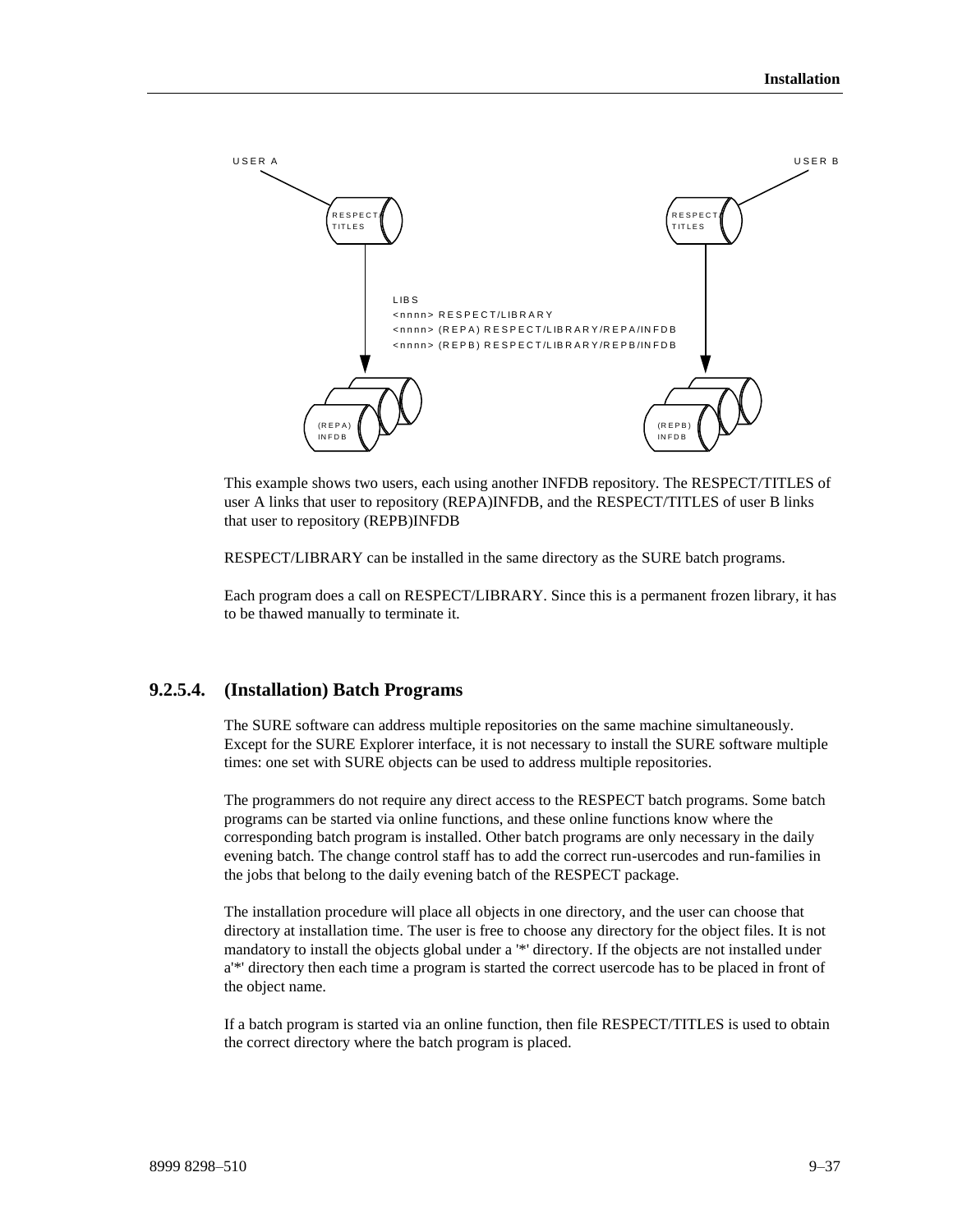# **9.2.6. (Installation) Mainframe Install Procedure**

The SURE mainframe software can be delivered as follows:

via a wrapped + zipped container file on a CD-rom, by email or from the internet.

#### **Before the installation is started one has to decide where the software has to be installed.**

The following locations need to be addressed:

- The location of the INFDB repository (database)
- The location of the SURE objects
- The location of the SURE Explorer interface
- The location of the 'repository location file': RESPECT/TITLES.  $\bullet$

SURE can be installed in any directory on your system. You can choose your own usercode and family where SURE must be installed.

#### **The user must be logged-on via Cande with the usercode/family where you want to start the installation.**

Your CANDE-usercode and CANDE-family must meet the following conditions:

- Your usercode must be equal to the usercode where the INFDB repository must be installed.
- Your family or your alternate family must be equal to the family where you want to install file RESPECT/TITLES
- $\bullet$ RESPECT/TITLES must be installed under your usercode or under global directory \*.

#### **Example**

If you are logged on with usercode SUREDEMO and your current family specs are FAMILY DISK = DEMOPK OTHERWISE DISK then the following configuration methods are possible:

| <b>INFDB</b> location | SUREDEMO ON any-family                             | or $*$ ON any-family |
|-----------------------|----------------------------------------------------|----------------------|
|                       | RESPECT/TITLES (SUREDEMO) ON DEMOPK or * ON DEMOPK |                      |
|                       | or                                                 |                      |
|                       | (SUREDEMO) ON DISK                                 | or $*$ ON DISK       |

### **The installation usercode must be a PRIVILEGE usercode (PU), otherwise the installation will fail.**

The SURE mainframe software is delivered in a wrapped/zipped container file via e-Mail or can be downloaded from the ITSforSURE web-site.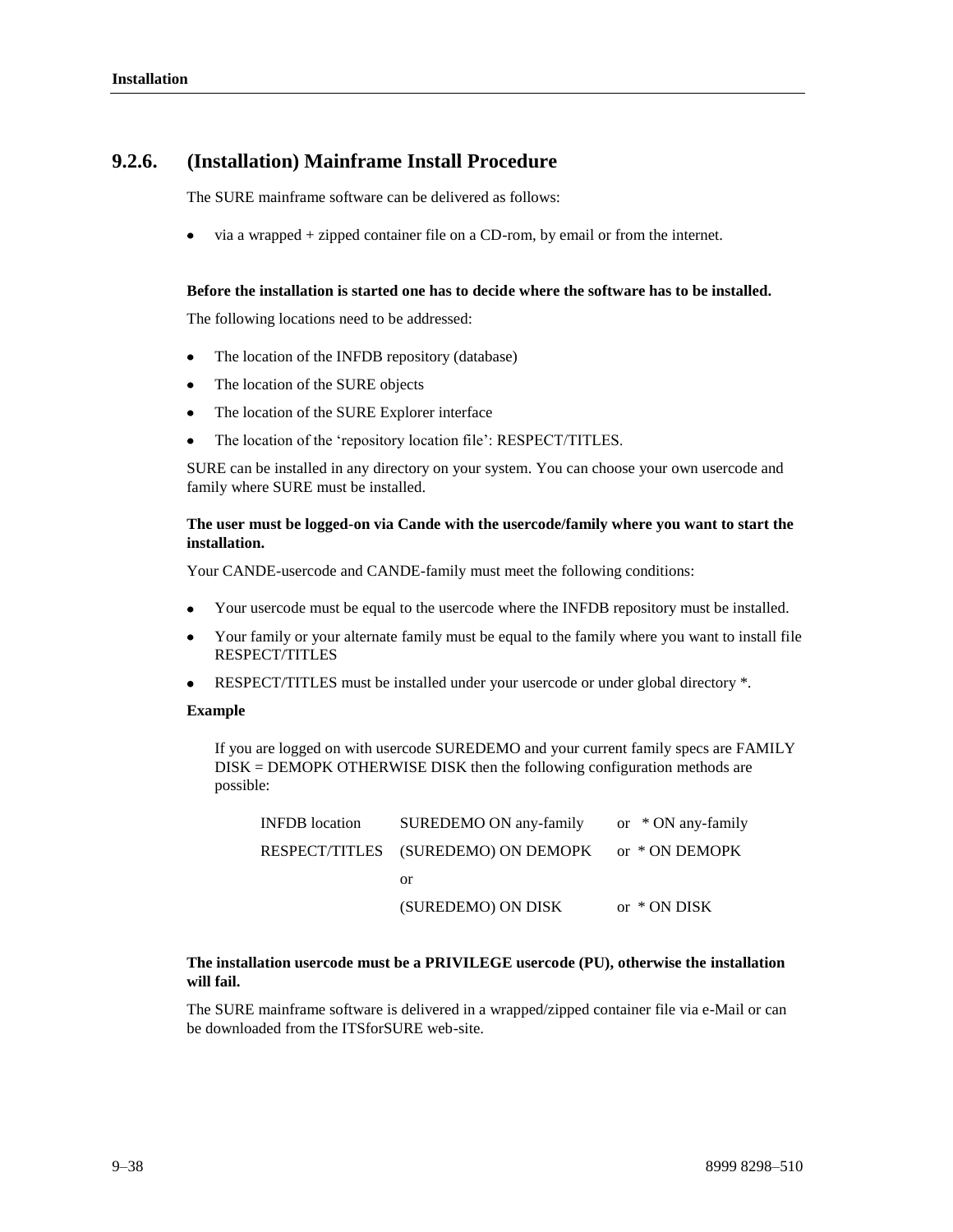### **Copy the software from a wrapped/zipped container file to a diskpack and install from that pack:**

C-1 The name of the containerfile is SUREyyMCPxxx.CON or SUREyyMCPxxx.ZIP or just SUREyyMCPxxx (where yy is the SURE release number and xxx is the MCP release number).The container file can be attached to an email, it can be placed on a CD-rom, or it can be downloaded from our web-site. This container file contains the CP/NX object files and description files plus some extra files that are required during installation. It is possible that the container file is zipped.

Copy the container file from your PC to the mainframe (via ftp) as follows:

- If the container file has extension 'ZIP' then it is zipped. Please unzip the container file.
- If the container file has extension 'CON' then rename it without an extension.
- Open program 'MS-Dos prompt' on your PC.
- Go to the directory on the PC where the container file placed.
- Enter command (in lowercase): ftp <your CP/NX hostname>.
- Log on (in lowercase): first your usercode and then your password.
- Enter command (in lowercase): type binary.
- Enter command (in lowercase): put <container file name>.

It will take some time to copy the container file to the mainframe. The file is copied to the usercode that you entered during your ftp session, on the default primary family of that usercode.

- C-2 Arrived on the mainframe, the container file must be unwrapped as follows:
	- Log on to Cande with the usercode where the file is placed.
	- WFL UNWRAP  $*$ = OUTOF <container name> TO <your-pack>(PACK, RESTRICTED=FALSE)
- C-3 The software is available without restrictions under usercode (INFRA) on <packname>. Process the installation DO-file:

DO (INFRA)RESPECT/SETUP("<pack-name>(PACK)")

Additional files are copied to the installation location and installation program RIS/INSTALL is started. This program presents the installation screen.

# **9.2.7. (Installation) Mainframe Install Program**

### **9.2.7.1. The 1st Installation Screen**

Define the installation action: new, upgrade, import:

| Accessory Manager - [UNISYS T 27 Terminal Tool]       |                                                     |  | 旧图                         |
|-------------------------------------------------------|-----------------------------------------------------|--|----------------------------|
| Elle Edit Settings Action Sgript QuickPad Window Help |                                                     |  | $=$ $2$ $\times$           |
| <b>Specify Back</b>                                   | RIS 4.9 Install                                     |  | (c) 2001 Infra Design B.V. |
| PREVIOUS HELP                                         |                                                     |  |                            |
|                                                       |                                                     |  |                            |
|                                                       |                                                     |  |                            |
|                                                       | Specify on one of the following options:            |  |                            |
| <import a="" from="" repository="" tape=""></import>  |                                                     |  |                            |
| <create a="" new="" repository=""></create>           |                                                     |  |                            |
|                                                       | <upgrade repository="" the="" visible=""></upgrade> |  |                            |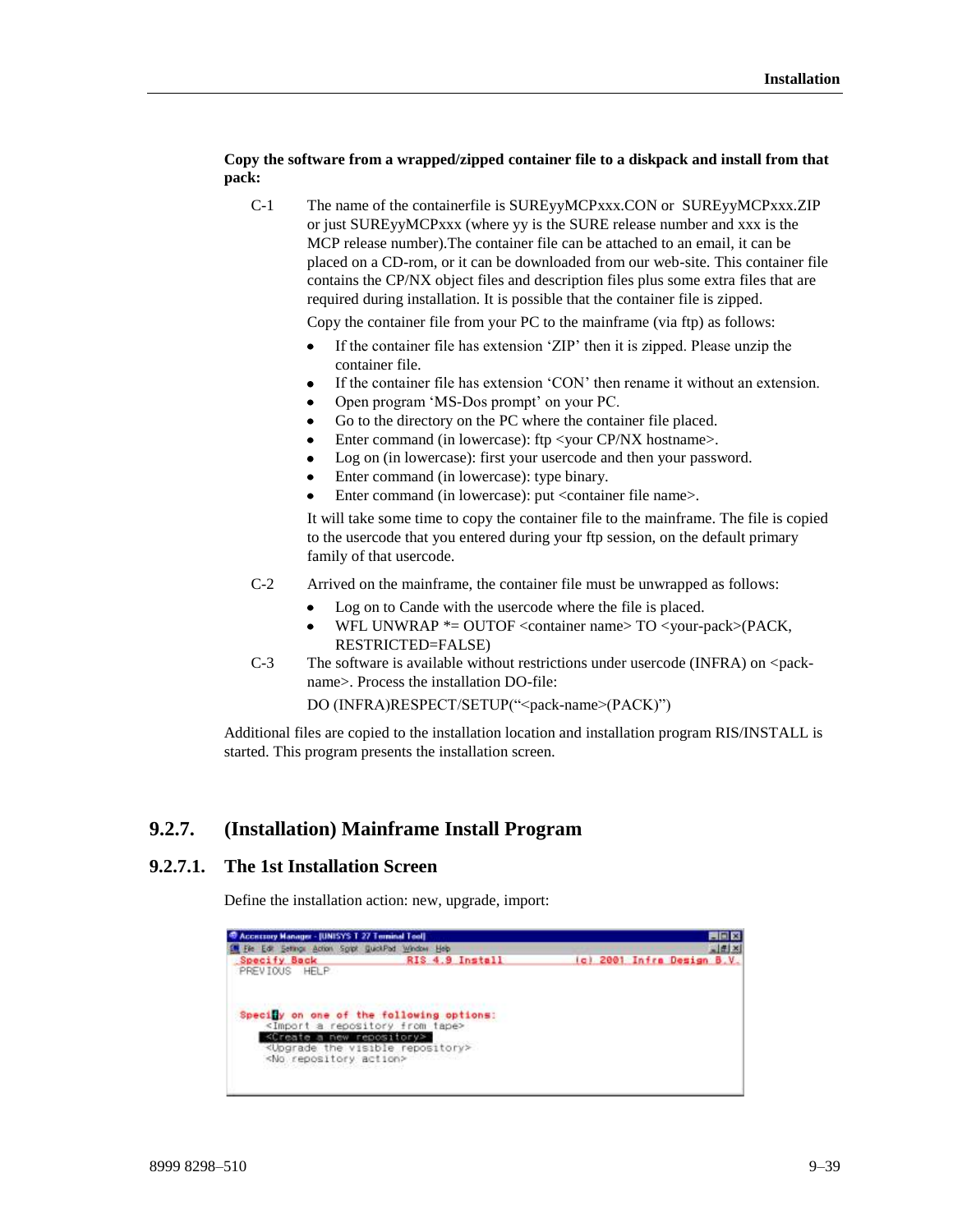<Import a repository from tape>

This option will install a repository from tape INFDBTAPE-yymm.

It is not possible to choose this option if repository-config-file RESPECT/TITLES is resident under your usercode.

<Create a new repository>

This option creates a new empty repository.

It is not possible to choose this option if repository-config-file RESPECT/TITLES is resident under your usercode.

<Upgrade the visible repository>

This option will load screens and messages in the visible repository and run optional conversion programs between SURE releases.

This option is only possible if repository-config-file RESPECT/TITLES is visible from your current usercode: The repository that is mentioned in RESPECT/TITLES will be upgraded.

This option also checks whether the SURE objects can run against the repository. If this is not the case, the installation job will start DASDL compilations to update the repository. These DASDL updates will synchronize the database timestamps with the timestamps present in the SURE object files. This option will cause the job to OVERRIDE the database timestamp in order to synchronize with the description file used for the SURE compilations. An off-line dump is required before this procedure is executed.

<No repository action>

Setting this option is used to copy the SURE software. For existing installations, this may be used to reload files.

Please notice that a SURE release consists of objects and screens. These screens are loaded in the repository. For this reason, using this option is not sufficient to re-install a release.

Please choose 'Create a new repository' if SURE was not installed earlier on your host.

# **9.2.7.2. The 2nd Installation Screen**

Define the software that must be installed:



The SURE mainframe objects can be sub-divided into two groups:

Objects in directory OBJECT/RIS/API/= form together the SURE Explorer interface on the mainframe. Each different repository requires a separate SURE Explorer interface.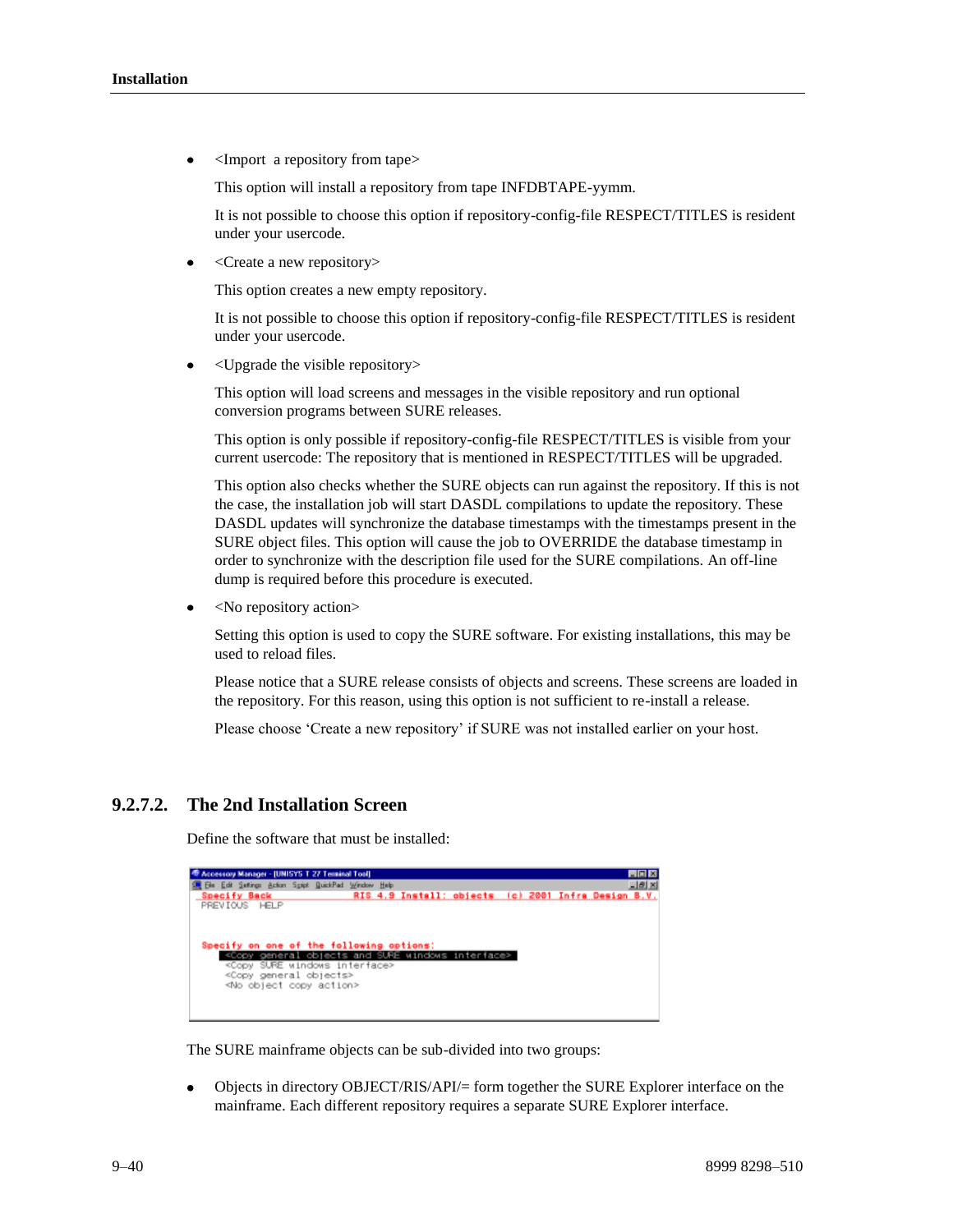Objects in directories OBJECT/RIS/= and OBJECT/RESPECT/= (but not in  $\bullet$ OBJECT/RIS/API/=) form together the group of general objects on the mainframe. Multiple repositories can work with the same set of general objects.

Please choose 'copy general objects + SURE Explorer interface' if SURE was not installed earlier on your mainframe.

# **9.2.7.3. The 3rd Installation Screen**

Define the medium from where you want to install:



Objects files are copied if option 'No object files are copied' is NOT chosen.

Release files are copied if option 'No repository action' is NOT chosen.

### **9.2.7.4. The 4th and Last Installation Screen**

Define the usercodes and families where you want to place the software:

| R Accessory Manager - (UNISYS T 27 Terminal Tool)    |                                                                           | <b>HOM</b>   |
|------------------------------------------------------|---------------------------------------------------------------------------|--------------|
| File Edit Settings Action Spipt QuickPad Window Help | RIS 4.9 Install-info<br>(c) 2001 Infra Design B.V.                        | $-10 \times$ |
| Specify Back <b>Specify</b><br>PREVIOUS HELP Save    |                                                                           |              |
| Release object files from:                           | <b>+INFRASYSTEM-0104 (ICD)</b>                                            |              |
|                                                      |                                                                           |              |
| Release to:                                          |                                                                           |              |
| Object usercode<br>Object prefix                     | ⊁ <object usercode="">4 on ⊩<mack><br/><b>FOBJECT/</b></mack></object>    |              |
| SURE windows interface used                          | <b>▶<sfw usercode=""> 4 on ▶<pack></pack></sfw></b>                       |              |
| TCP/IP port number                                   | ▶10254                                                                    |              |
| Repository (INFDB database)                          | No repository is visible                                                  |              |
| Repository environment                               | ⊁ <directory> + on ⊁<pack></pack></directory>                             |              |
| Create a new INFBD repository<br>Database usercode   | <b>▶<your usercode=""> 4 on ▶<db pack=""></db></your></b>                 |              |
| Controlfile family                                   | ⊁ <cntrl file="" pack="">4</cntrl>                                        |              |
| Audit family                                         | kaudit pack>                                                              |              |
| DMSUpport family                                     | ⊁ <dmsupport pack=""> 4</dmsupport>                                       |              |
| Accessroutines title                                 | <b>FSYSTEM/ACCESSROUTINES ON DISK</b>                                     |              |
| DMRecovery title<br>DMDataRecovery title             | <b>FSYSTEM/DMRECOVER ON DISK</b><br><b>FSYSTEM/DMDATARECOVERY ON DISK</b> |              |
| DMSII release level                                  | 1464                                                                      |              |
|                                                      |                                                                           |              |

Object usercode/pack

This is the location of the general SURE object files. This object-location will be stored in repository-config-file RESPECT/TITLES.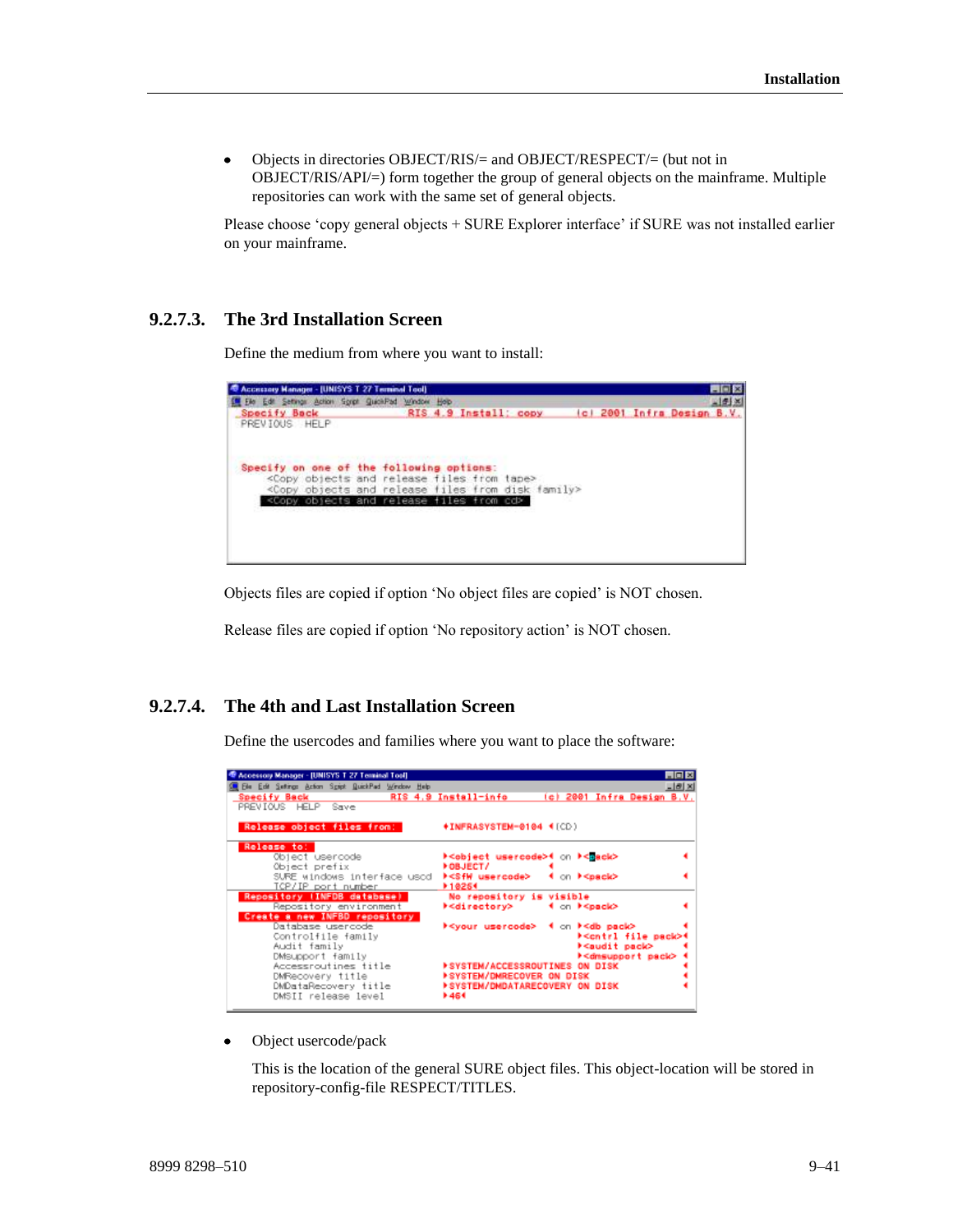If you choose object-usercode  $=$  '\*', then the SURE objects will be copied to directory '\*' and they will be visible for all usercodes who are working on this family via the normal MCP visibility rules.

If you choose a specific object-usercode, for example usercode SURE, then the SURE objects will be copied to that directory. If a SURE program has to be started from another usercode, then the name of the object has to be prefixed manually with usercode SURE (e.g. RUN (SURE)RIS/MENU ).

Object-prefix

This is the object-prefix of the general SURE objects. By default, each general SURE object has prefix 'OBJECT/'. This default prefix can be replaced by a user-defined prefix such as 'SURE/501/'.

SURE Explorer interface usercode/pack

This is the location of the 'SURE Explorer interface' object files (OBJECT/RIS/API/=).

It is not necessary to install these objects in a global directory, because these objects are always started via a Coms program definition.

TCP/IP port number

If a new repository is installed, then a TCP/IP port number must be entered to identify a port for the SURE Explorer interface. The port may not be in use by any other application. The default value is 1025. You are free to choose any other port number if you don't agree with the default value. Please notice that the port number also has to be defined at the SURE installation on the PC.

This port number is also used during the PC installation procedure. Please make sure that the same port number is used for the mainframe-installation and the PC-installation.

Repository environment usercode/pack

This defines the location of repository-config-file RESPECT/TITLES. The installation job will create a file RESPECT/TITLES in this environment. All usercodes that have visibility to this file will route to the defined repository.

The repository environment is defined as 'all usercodes that have access to repository-configfile RESPECT/TITLES via the normal MCP visibility rules'.

Notice that file RESPECT/TITLES must be visible for all usercodes that are going to access SURE. If only one usercode is going to access SURE, then this specific usercode can be entered in field 'repository environment usercode', otherwise an '\*' must be entered which refers to the global directory '\*'.

Database INFDB usercode/pack

This is the location of database INFDB data files. If database INFDB is installed multiple times on the same host, then each INFDB must have a unique usercode. Therefore it is advised to put the database files under a usercode and not in the global directory '\*'.

The usercodes of the INFDB control file, the audit-files and the dmsupport library are all equal to this database usercode.

 $\bullet$ Controlfile family

> This is the location of the INFDB-control file. (The controlfile usercode is equal to the database usercode.)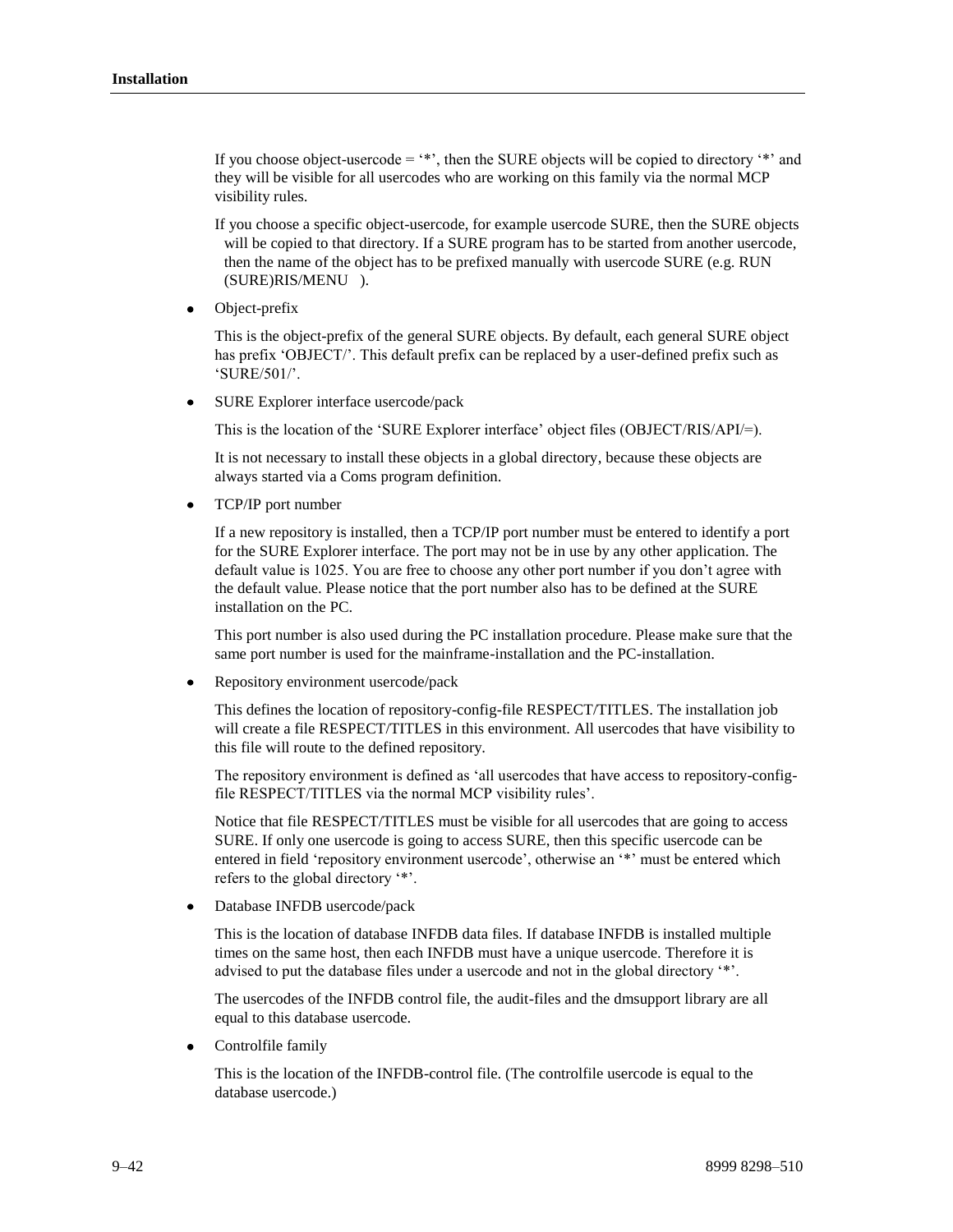DMsupport family

This is the location of the INFDB dmsupport lib. (The dmsupport usercode equals the database usercode.)

Audit family

This is the location of the INFDB audit files. (The auditfile usercode equals the database usercode.)

Accessroutines title

The default title is SYSTEM/ACCESSROUTINES ON DISK. You can override this with your own title for accessroutines.

 $\bullet$ DMRecovery title

> The default title is SYSTEM/DMRECOVERY ON DISK. You can override this with your own title for dmrecovery.

 $\bullet$ DMDataRecovery title

> The default title is SYSTEM/DMDATARECOVERY ON DISK. You can override this with your own title for dmdatarecovery.

DMSII release level  $\bullet$ 

> This is the current release level of the DMSII software on the machine. Note that this may differ from the MCP release level.

SAVE

Specify on button 'SAVE' (on the second line of the screen) if you are satisfied about the entered options. The final installation job, called WFL/RIS/INSTALL, will now be generated. In special circumstances, this job may be modified with site-specific procedures.

Specify on button 'SAVE' (on the second line of the screen) if you are satisfied about the entered options.

The final installation job, called WFL/RIS/INSTALL, will now be generated.

Start the installation job: START WFL/RIS/INSTALL

This job will take about 10 minutes to complete (depending on the power of your mainframe).

The installation job performs the following actions:

- Copy all objects and database files from the tape to the correct locations.
- Compile and install database INFDB.  $\bullet$
- Authorize the installation usercode for all SURE commands and functions.
- Give a message when the installation is completed

Job WFL/RIS/INSTALL performs all the actions to install the software on the mainframe, except for the last step: the Coms definitions of the SURE interface.

The following files are installed: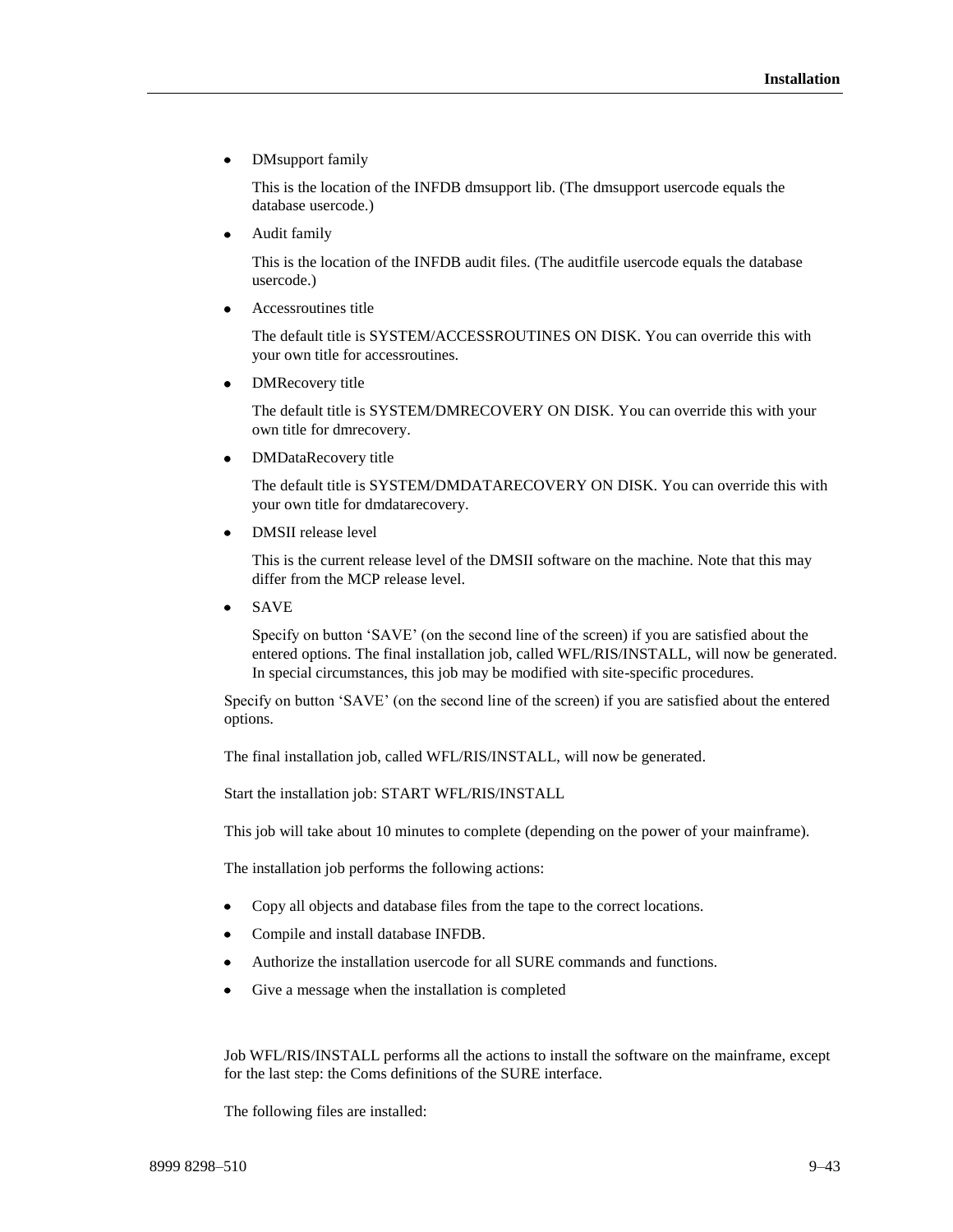(<repository-environment-usercode>)RESPECT/TITLES on <your family>

- (<object-usercode>)OBJECT/RIS/= on <your family>
- (<object-usercode>)OBJECT/RESPECT/= on <your family>
- (<infdb-usercode>)DASDL/INFDB
- (<infdb-usercode>)INFDB/=
- (<infdb-usercode>)DMSUPPORT/INFDB
- (<infdb-usercode>)DESCRIPTION/INFDB
- (<infdb-usercode>)RECONSTRUCT/INFDB
- (<SURE-Explorer-interface-usercode>)OBJECT/RIS/API/=
- (<SURE-Explorer-interface-usercode>)RISAPPLICATION/TITLES/WINDOWS

Please notice again the importance of repository-config-file RESPECT/TITLES:

RESPECT/TITLES is a seqdata file and you can modify or list the file via Cande. The record in RESPECT/TITLES that starts with key INFDB-LOCATION gives the location of the database control file. The record in RESPECT/TITLES that starts with key OBJECT-LOCATION gives the location of the SURE-objects. When a program is started, the first thing it does is opening the visible respect/titles file to obtain the SURE-database location, and to obtain the SURE-objectlocation. The second step is to link to library RESPECT/LIBRARY in the SURE-object-location. The third step is to open the SURE-database. The SURE-object-location is also used when a SURE-object starts another SURE-object. This procedure makes it possible that SURE can be installed in a very flexible way in whatever any database-location and SURE object-location.

Please wait until the installation job WFL/RIS/INSTALL is finished before the SURE Explorer interface can be defined in Coms.

Refer to the next chapters for the correct Coms definition.

# **9.2.7.5. Installation of a First Time User**

The options required for a first-time installation are:

- <Create a new repository>
- <Copy general objects and SURE Explorer interface>

# **9.2.7.6. Upgrade Repository and Install All Objects**

This option is used to install a new SURE release and to update one repository with correct screen messages and optional conversions. If multiple repositories are running, each of these repositories must be updated through 'Upgrade a repository and install a SURE Explorer interface' (next paragraph).

The options required for this installation: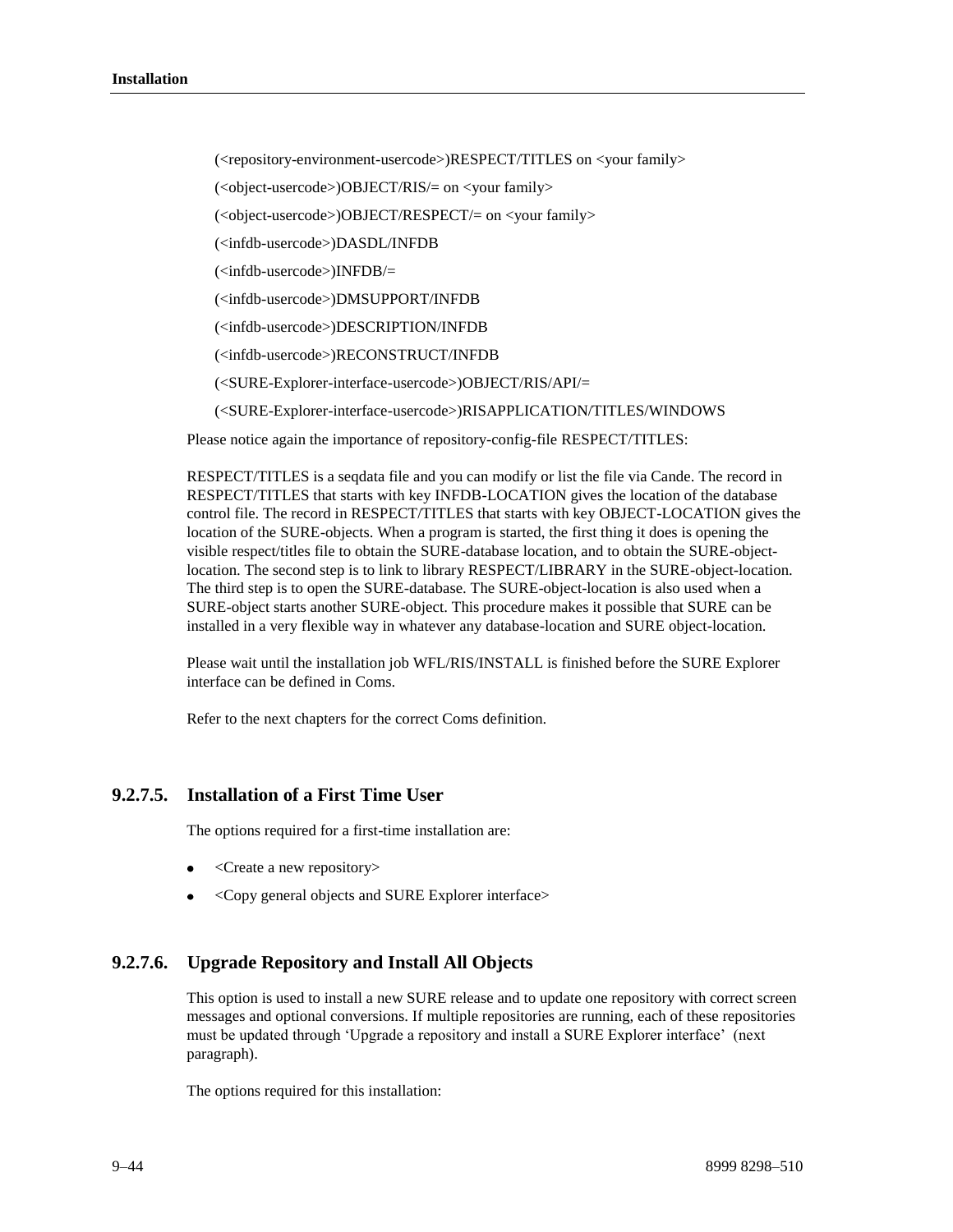- <Upgrade the visible repository>
- <Copy general objects and SURE Explorer interface>

### **9.2.7.7. Upgrade Repository and Install SURE Explorer Interface**

If multiple repositories are present, the first repository may have been upgraded when all objects were installed. For the upgrades of the other repositories, it is only necessary to install the SURE Explorer interface.

The options required for this installation:

- <Upgrade the visible repository>
- <Copy SURE Explorer interface>  $\bullet$

A separate SURE Explorer interface is required for each repository. It is not necessary to re-install the general objects, because these objects can address multiple repositories on the same machine simultaneously.

### **9.2.7.8. Installation of the SURE Objects**

This option is used to load the SURE object files without any repository update action.

The options required for this installation:

- <No repository action>
- <Copy general objects> OR <Copy general objects and SURE Explorer interface>

If the SURE Explorer interface is also installed then file RISAPPLICATION/TITLES/WINDOWS is created too.

### **9.2.7.9. Installation of the SURE Explorer Interface**

This option is used to install the SURE Explorer interface without any further repository update actions.

The options required for this installation:

- $\bullet$  <No repository action>
- <Copy SURE Explorer interface> OR <Copy general and SURE Explorer interface>  $\bullet$

File RISAPPLICATION/TITLES/WINDOWS is also created.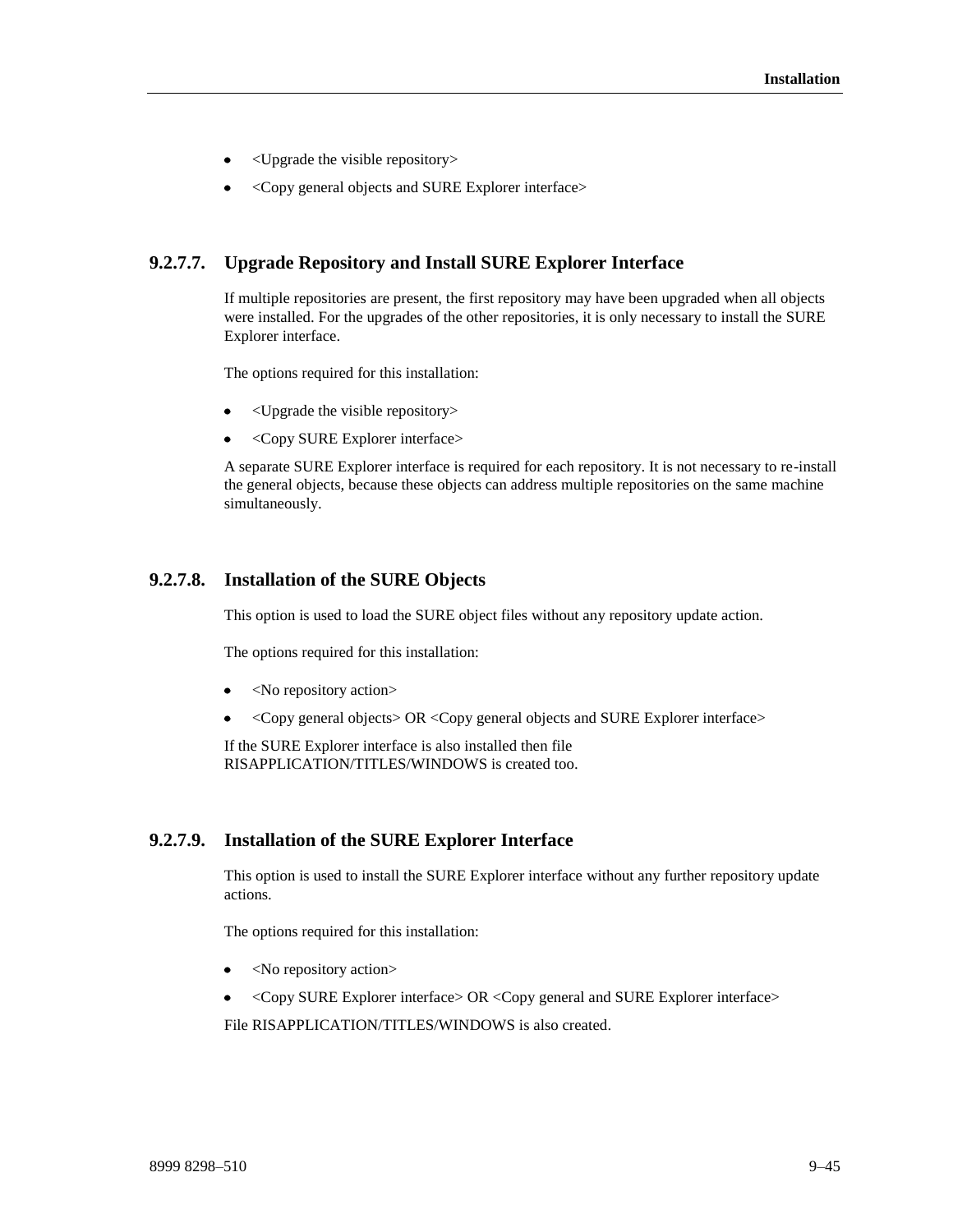### **9.2.7.10. Creation of an Extra Repository**

This option can be used when SURE is already active on the mainframe, but for some reason an extra repository has to be created:

The options required for this installation:

- <Create a new repository>
- <Copy SURE Explorer interface>

File RISAPPLICATION/TITLES/WINDOWS is also created.

An extra SURE Explorer interface is required for this new repository. It is not necessary to reinstall the general objects, because these objects can address multiple repositories on the same machine simultaneously.

### **9.2.7.11. Creation of a New Repository From Tape**

This option is used to install a repository from tape INFDBTAPE-yymm. This option requires that the SURE software is already installed.

The options required for this installation:

- <Import a repository from tape>
- <No objects files are copied>

# **9.2.8. Definition of the SURE Explorer Interface in COMS**

The following COMS program definition is required.

| Accessory Manager - [UNISYS T 27 Terminal Tool]<br>File Edit Settings Action Spript QuickPad Window Help<br>P - PROGRAM ACTIVITY<br>Action: FING<br>CReate MOdify INquire DElete GO HOme<br>SEarch First LAst | NExt                                                     | PRevious DUmp |                                                                   | 門同窗<br>$=$ $ d  \times$<br>COMS:<br>(Press SPCFY for help)          |
|---------------------------------------------------------------------------------------------------------------------------------------------------------------------------------------------------------------|----------------------------------------------------------|---------------|-------------------------------------------------------------------|---------------------------------------------------------------------|
| Program Name (contractor) ▶ INFRA_API<br>Task Attributes<br>TITLE DOBJECT/RIS/API/DCIS ON IDRO                                                                                                                |                                                          |               |                                                                   |                                                                     |
| USERCODE<br>base same eas s<br>ACCESSCODE<br>CHARGECODE<br>Additional Task Attributes Can Be Specified On The PAT Screen )<br>Valid Security-Category List                                                    | INFRA API<br>ALL.                                        |               |                                                                   |                                                                     |
| Database Name<br>Input-Queue Memory Size (words)<br>Minimum Copies<br>Maximum Copies<br>Remote-File Interface (Y/N)<br>Have COMS Perform TXOPEN (Y/N)                                                         | NONE<br>$1000 - 1$<br>$+1.4$<br>$+1$<br>P N 1<br>$-32 -$ |               | Init Time Limit<br>Term Time Limit<br>Queue Depth<br>Remote Users | $\blacktriangleright$ $\varnothing$<br>$\bullet$<br>$\bullet$<br>▶ĕ |
| XATMI Blocking Timeout<br>Installation Data Name                                                                                                                                                              | 104 : 104<br><b>NONE</b>                                 |               |                                                                   |                                                                     |

All programs that deal with the SURE explorer interface start with prefix OBJECT/RIS/API/=.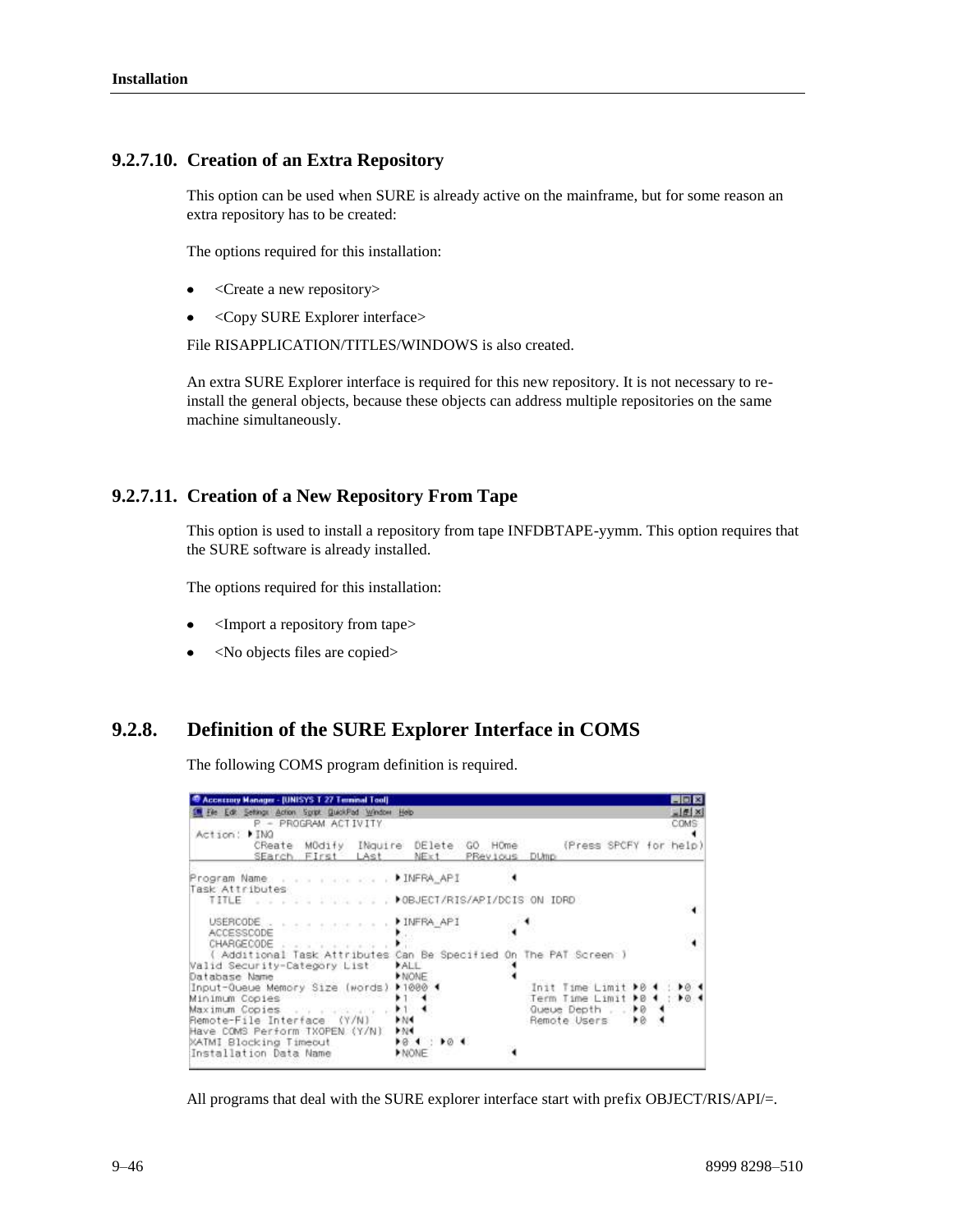It is important that all these programs are installed in the same directory.

Task attribute TITLE must be equal to the FULL name of program RIS/API/DCIS.

Please notice that the program name in the TITLE contains a usercode and a family, both equal to the usercode and family of the SURE Explorer interface on the SURE-installation screen. If no usercode is specified, then the usercode in field 'USERCODE' or the global usercode is used (according to the file visibility rules on the mainframe).

The example screen specifies a program title OBJECT/RIS/API/DCIS ON IDRD. The program will always run under usercode INFRA\_API because that usercode is entered. In this case, there are two possible directories where the SURE Explorer interface can be installed:

- (INFRA\_API)OBJECT/RIS/API/= ON IDRD
- \*OBJECT/RIS/API/= ON IDRD.

The usercode defined for the Coms program (INFRA\_API in the example screen) should contain two files that are required to locate the repository and the TCP/IP port number.

- RESPECT/TITLES
- RISAPPLICATION/TITLES/WINDOWS

**Second example:**

| T Accessory Manager - (UNISYS T 27 Terminal Tool)                                                                                                   |                                            |                                                 |                                                                           |                   | <b>MIT KI</b>         |
|-----------------------------------------------------------------------------------------------------------------------------------------------------|--------------------------------------------|-------------------------------------------------|---------------------------------------------------------------------------|-------------------|-----------------------|
| SM File Enli Selfings, Action Spint QuickPad Window Help<br>P - PROGRAM ACTIVITY<br>Action: FINQ                                                    |                                            |                                                 |                                                                           |                   | <b>Jill</b> 8<br>COMS |
| CReate MOdify INquire DElete<br>SEarch FIrst LAst                                                                                                   | NExt                                       | GO HOme (Press SPCFY for help)<br>PRevious DUmp |                                                                           |                   |                       |
| Program Name (1999) Program Name (1999) Program Name (1999)<br>Task Attributes                                                                      |                                            |                                                 |                                                                           |                   |                       |
| ACCESSCODE:                                                                                                                                         |                                            |                                                 |                                                                           |                   |                       |
| [ Additional Task Attributes Can Be Specified On The PAT Screen ]<br>Nalid Security-Category List<br>Database Name                                  | <b>FALL</b><br>NONE                        |                                                 |                                                                           |                   |                       |
| Input-Queue Memory Size (words)<br>Minimum Copies<br>Maximum Copies and proposed a<br>Remote-File Interface (Y/N)<br>Have COMS Perform TXOPEN (Y/N) | 1000.4<br>$+1$ $+$<br>$+1$<br>k N4<br>1.14 |                                                 | Init Time Limit<br>Term Time Limit ▶ 8 4 :<br>Queue Depth<br>Remote Users | 18.1<br>$+8$<br>B | $*8$<br>$+8$          |
| NATMI Blocking Timeout<br>Installation Data Name                                                                                                    | $+0.4 + 10.1$<br><b>NONE</b>               |                                                 |                                                                           |                   |                       |

In this second example there is only one possible directory where the OBJECT/RIS/API/= software can be installed:

(SURE)OBJECT/RIS/API/= ON <family>

**End of examples**

The SURE Explorer interface must be started via a Coms-enable:

<mixnr Coms>SM ENABLE PROGRAM SURE\_API